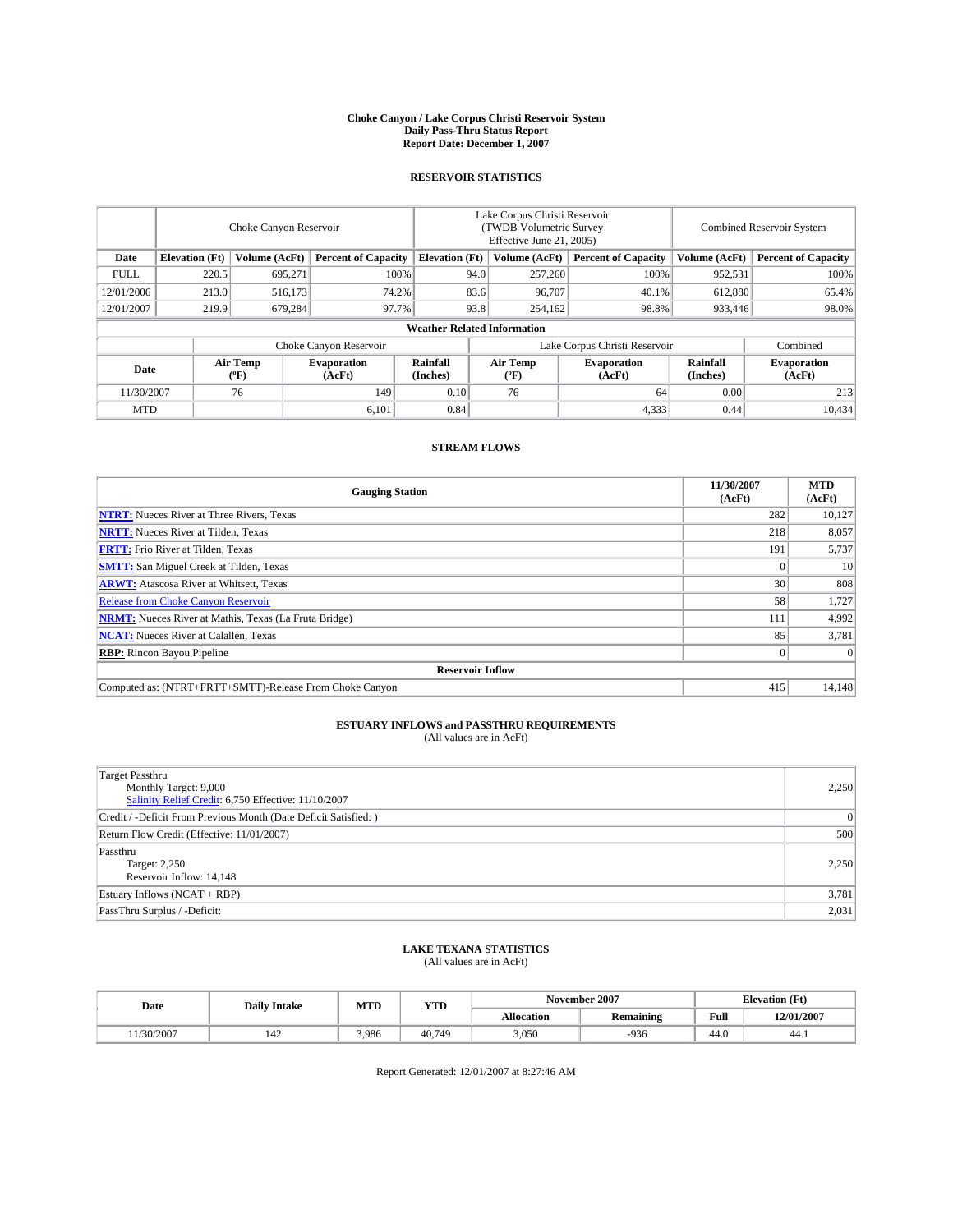#### **Choke Canyon / Lake Corpus Christi Reservoir System Daily Pass-Thru Status Report Report Date: December 2, 2007**

### **RESERVOIR STATISTICS**

|             | Choke Canyon Reservoir |                         |                              |                                    | Lake Corpus Christi Reservoir<br>(TWDB Volumetric Survey<br>Effective June 21, 2005) |                  |                               | Combined Reservoir System |                              |  |
|-------------|------------------------|-------------------------|------------------------------|------------------------------------|--------------------------------------------------------------------------------------|------------------|-------------------------------|---------------------------|------------------------------|--|
| Date        | <b>Elevation</b> (Ft)  | Volume (AcFt)           | <b>Percent of Capacity</b>   | <b>Elevation</b> (Ft)              |                                                                                      | Volume (AcFt)    | <b>Percent of Capacity</b>    | Volume (AcFt)             | <b>Percent of Capacity</b>   |  |
| <b>FULL</b> | 220.5                  | 695,271                 |                              | 100%                               | 94.0                                                                                 | 257,260          | 100%                          | 952.531                   | 100%                         |  |
| 12/02/2006  | 213.0                  | 515,955                 | 74.2%                        |                                    | 83.6                                                                                 | 96,821           | 40.1%                         | 612,776                   | 65.4%                        |  |
| 12/02/2007  | 219.9                  | 679,027                 | 97.7%                        |                                    | 93.9                                                                                 | 255,437          | 99.3%                         | 934,464                   | 98.1%                        |  |
|             |                        |                         |                              | <b>Weather Related Information</b> |                                                                                      |                  |                               |                           |                              |  |
|             |                        |                         | Choke Canyon Reservoir       |                                    |                                                                                      |                  | Lake Corpus Christi Reservoir |                           | Combined                     |  |
| Date        |                        | <b>Air Temp</b><br>(°F) | <b>Evaporation</b><br>(AcFt) | Rainfall<br>(Inches)               |                                                                                      | Air Temp<br>("F) | <b>Evaporation</b><br>(AcFt)  | Rainfall<br>(Inches)      | <b>Evaporation</b><br>(AcFt) |  |
| 12/01/2007  |                        | 81                      | 104                          | 0.00                               |                                                                                      | 81               | 127                           | 0.00                      | 231                          |  |
| <b>MTD</b>  |                        |                         | 104                          | 0.00                               |                                                                                      |                  | 127                           | 0.00                      | 231                          |  |

## **STREAM FLOWS**

| <b>Gauging Station</b>                                       | 12/01/2007<br>(AcFt) | <b>MTD</b><br>(AcFt) |
|--------------------------------------------------------------|----------------------|----------------------|
| <b>NTRT:</b> Nueces River at Three Rivers, Texas             | 284                  | 284                  |
| <b>NRTT:</b> Nueces River at Tilden, Texas                   | 232                  | 232                  |
| <b>FRTT:</b> Frio River at Tilden, Texas                     | 199                  | 199                  |
| <b>SMTT:</b> San Miguel Creek at Tilden, Texas               |                      | $\Omega$             |
| <b>ARWT:</b> Atascosa River at Whitsett, Texas               | 32                   | 32                   |
| <b>Release from Choke Canyon Reservoir</b>                   | 58                   | 58                   |
| <b>NRMT:</b> Nueces River at Mathis, Texas (La Fruta Bridge) | 111                  | 111                  |
| <b>NCAT:</b> Nueces River at Calallen, Texas                 | 97                   | 97                   |
| <b>RBP:</b> Rincon Bayou Pipeline                            |                      | $\Omega$             |
| <b>Reservoir Inflow</b>                                      |                      |                      |
| Computed as: (NTRT+FRTT+SMTT)-Release From Choke Canyon      | 425                  | 425                  |

## **ESTUARY INFLOWS and PASSTHRU REQUIREMENTS**<br>(All values are in AcFt)

| Target Passthru<br>Monthly Target: 4,500<br>Salinity Relief Credit: 0 Effective: | 4,500          |
|----------------------------------------------------------------------------------|----------------|
| Credit / -Deficit From Previous Month (Date Deficit Satisfied: )                 | 2,031          |
| Return Flow Credit (Effective: 12/01/2007)                                       | 500            |
| Passthru<br>Target: 4,500<br>Reservoir Inflow: 425                               | 425            |
| Estuary Inflows (NCAT + RBP)                                                     | 97             |
| PassThru Surplus / -Deficit:                                                     | $\overline{0}$ |

## **LAKE TEXANA STATISTICS** (All values are in AcFt)

| Date       | <b>Daily Intake</b>   | MTD | <b>YTD</b> |                   | December 2007    | <b>Elevation</b> (Ft) |            |
|------------|-----------------------|-----|------------|-------------------|------------------|-----------------------|------------|
|            |                       |     |            | <b>Allocation</b> | <b>Remaining</b> | Full                  | 12/02/2007 |
| 12/01/2007 | $\overline{A}$<br>142 | 142 | 40.891     | 3,050             | 2.908            | 44.0                  | 44.1       |

Report Generated: 12/02/2007 at 8:23:32 AM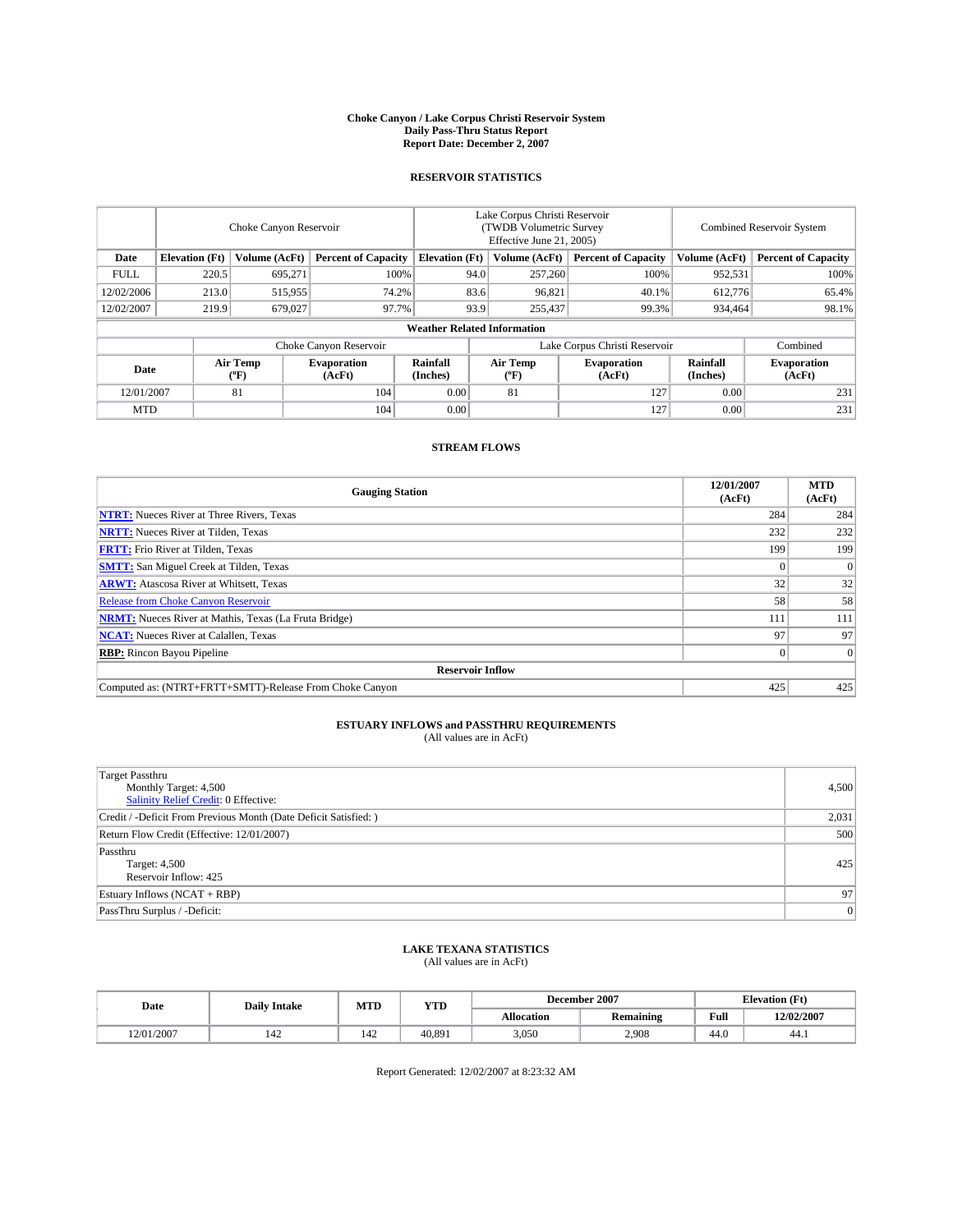#### **Choke Canyon / Lake Corpus Christi Reservoir System Daily Pass-Thru Status Report Report Date: December 3, 2007**

### **RESERVOIR STATISTICS**

|            | Choke Canyon Reservoir |                  |                              |                                    | Lake Corpus Christi Reservoir<br>(TWDB Volumetric Survey<br>Effective June 21, 2005) |                  |                               | Combined Reservoir System |                              |  |
|------------|------------------------|------------------|------------------------------|------------------------------------|--------------------------------------------------------------------------------------|------------------|-------------------------------|---------------------------|------------------------------|--|
| Date       | <b>Elevation</b> (Ft)  | Volume (AcFt)    | <b>Percent of Capacity</b>   | <b>Elevation</b> (Ft)              |                                                                                      | Volume (AcFt)    | <b>Percent of Capacity</b>    | Volume (AcFt)             | <b>Percent of Capacity</b>   |  |
| FULL.      | 220.5                  | 695,271          | 100%                         |                                    | 94.0                                                                                 | 257,260          | 100%                          | 952,531                   | 100%                         |  |
| 12/03/2006 | 213.0                  | 515,523          | 74.1%                        |                                    | 83.6                                                                                 | 96.479           | 40.0%                         | 612,002                   | 65.3%                        |  |
| 12/03/2007 | 219.9                  | 680,053          | 97.8%                        |                                    | 94.0                                                                                 | 256,530          | 99.7%                         | 936,583                   | 98.3%                        |  |
|            |                        |                  |                              | <b>Weather Related Information</b> |                                                                                      |                  |                               |                           |                              |  |
|            |                        |                  | Choke Canyon Reservoir       |                                    |                                                                                      |                  | Lake Corpus Christi Reservoir |                           | Combined                     |  |
| Date       |                        | Air Temp<br>("F) | <b>Evaporation</b><br>(AcFt) | Rainfall<br>(Inches)               |                                                                                      | Air Temp<br>("F) | <b>Evaporation</b><br>(AcFt)  | Rainfall<br>(Inches)      | <b>Evaporation</b><br>(AcFt) |  |
| 12/02/2007 |                        | 81               | 373                          | 0.00                               |                                                                                      | 83               | 170                           | 0.00                      | 543                          |  |
| <b>MTD</b> |                        |                  | 477                          | 0.00                               |                                                                                      |                  | 297                           | 0.00                      | 774                          |  |

## **STREAM FLOWS**

| <b>Gauging Station</b>                                       | 12/02/2007<br>(AcFt) | <b>MTD</b><br>(AcFt) |
|--------------------------------------------------------------|----------------------|----------------------|
| <b>NTRT:</b> Nueces River at Three Rivers, Texas             | 298                  | 582                  |
| <b>NRTT:</b> Nueces River at Tilden, Texas                   | 240                  | 472                  |
| <b>FRTT:</b> Frio River at Tilden, Texas                     | 199                  | 397                  |
| <b>SMTT:</b> San Miguel Creek at Tilden, Texas               |                      | $\Omega$             |
| <b>ARWT:</b> Atascosa River at Whitsett, Texas               | 32                   | 64                   |
| <b>Release from Choke Canyon Reservoir</b>                   | 58                   | 115                  |
| <b>NRMT:</b> Nueces River at Mathis, Texas (La Fruta Bridge) | 113                  | 224                  |
| <b>NCAT:</b> Nueces River at Calallen, Texas                 | 139                  | 236                  |
| <b>RBP:</b> Rincon Bayou Pipeline                            |                      | $\Omega$             |
| <b>Reservoir Inflow</b>                                      |                      |                      |
| Computed as: (NTRT+FRTT+SMTT)-Release From Choke Canyon      | 439                  | 863                  |

## **ESTUARY INFLOWS and PASSTHRU REQUIREMENTS**<br>(All values are in AcFt)

| Target Passthru<br>Monthly Target: 4,500<br><b>Salinity Relief Credit: 0 Effective:</b> | 4,500 |
|-----------------------------------------------------------------------------------------|-------|
| Credit / -Deficit From Previous Month (Date Deficit Satisfied: )                        | 2,031 |
| Return Flow Credit (Effective: 12/01/2007)                                              | 500   |
| Passthru<br>Target: 4,500<br>Reservoir Inflow: 863                                      | 863   |
| Estuary Inflows (NCAT + RBP)                                                            | 236   |
| PassThru Surplus / -Deficit:                                                            | 0     |

## **LAKE TEXANA STATISTICS** (All values are in AcFt)

| Date       | <b>Daily Intake</b>   | MTD | <b>YTD</b> |                   | December 2007    |      | <b>Elevation (Ft)</b> |
|------------|-----------------------|-----|------------|-------------------|------------------|------|-----------------------|
|            |                       |     |            | <b>Allocation</b> | <b>Remaining</b> | Full | 12/03/2007            |
| 12/02/2007 | $\overline{A}$<br>143 | 285 | 41.034     | 3,050             | 2,765            | 44.0 | 44.1                  |

Report Generated: 12/04/2007 at 9:47:12 AM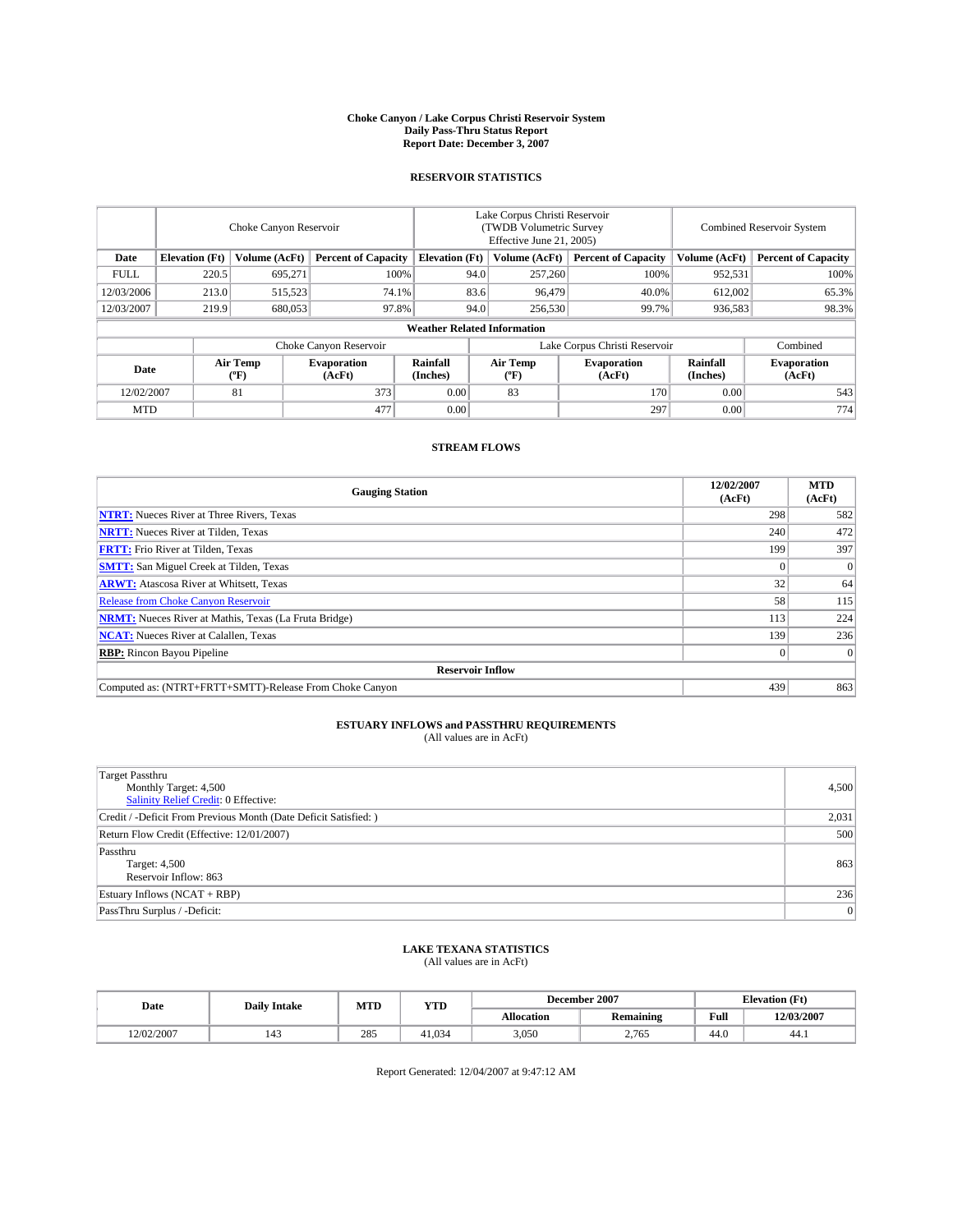#### **Choke Canyon / Lake Corpus Christi Reservoir System Daily Pass-Thru Status Report Report Date: December 4, 2007**

### **RESERVOIR STATISTICS**

|             | Choke Canyon Reservoir |                         |                              |                                    | Lake Corpus Christi Reservoir<br>(TWDB Volumetric Survey<br>Effective June 21, 2005) |                  |                               | Combined Reservoir System |                              |  |
|-------------|------------------------|-------------------------|------------------------------|------------------------------------|--------------------------------------------------------------------------------------|------------------|-------------------------------|---------------------------|------------------------------|--|
| Date        | <b>Elevation</b> (Ft)  | Volume (AcFt)           | <b>Percent of Capacity</b>   | <b>Elevation</b> (Ft)              |                                                                                      | Volume (AcFt)    | <b>Percent of Capacity</b>    | Volume (AcFt)             | <b>Percent of Capacity</b>   |  |
| <b>FULL</b> | 220.5                  | 695.271                 | 100%                         |                                    | 94.0                                                                                 | 257,260          | 100%                          | 952,531                   | 100%                         |  |
| 12/04/2006  | 213.0                  | 514,876                 | 74.1%                        |                                    | 83.6                                                                                 | 96,252           | 39.9%                         | 611,128                   | 65.3%                        |  |
| 12/04/2007  | 219.9                  | 679,541                 | 97.7%                        |                                    | 93.9                                                                                 | 254,890          | 99.1%                         | 934.431                   | 98.1%                        |  |
|             |                        |                         |                              | <b>Weather Related Information</b> |                                                                                      |                  |                               |                           |                              |  |
|             |                        |                         | Choke Canyon Reservoir       |                                    |                                                                                      |                  | Lake Corpus Christi Reservoir |                           | Combined                     |  |
| Date        |                        | <b>Air Temp</b><br>(°F) | <b>Evaporation</b><br>(AcFt) | Rainfall<br>(Inches)               |                                                                                      | Air Temp<br>("F) | <b>Evaporation</b><br>(AcFt)  | Rainfall<br>(Inches)      | <b>Evaporation</b><br>(AcFt) |  |
| 12/03/2007  |                        | 65                      | 179                          | 0.00                               |                                                                                      | 64               | 180                           | 0.00                      | 359                          |  |
| <b>MTD</b>  |                        |                         | 656                          | 0.00                               |                                                                                      |                  | 477                           | 0.00                      | 1,133                        |  |

## **STREAM FLOWS**

| <b>Gauging Station</b>                                       | 12/03/2007<br>(AcFt) | <b>MTD</b><br>(AcFt) |
|--------------------------------------------------------------|----------------------|----------------------|
| <b>NTRT:</b> Nueces River at Three Rivers, Texas             | 304                  | 885                  |
| <b>NRTT:</b> Nueces River at Tilden, Texas                   | 236                  | 709                  |
| <b>FRTT:</b> Frio River at Tilden, Texas                     | 195                  | 592                  |
| <b>SMTT:</b> San Miguel Creek at Tilden, Texas               |                      | $\Omega$             |
| <b>ARWT:</b> Atascosa River at Whitsett, Texas               | 28                   | 91                   |
| <b>Release from Choke Canyon Reservoir</b>                   | 58                   | 173                  |
| <b>NRMT:</b> Nueces River at Mathis, Texas (La Fruta Bridge) | 197                  | 421                  |
| <b>NCAT:</b> Nueces River at Calallen, Texas                 | 77                   | 314                  |
| <b>RBP:</b> Rincon Bayou Pipeline                            |                      | $\Omega$             |
| <b>Reservoir Inflow</b>                                      |                      |                      |
| Computed as: (NTRT+FRTT+SMTT)-Release From Choke Canyon      | 441                  | 1.304                |

## **ESTUARY INFLOWS and PASSTHRU REQUIREMENTS**<br>(All values are in AcFt)

| <b>Target Passthru</b><br>Monthly Target: 4,500<br>Salinity Relief Credit: 0 Effective: | 4,500 |
|-----------------------------------------------------------------------------------------|-------|
| Credit / -Deficit From Previous Month (Date Deficit Satisfied: )                        | 2,031 |
| Return Flow Credit (Effective: 12/01/2007)                                              | 500   |
| Passthru<br>Target: 4,500<br>Reservoir Inflow: 1,304                                    | 1.304 |
| Estuary Inflows (NCAT + RBP)                                                            | 314   |
| PassThru Surplus / -Deficit:                                                            | 0     |

## **LAKE TEXANA STATISTICS** (All values are in AcFt)

| Date       | <b>Daily Intake</b>   | MTD       | <b>YTD</b> |                   | December 2007    | <b>Elevation</b> (Ft) |            |
|------------|-----------------------|-----------|------------|-------------------|------------------|-----------------------|------------|
|            |                       |           |            | <b>Allocation</b> | <b>Remaining</b> | Full                  | 12/04/2007 |
| 12/03/2007 | $\overline{A}$<br>142 | 107<br>42 | 41.176     | 3,050             | 2.623            | 44.0                  | 44.1       |

Report Generated: 12/04/2007 at 9:40:49 AM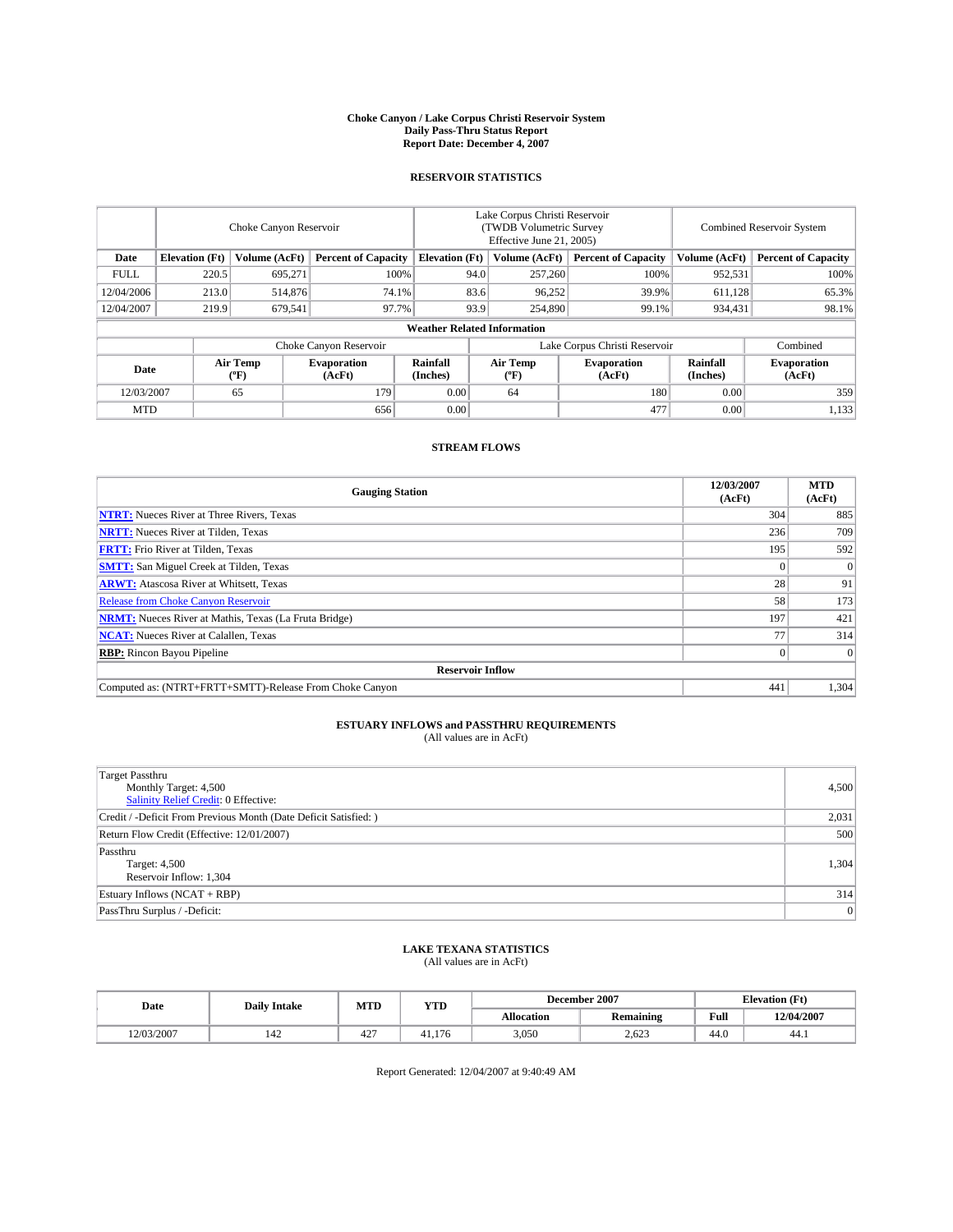#### **Choke Canyon / Lake Corpus Christi Reservoir System Daily Pass-Thru Status Report Report Date: December 5, 2007**

### **RESERVOIR STATISTICS**

|             | Choke Canyon Reservoir |                  |                              |                                    | Lake Corpus Christi Reservoir<br>(TWDB Volumetric Survey<br>Effective June 21, 2005) |                  |                               | Combined Reservoir System |                              |  |
|-------------|------------------------|------------------|------------------------------|------------------------------------|--------------------------------------------------------------------------------------|------------------|-------------------------------|---------------------------|------------------------------|--|
| Date        | <b>Elevation</b> (Ft)  | Volume (AcFt)    | <b>Percent of Capacity</b>   | <b>Elevation</b> (Ft)              |                                                                                      | Volume (AcFt)    | <b>Percent of Capacity</b>    | Volume (AcFt)             | <b>Percent of Capacity</b>   |  |
| <b>FULL</b> | 220.5                  | 695,271          | 100%                         |                                    | 94.0                                                                                 | 257,260          | 100%                          | 952,531                   | 100%                         |  |
| 12/05/2006  | 212.9                  | 514,013          | 73.9%                        |                                    | 83.5                                                                                 | 95,912           | 39.8%                         | 609,925                   | 65.1%                        |  |
| 12/05/2007  | 219.9                  | 679,284          | 97.7%                        |                                    | 93.9                                                                                 | 254,526          | 98.9%                         | 933,810                   | 98.0%                        |  |
|             |                        |                  |                              | <b>Weather Related Information</b> |                                                                                      |                  |                               |                           |                              |  |
|             |                        |                  | Choke Canyon Reservoir       |                                    |                                                                                      |                  | Lake Corpus Christi Reservoir |                           | Combined                     |  |
| Date        |                        | Air Temp<br>(°F) | <b>Evaporation</b><br>(AcFt) | Rainfall<br>(Inches)               |                                                                                      | Air Temp<br>("F) | <b>Evaporation</b><br>(AcFt)  | Rainfall<br>(Inches)      | <b>Evaporation</b><br>(AcFt) |  |
| 12/04/2007  |                        | 60               | 179                          | 0.00                               |                                                                                      | 72               | 148                           | 0.00                      | 327                          |  |
| <b>MTD</b>  |                        |                  | 835                          | 0.00                               |                                                                                      |                  | 625                           | 0.00                      | 1,460                        |  |

## **STREAM FLOWS**

| <b>Gauging Station</b>                                       | 12/04/2007<br>(AcFt) | <b>MTD</b><br>(AcFt) |
|--------------------------------------------------------------|----------------------|----------------------|
| <b>NTRT:</b> Nueces River at Three Rivers, Texas             | 298                  | 1,183                |
| <b>NRTT:</b> Nueces River at Tilden, Texas                   | 230                  | 939                  |
| <b>FRTT:</b> Frio River at Tilden, Texas                     | 189                  | 780                  |
| <b>SMTT:</b> San Miguel Creek at Tilden, Texas               |                      | $\Omega$             |
| <b>ARWT:</b> Atascosa River at Whitsett, Texas               | 26                   | 117                  |
| <b>Release from Choke Canyon Reservoir</b>                   | 58                   | 230                  |
| <b>NRMT:</b> Nueces River at Mathis, Texas (La Fruta Bridge) | 81                   | 502                  |
| <b>NCAT:</b> Nueces River at Calallen, Texas                 | 121                  | 435                  |
| <b>RBP:</b> Rincon Bayou Pipeline                            |                      | $\Omega$             |
| <b>Reservoir Inflow</b>                                      |                      |                      |
| Computed as: (NTRT+FRTT+SMTT)-Release From Choke Canyon      | 429                  | 1,733                |

## **ESTUARY INFLOWS and PASSTHRU REQUIREMENTS**<br>(All values are in AcFt)

| <b>Target Passthru</b><br>Monthly Target: 4,500<br>Salinity Relief Credit: 0 Effective: | 4,500 |
|-----------------------------------------------------------------------------------------|-------|
| Credit / -Deficit From Previous Month (Date Deficit Satisfied: )                        | 2,031 |
| Return Flow Credit (Effective: 12/01/2007)                                              | 500   |
| Passthru<br>Target: 4,500<br>Reservoir Inflow: 1,733                                    | 1,733 |
| Estuary Inflows (NCAT + RBP)                                                            | 435   |
| PassThru Surplus / -Deficit:                                                            | 0     |

## **LAKE TEXANA STATISTICS** (All values are in AcFt)

| Date       | <b>Daily Intake</b>   | MTD | <b>YTD</b> |                   | December 2007    | <b>Elevation (Ft)</b> |            |
|------------|-----------------------|-----|------------|-------------------|------------------|-----------------------|------------|
|            |                       |     |            | <b>Allocation</b> | <b>Remaining</b> | Full                  | 12/05/2007 |
| 12/04/2007 | $\overline{A}$<br>143 | 570 | 41.319     | 3,050             | 2.480            | 44.0                  | 44.1       |

Report Generated: 12/05/2007 at 8:30:58 AM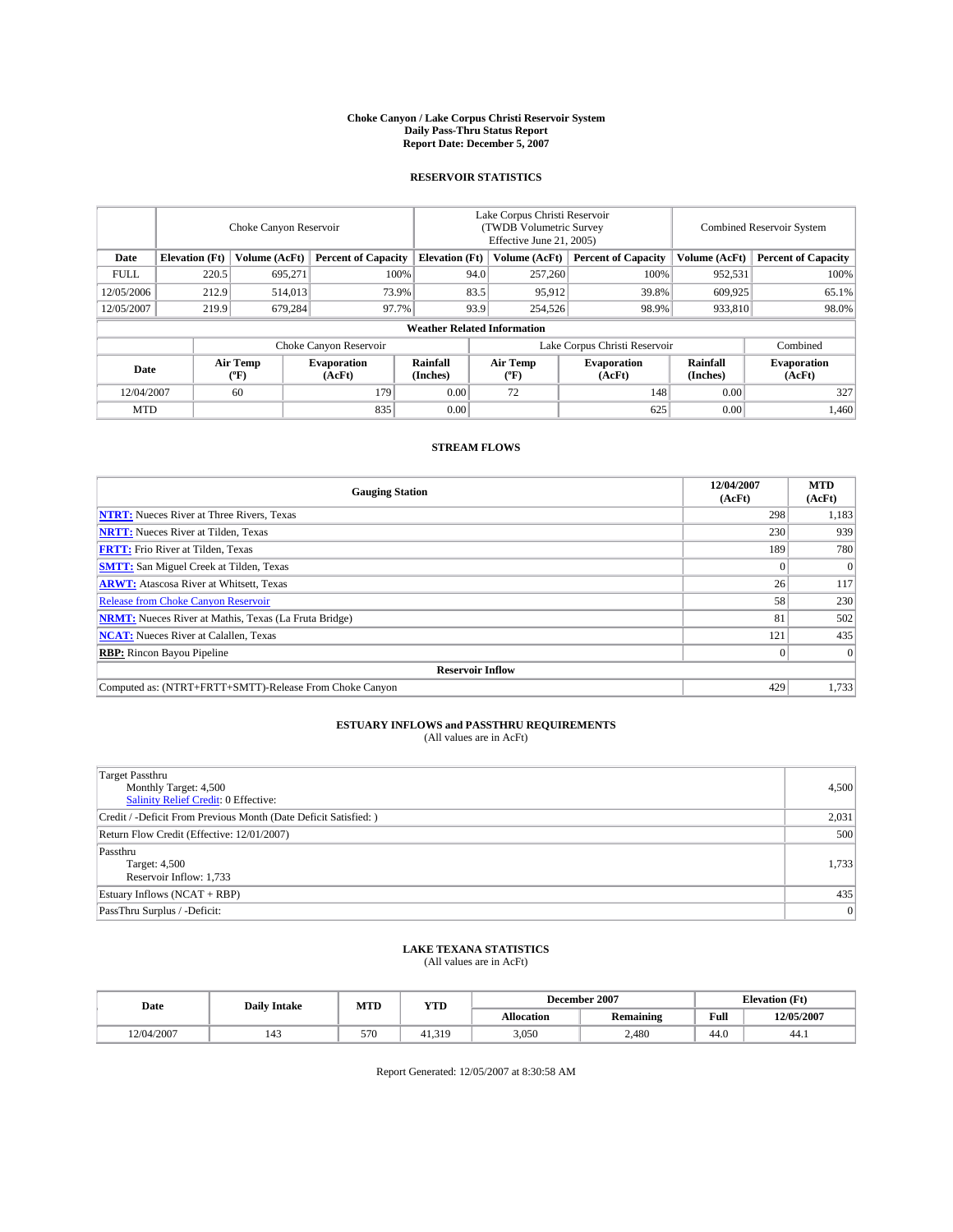#### **Choke Canyon / Lake Corpus Christi Reservoir System Daily Pass-Thru Status Report Report Date: December 6, 2007**

### **RESERVOIR STATISTICS**

|             | Choke Canyon Reservoir |                  |                              |                                    | Lake Corpus Christi Reservoir<br>(TWDB Volumetric Survey<br>Effective June 21, 2005) |                               |                              | Combined Reservoir System |                              |  |
|-------------|------------------------|------------------|------------------------------|------------------------------------|--------------------------------------------------------------------------------------|-------------------------------|------------------------------|---------------------------|------------------------------|--|
| Date        | <b>Elevation</b> (Ft)  | Volume (AcFt)    | <b>Percent of Capacity</b>   | <b>Elevation</b> (Ft)              |                                                                                      | Volume (AcFt)                 | <b>Percent of Capacity</b>   | Volume (AcFt)             | <b>Percent of Capacity</b>   |  |
| <b>FULL</b> | 220.5                  | 695,271          | 100%                         |                                    | 94.0                                                                                 | 257,260                       | 100%                         | 952,531                   | 100%                         |  |
| 12/06/2006  | 212.9                  | 513,581          | 73.9%                        |                                    | 83.5                                                                                 | 95,685                        | 39.7%                        | 609,266                   | 65.1%                        |  |
| 12/06/2007  | 219.9                  | 679.284          | 97.7%                        |                                    | 93.9                                                                                 | 254,890                       | 99.1%                        | 934.174                   | 98.1%                        |  |
|             |                        |                  |                              | <b>Weather Related Information</b> |                                                                                      |                               |                              |                           |                              |  |
|             | Choke Canyon Reservoir |                  |                              |                                    |                                                                                      | Lake Corpus Christi Reservoir |                              |                           | Combined                     |  |
| Date        |                        | Air Temp<br>(°F) | <b>Evaporation</b><br>(AcFt) | Rainfall<br>(Inches)               |                                                                                      | Air Temp<br>("F)              | <b>Evaporation</b><br>(AcFt) | Rainfall<br>(Inches)      | <b>Evaporation</b><br>(AcFt) |  |
| 12/05/2007  |                        | 80               | 119                          | 0.00                               |                                                                                      | 81                            | 202                          | 0.00                      | 321                          |  |
| <b>MTD</b>  |                        |                  | 954                          | 0.00                               |                                                                                      |                               | 827                          | 0.00                      | 1,781                        |  |

## **STREAM FLOWS**

| <b>Gauging Station</b>                                       | 12/05/2007<br>(AcFt) | <b>MTD</b><br>(AcFt) |
|--------------------------------------------------------------|----------------------|----------------------|
| <b>NTRT:</b> Nueces River at Three Rivers, Texas             | 292                  | 1,475                |
| <b>NRTT:</b> Nueces River at Tilden, Texas                   | 228                  | 1,167                |
| <b>FRTT:</b> Frio River at Tilden, Texas                     | 195                  | 975                  |
| <b>SMTT:</b> San Miguel Creek at Tilden, Texas               |                      | $\Omega$             |
| <b>ARWT:</b> Atascosa River at Whitsett, Texas               | 26                   | 143                  |
| <b>Release from Choke Canyon Reservoir</b>                   | 58                   | 288                  |
| <b>NRMT:</b> Nueces River at Mathis, Texas (La Fruta Bridge) | 77                   | 580                  |
| <b>NCAT:</b> Nueces River at Calallen, Texas                 | 93                   | 528                  |
| <b>RBP:</b> Rincon Bayou Pipeline                            |                      | $\Omega$             |
| <b>Reservoir Inflow</b>                                      |                      |                      |
| Computed as: (NTRT+FRTT+SMTT)-Release From Choke Canyon      | 429                  | 2,162                |

## **ESTUARY INFLOWS and PASSTHRU REQUIREMENTS**<br>(All values are in AcFt)

| <b>Target Passthru</b><br>Monthly Target: 4,500<br>Salinity Relief Credit: 0 Effective: | 4,500 |
|-----------------------------------------------------------------------------------------|-------|
| Credit / -Deficit From Previous Month (Date Deficit Satisfied: )                        | 2,031 |
| Return Flow Credit (Effective: 12/01/2007)                                              | 500   |
| Passthru<br>Target: 4,500<br>Reservoir Inflow: 2,162                                    | 2.162 |
| Estuary Inflows (NCAT + RBP)                                                            | 528   |
| PassThru Surplus / -Deficit:                                                            | 0     |

## **LAKE TEXANA STATISTICS** (All values are in AcFt)

| Date       | <b>Daily Intake</b>   | MTD  | <b>YTD</b> |                   | December 2007    | <b>Elevation</b> (Ft) |            |
|------------|-----------------------|------|------------|-------------------|------------------|-----------------------|------------|
|            |                       |      |            | <b>Allocation</b> | <b>Remaining</b> | Full                  | 12/06/2007 |
| 12/05/2007 | $\overline{A}$<br>143 | -1 - | 41.462     | 3.050             | 0.22<br>ر رہے    | 44.0                  | 44.0       |

Report Generated: 12/06/2007 at 8:29:43 AM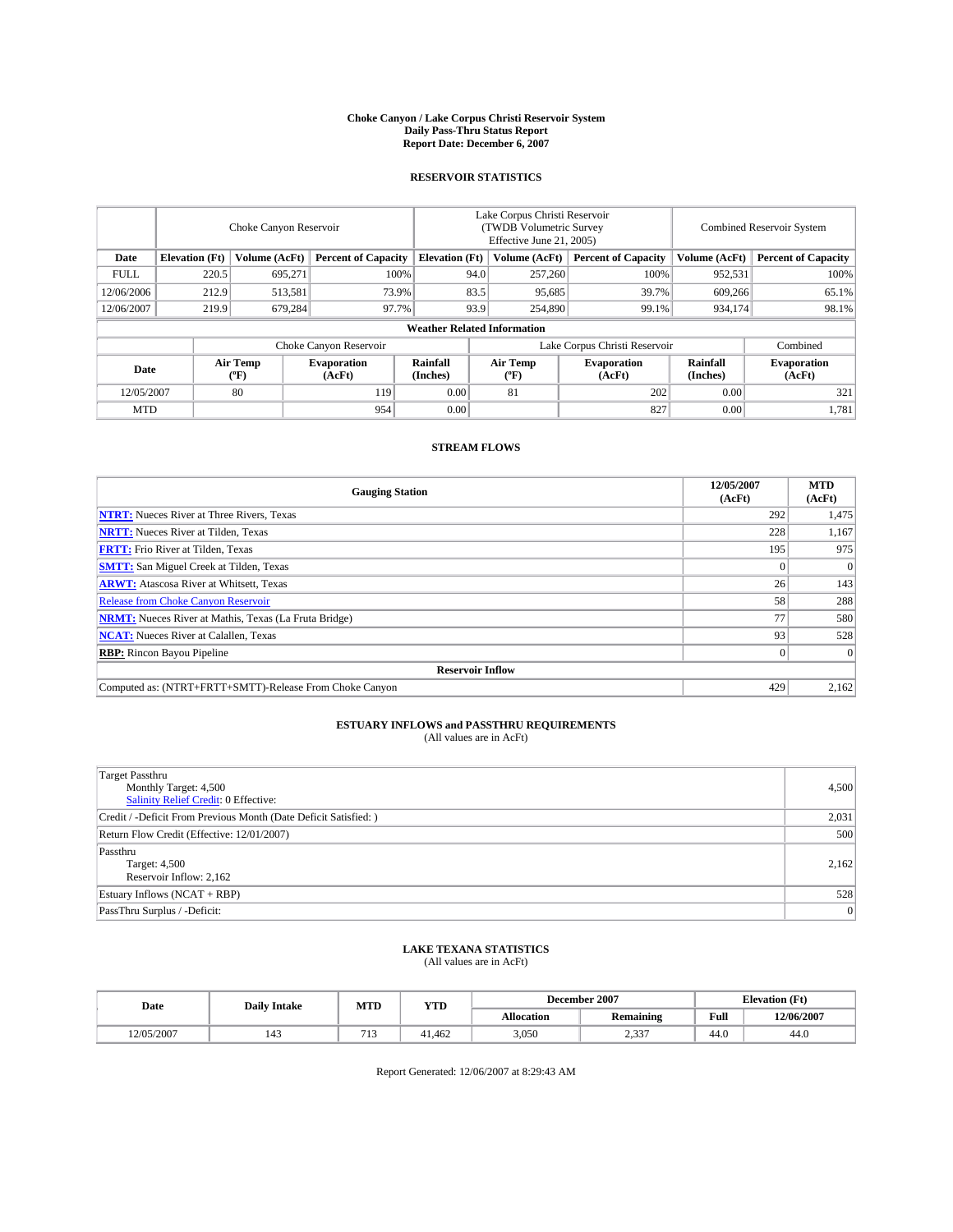#### **Choke Canyon / Lake Corpus Christi Reservoir System Daily Pass-Thru Status Report Report Date: December 7, 2007**

### **RESERVOIR STATISTICS**

|             | Choke Canyon Reservoir             |                  |                              |                       | Lake Corpus Christi Reservoir<br>(TWDB Volumetric Survey<br>Effective June 21, 2005) |                  |                               |                      | Combined Reservoir System    |  |  |
|-------------|------------------------------------|------------------|------------------------------|-----------------------|--------------------------------------------------------------------------------------|------------------|-------------------------------|----------------------|------------------------------|--|--|
| Date        | <b>Elevation</b> (Ft)              | Volume (AcFt)    | <b>Percent of Capacity</b>   | <b>Elevation</b> (Ft) |                                                                                      | Volume (AcFt)    | <b>Percent of Capacity</b>    | Volume (AcFt)        | <b>Percent of Capacity</b>   |  |  |
| <b>FULL</b> | 220.5                              | 695,271          |                              | 100%                  | 94.0                                                                                 | 257,260          | 100%                          | 952,531              | 100%                         |  |  |
| 12/07/2006  | 212.9                              | 513,365          | 73.8%                        |                       | 83.5                                                                                 | 95,912           | 39.8%                         | 609,277              | 65.1%                        |  |  |
| 12/07/2007  | 219.9                              | 679.284          | 97.7%                        |                       | 93.9                                                                                 | 254,890          | 99.1%                         | 934.174              | 98.1%                        |  |  |
|             | <b>Weather Related Information</b> |                  |                              |                       |                                                                                      |                  |                               |                      |                              |  |  |
|             |                                    |                  | Choke Canyon Reservoir       |                       |                                                                                      |                  | Lake Corpus Christi Reservoir |                      | Combined                     |  |  |
| Date        |                                    | Air Temp<br>(°F) | <b>Evaporation</b><br>(AcFt) | Rainfall<br>(Inches)  |                                                                                      | Air Temp<br>("F) | <b>Evaporation</b><br>(AcFt)  | Rainfall<br>(Inches) | <b>Evaporation</b><br>(AcFt) |  |  |
| 12/06/2007  |                                    | 82               | 134                          | 0.00                  |                                                                                      | 81               | 95                            | 0.00                 | 229                          |  |  |
| <b>MTD</b>  |                                    |                  | 1,088                        | 0.00                  |                                                                                      |                  | 922                           | 0.00                 | 2,010                        |  |  |

## **STREAM FLOWS**

| <b>Gauging Station</b>                                       | 12/06/2007<br>(AcFt) | <b>MTD</b><br>(AcFt) |
|--------------------------------------------------------------|----------------------|----------------------|
| <b>NTRT:</b> Nueces River at Three Rivers, Texas             | 290                  | 1,765                |
| <b>NRTT:</b> Nueces River at Tilden, Texas                   | 230                  | 1,397                |
| <b>FRTT:</b> Frio River at Tilden, Texas                     | 195                  | 1,169                |
| <b>SMTT:</b> San Miguel Creek at Tilden, Texas               |                      | $\Omega$             |
| <b>ARWT:</b> Atascosa River at Whitsett, Texas               | 26                   | 169                  |
| <b>Release from Choke Canyon Reservoir</b>                   | 58                   | 345                  |
| <b>NRMT:</b> Nueces River at Mathis, Texas (La Fruta Bridge) | 117                  | 697                  |
| <b>NCAT:</b> Nueces River at Calallen, Texas                 | 24                   | 552                  |
| <b>RBP:</b> Rincon Bayou Pipeline                            |                      | $\Omega$             |
| <b>Reservoir Inflow</b>                                      |                      |                      |
| Computed as: (NTRT+FRTT+SMTT)-Release From Choke Canyon      | 427                  | 2.588                |

# **ESTUARY INFLOWS and PASSTHRU REQUIREMENTS**<br>(All values are in AcFt)

| <b>Target Passthru</b><br>Monthly Target: 4,500<br>Salinity Relief Credit: 0 Effective: | 4,500 |
|-----------------------------------------------------------------------------------------|-------|
| Credit / -Deficit From Previous Month (Date Deficit Satisfied: )                        | 2,031 |
| Return Flow Credit (Effective: 12/01/2007)                                              | 500   |
| Passthru<br>Target: 4,500<br>Reservoir Inflow: 2,588                                    | 2.588 |
| Estuary Inflows (NCAT + RBP)                                                            | 552   |
| PassThru Surplus / -Deficit:                                                            | 494   |

## **LAKE TEXANA STATISTICS** (All values are in AcFt)

| Date       | <b>Daily Intake</b> | MTD | <b>YTD</b> |                   | December 2007    | <b>Elevation</b> (Ft) |            |
|------------|---------------------|-----|------------|-------------------|------------------|-----------------------|------------|
|            |                     |     |            | <b>Allocation</b> | <b>Remaining</b> | Full                  | 12/07/2007 |
| 12/06/2007 | <b>LLI</b>          | 830 | 41.579     | 3,050             | 2.220            | 44.0                  | 44.0       |

Report Generated: 12/07/2007 at 8:32:32 AM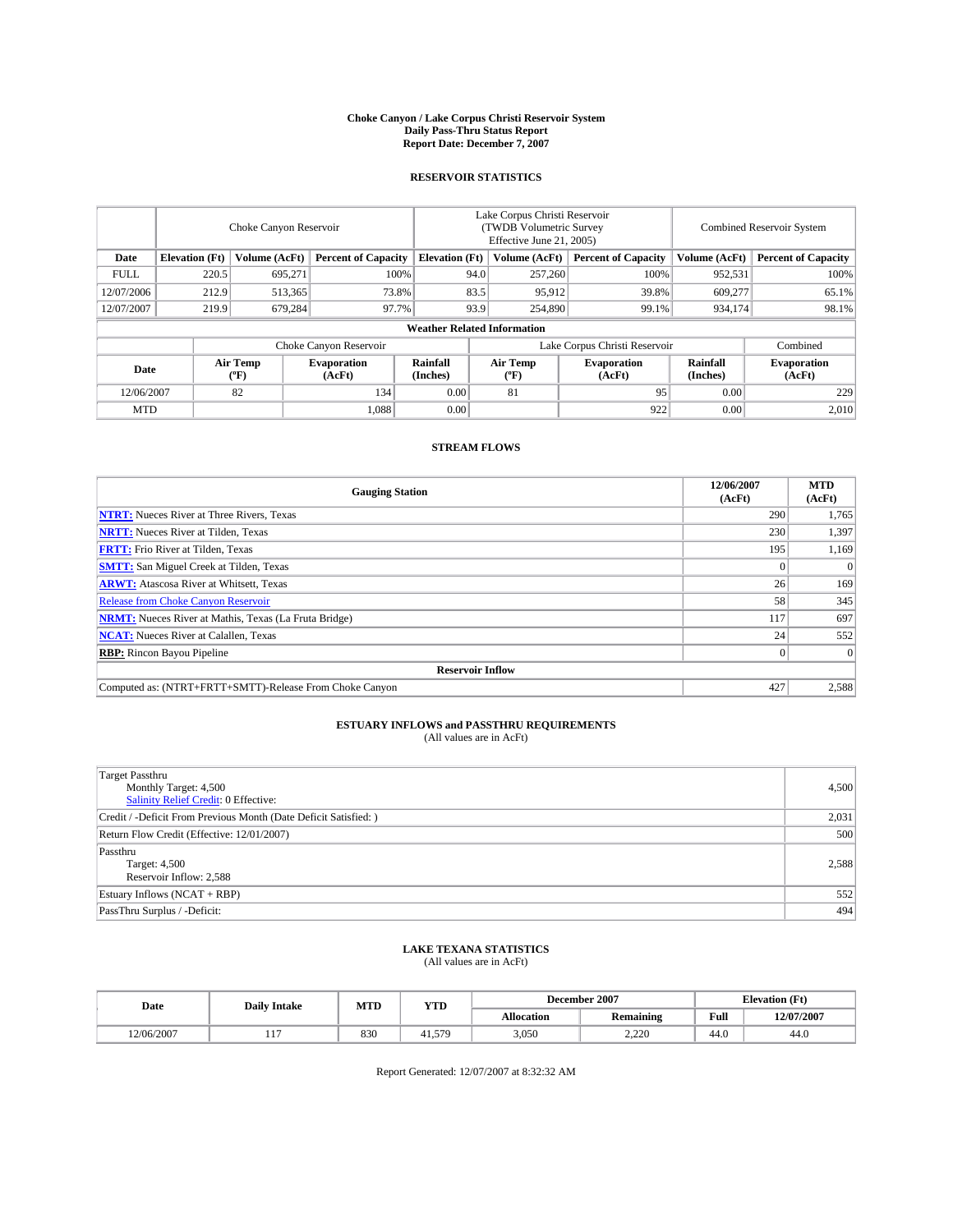#### **Choke Canyon / Lake Corpus Christi Reservoir System Daily Pass-Thru Status Report Report Date: December 8, 2007**

### **RESERVOIR STATISTICS**

|             | Choke Canyon Reservoir |                  |                              |                                    | Lake Corpus Christi Reservoir<br>(TWDB Volumetric Survey<br>Effective June 21, 2005) |                  |                              | <b>Combined Reservoir System</b> |                              |  |
|-------------|------------------------|------------------|------------------------------|------------------------------------|--------------------------------------------------------------------------------------|------------------|------------------------------|----------------------------------|------------------------------|--|
| Date        | <b>Elevation</b> (Ft)  | Volume (AcFt)    | <b>Percent of Capacity</b>   | <b>Elevation</b> (Ft)              |                                                                                      | Volume (AcFt)    | <b>Percent of Capacity</b>   | Volume (AcFt)                    | <b>Percent of Capacity</b>   |  |
| <b>FULL</b> | 220.5                  | 695,271          | 100%                         |                                    | 94.0                                                                                 | 257,260          | 100%                         | 952,531                          | 100%                         |  |
| 12/08/2006  | 212.8                  | 512,502          | 73.7%                        |                                    | 83.6                                                                                 | 96,366           | 39.9%                        | 608,868                          | 65.0%                        |  |
| 12/08/2007  | 219.9                  | 679,541          | 97.7%                        |                                    | 93.9                                                                                 | 254,890          | 99.1%                        | 934,431                          | 98.1%                        |  |
|             |                        |                  |                              | <b>Weather Related Information</b> |                                                                                      |                  |                              |                                  |                              |  |
|             |                        |                  |                              | Lake Corpus Christi Reservoir      |                                                                                      | Combined         |                              |                                  |                              |  |
| Date        |                        | Air Temp<br>(°F) | <b>Evaporation</b><br>(AcFt) | Rainfall<br>(Inches)               |                                                                                      | Air Temp<br>("F) | <b>Evaporation</b><br>(AcFt) | Rainfall<br>(Inches)             | <b>Evaporation</b><br>(AcFt) |  |
| 12/07/2007  |                        | 85               | 209                          | 0.00                               |                                                                                      | 85               | 138                          | 0.00                             | 347                          |  |
| <b>MTD</b>  |                        |                  | 1.297                        | 0.00                               |                                                                                      |                  | 1,060                        | 0.00                             | 2,357                        |  |

### **STREAM FLOWS**

| <b>Gauging Station</b>                                       | 12/07/2007<br>(AcFt) | <b>MTD</b><br>(AcFt) |
|--------------------------------------------------------------|----------------------|----------------------|
| <b>NTRT:</b> Nueces River at Three Rivers, Texas             | 290                  | 2,054                |
| <b>NRTT:</b> Nueces River at Tilden, Texas                   | 238                  | 1,636                |
| <b>FRTT:</b> Frio River at Tilden, Texas                     | 195                  | 1,364                |
| <b>SMTT:</b> San Miguel Creek at Tilden, Texas               |                      | $\Omega$             |
| <b>ARWT:</b> Atascosa River at Whitsett, Texas               | 26                   | 195                  |
| <b>Release from Choke Canyon Reservoir</b>                   | 58                   | 403                  |
| <b>NRMT:</b> Nueces River at Mathis, Texas (La Fruta Bridge) | 117                  | 814                  |
| <b>NCAT:</b> Nueces River at Calallen, Texas                 |                      | 569                  |
| <b>RBP:</b> Rincon Bayou Pipeline                            |                      | $\Omega$             |
| <b>Reservoir Inflow</b>                                      |                      |                      |
| Computed as: (NTRT+FRTT+SMTT)-Release From Choke Canyon      | 427                  | 3.015                |

## **ESTUARY INFLOWS and PASSTHRU REQUIREMENTS**<br>(All values are in AcFt)

| <b>Target Passthru</b><br>Monthly Target: 4,500<br>Salinity Relief Credit: 0 Effective: | 4,500 |
|-----------------------------------------------------------------------------------------|-------|
| Credit / -Deficit From Previous Month (Date Deficit Satisfied: )                        | 2,031 |
| Return Flow Credit (Effective: 12/01/2007)                                              | 500   |
| Passthru<br>Target: 4,500<br>Reservoir Inflow: 3,015                                    | 3,015 |
| Estuary Inflows (NCAT + RBP)                                                            | 569   |
| PassThru Surplus / -Deficit:                                                            | 85    |

## **LAKE TEXANA STATISTICS** (All values are in AcFt)

| Date       | <b>Daily Intake</b> | MTD      | <b>YTD</b>             | December 2007     |                  | <b>Elevation</b> (Ft) |            |
|------------|---------------------|----------|------------------------|-------------------|------------------|-----------------------|------------|
|            |                     |          |                        | <b>Allocation</b> | <b>Remaining</b> | Full                  | 12/08/2007 |
| 12/07/2007 | 143                 | $\Omega$ | $\mathbf{a}$<br>41.144 | 3,050             | 2.077            | 44.0                  | 44.0       |

Report Generated: 12/08/2007 at 8:51:53 AM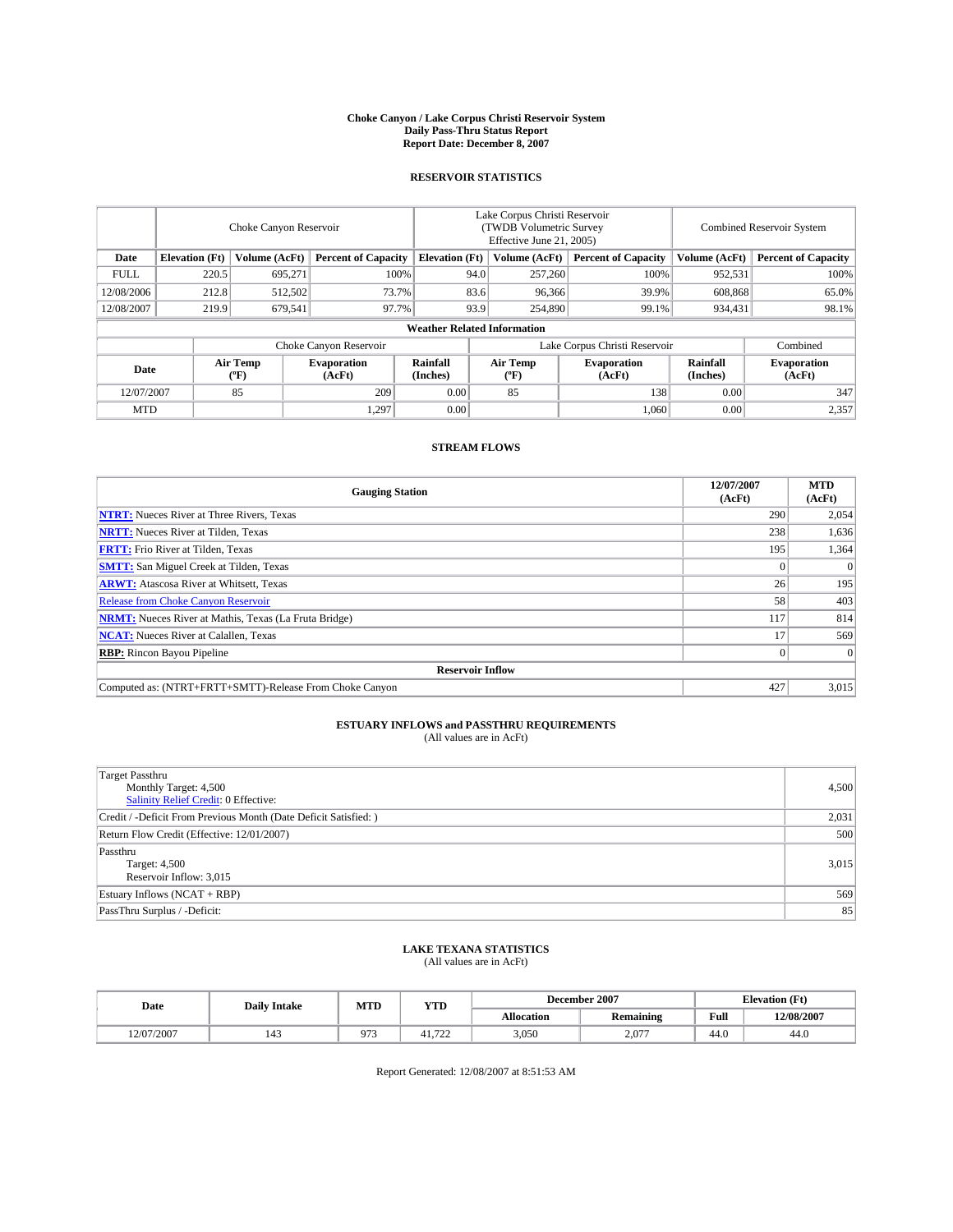#### **Choke Canyon / Lake Corpus Christi Reservoir System Daily Pass-Thru Status Report Report Date: December 9, 2007**

### **RESERVOIR STATISTICS**

|             | Choke Canyon Reservoir             |                  |                              |                       | Lake Corpus Christi Reservoir<br>(TWDB Volumetric Survey<br>Effective June 21, 2005) |                  |                               |                      | Combined Reservoir System    |  |  |
|-------------|------------------------------------|------------------|------------------------------|-----------------------|--------------------------------------------------------------------------------------|------------------|-------------------------------|----------------------|------------------------------|--|--|
| Date        | <b>Elevation</b> (Ft)              | Volume (AcFt)    | <b>Percent of Capacity</b>   | <b>Elevation</b> (Ft) |                                                                                      | Volume (AcFt)    | <b>Percent of Capacity</b>    | Volume (AcFt)        | <b>Percent of Capacity</b>   |  |  |
| <b>FULL</b> | 220.5                              | 695,271          |                              | 100%                  | 94.0                                                                                 | 257,260          | 100%                          | 952,531              | 100%                         |  |  |
| 12/09/2006  | 212.8                              | 511,855          | 73.6%                        |                       | 83.5                                                                                 | 95,572           | 39.6%                         | 607,427              | 64.9%                        |  |  |
| 12/09/2007  | 219.9                              | 679.798          | 97.8%                        |                       | 93.9                                                                                 | 254,890          | 99.1%                         | 934.688              | 98.1%                        |  |  |
|             | <b>Weather Related Information</b> |                  |                              |                       |                                                                                      |                  |                               |                      |                              |  |  |
|             |                                    |                  | Choke Canyon Reservoir       |                       |                                                                                      |                  | Lake Corpus Christi Reservoir |                      | Combined                     |  |  |
| Date        |                                    | Air Temp<br>(°F) | <b>Evaporation</b><br>(AcFt) | Rainfall<br>(Inches)  |                                                                                      | Air Temp<br>("F) | <b>Evaporation</b><br>(AcFt)  | Rainfall<br>(Inches) | <b>Evaporation</b><br>(AcFt) |  |  |
| 12/08/2007  |                                    | 83               | 194                          | 0.00                  |                                                                                      | 83               | 127                           | 0.00                 | 321                          |  |  |
| <b>MTD</b>  |                                    |                  | 1.491                        | 0.00                  |                                                                                      |                  | 1,187                         | 0.00                 | 2,678                        |  |  |

## **STREAM FLOWS**

| <b>Gauging Station</b>                                       | 12/08/2007<br>(AcFt) | <b>MTD</b><br>(AcFt) |
|--------------------------------------------------------------|----------------------|----------------------|
| <b>NTRT:</b> Nueces River at Three Rivers, Texas             | 296                  | 2,350                |
| <b>NRTT:</b> Nueces River at Tilden, Texas                   | 244                  | 1,880                |
| <b>FRTT:</b> Frio River at Tilden, Texas                     | 197                  | 1,560                |
| <b>SMTT:</b> San Miguel Creek at Tilden, Texas               |                      | $\Omega$             |
| <b>ARWT:</b> Atascosa River at Whitsett, Texas               | 26                   | 220                  |
| <b>Release from Choke Canyon Reservoir</b>                   | 58                   | 461                  |
| <b>NRMT:</b> Nueces River at Mathis, Texas (La Fruta Bridge) | 119                  | 933                  |
| <b>NCAT:</b> Nueces River at Calallen, Texas                 | 64                   | 633                  |
| <b>RBP:</b> Rincon Bayou Pipeline                            |                      | $\Omega$             |
| <b>Reservoir Inflow</b>                                      |                      |                      |
| Computed as: (NTRT+FRTT+SMTT)-Release From Choke Canyon      | 435                  | 3.450                |

# **ESTUARY INFLOWS and PASSTHRU REQUIREMENTS**<br>(All values are in AcFt)

| <b>Target Passthru</b><br>Monthly Target: 4,500<br>Salinity Relief Credit: 0 Effective: | 4,500  |
|-----------------------------------------------------------------------------------------|--------|
| Credit / -Deficit From Previous Month (Date Deficit Satisfied: )                        | 2,031  |
| Return Flow Credit (Effective: 12/01/2007)                                              | 500    |
| Passthru<br>Target: 4,500<br>Reservoir Inflow: 3,450                                    | 3,450  |
| Estuary Inflows (NCAT + RBP)                                                            | 633    |
| PassThru Surplus / -Deficit:                                                            | $-286$ |

## **LAKE TEXANA STATISTICS** (All values are in AcFt)

| Date       | <b>Daily Intake</b> | MTD   | <b>YTD</b> |            | December 2007    | <b>Elevation</b> (Ft) |            |
|------------|---------------------|-------|------------|------------|------------------|-----------------------|------------|
|            |                     |       |            | Allocation | <b>Remaining</b> | Full                  | 12/09/2007 |
| 12/08/2007 | 143                 | 1.116 | 41.865     | 3.050      | .934             | 44.0                  | 44.0       |

Report Generated: 12/09/2007 at 8:27:24 AM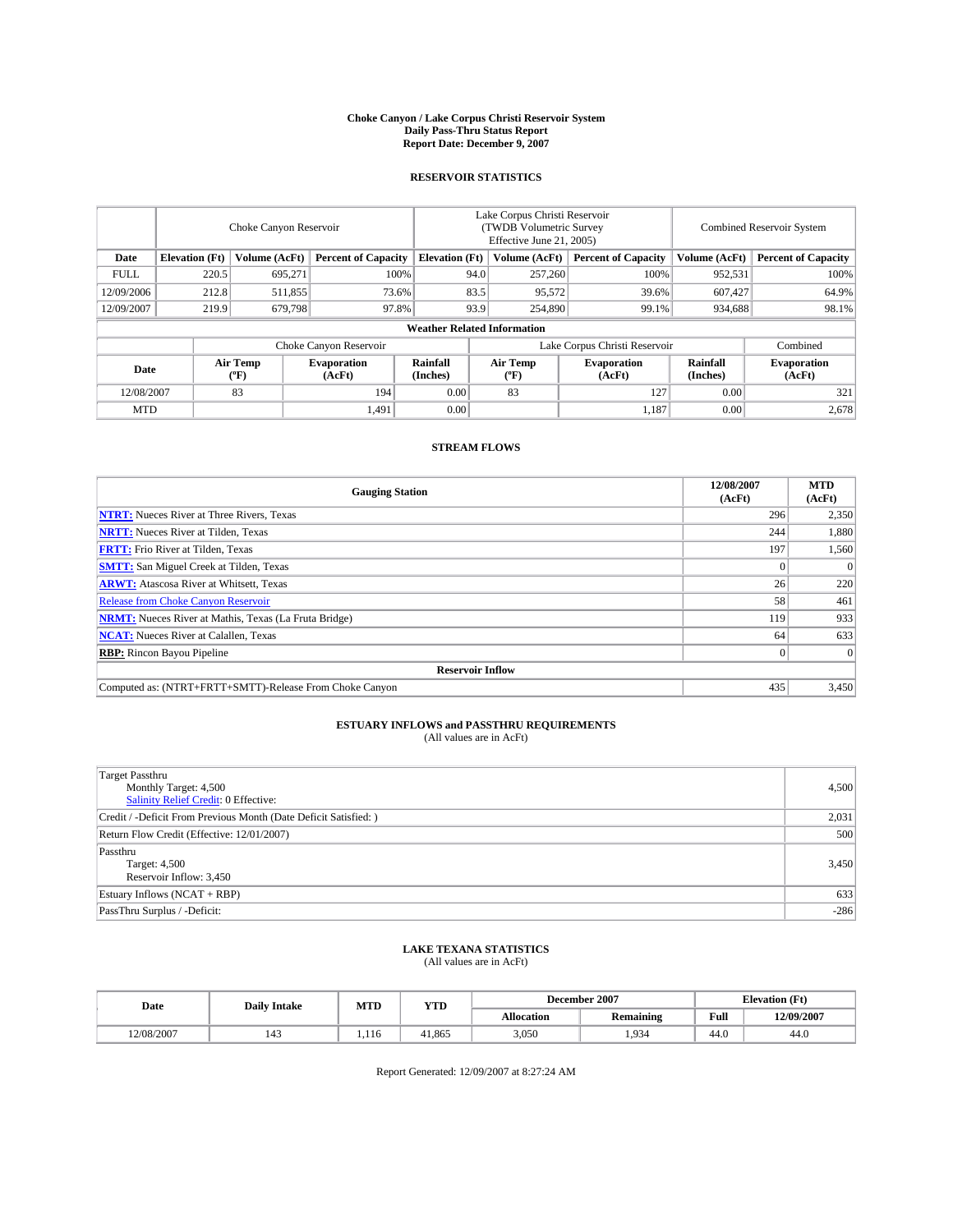#### **Choke Canyon / Lake Corpus Christi Reservoir System Daily Pass-Thru Status Report Report Date: December 10, 2007**

### **RESERVOIR STATISTICS**

|             | Choke Canyon Reservoir |                         |                              |                                                     | Lake Corpus Christi Reservoir<br>(TWDB Volumetric Survey<br>Effective June 21, 2005) |                  |                               | Combined Reservoir System |                              |  |
|-------------|------------------------|-------------------------|------------------------------|-----------------------------------------------------|--------------------------------------------------------------------------------------|------------------|-------------------------------|---------------------------|------------------------------|--|
| Date        | <b>Elevation</b> (Ft)  | Volume (AcFt)           |                              | <b>Percent of Capacity</b><br><b>Elevation</b> (Ft) |                                                                                      | Volume (AcFt)    | <b>Percent of Capacity</b>    | Volume (AcFt)             | <b>Percent of Capacity</b>   |  |
| <b>FULL</b> | 220.5                  | 695.271                 |                              | 100%                                                | 94.0                                                                                 | 257,260          | 100%                          | 952,531                   | 100%                         |  |
| 12/10/2006  | 212.8                  | 512,286                 | 73.7%                        |                                                     | 83.5                                                                                 | 95,572           | 39.6%                         | 607,858                   | 64.9%                        |  |
| 12/10/2007  | 219.9                  | 680,053                 | 97.8%                        |                                                     | 93.9                                                                                 | 255,619          | 99.4%                         | 935.672                   | 98.2%                        |  |
|             |                        |                         |                              | <b>Weather Related Information</b>                  |                                                                                      |                  |                               |                           |                              |  |
|             |                        |                         | Choke Canyon Reservoir       |                                                     |                                                                                      |                  | Lake Corpus Christi Reservoir |                           | Combined                     |  |
| Date        |                        | <b>Air Temp</b><br>(°F) | <b>Evaporation</b><br>(AcFt) | Rainfall<br>(Inches)                                |                                                                                      | Air Temp<br>("F) | <b>Evaporation</b><br>(AcFt)  | Rainfall<br>(Inches)      | <b>Evaporation</b><br>(AcFt) |  |
| 12/09/2007  |                        | 83                      | 224                          | 0.00                                                |                                                                                      | 84               | 202                           | 0.05                      | 426                          |  |
| <b>MTD</b>  |                        |                         | 1,715                        | 0.00                                                |                                                                                      |                  | 1,389                         | 0.05                      | 3,104                        |  |

### **STREAM FLOWS**

| <b>Gauging Station</b>                                       | 12/09/2007<br>(AcFt) | <b>MTD</b><br>(AcFt) |
|--------------------------------------------------------------|----------------------|----------------------|
| <b>NTRT:</b> Nueces River at Three Rivers, Texas             | 300                  | 2,650                |
| <b>NRTT:</b> Nueces River at Tilden, Texas                   | 238                  | 2,118                |
| <b>FRTT:</b> Frio River at Tilden, Texas                     | 195                  | 1,755                |
| <b>SMTT:</b> San Miguel Creek at Tilden, Texas               |                      | $\Omega$             |
| <b>ARWT:</b> Atascosa River at Whitsett, Texas               | 26                   | 246                  |
| <b>Release from Choke Canyon Reservoir</b>                   | 58                   | 518                  |
| <b>NRMT:</b> Nueces River at Mathis, Texas (La Fruta Bridge) | 119                  | 1,052                |
| <b>NCAT:</b> Nueces River at Calallen, Texas                 | 97                   | 730                  |
| <b>RBP:</b> Rincon Bayou Pipeline                            |                      | $\Omega$             |
| <b>Reservoir Inflow</b>                                      |                      |                      |
| Computed as: (NTRT+FRTT+SMTT)-Release From Choke Canyon      | 437                  | 3.887                |

## **ESTUARY INFLOWS and PASSTHRU REQUIREMENTS**<br>(All values are in AcFt)

| <b>Target Passthru</b><br>Monthly Target: 4,500<br>Salinity Relief Credit: 0 Effective: | 4,500  |
|-----------------------------------------------------------------------------------------|--------|
| Credit / -Deficit From Previous Month (Date Deficit Satisfied: )                        | 2,031  |
| Return Flow Credit (Effective: 12/01/2007)                                              | 500    |
| Passthru<br>Target: 4,500<br>Reservoir Inflow: 3,887                                    | 3,887  |
| Estuary Inflows (NCAT + RBP)                                                            | 730    |
| PassThru Surplus / -Deficit:                                                            | $-626$ |

## **LAKE TEXANA STATISTICS** (All values are in AcFt)

| Date       | <b>Daily Intake</b>   | MTD   | <b>YTD</b> |                   | December 2007    | <b>Elevation</b> (Ft) |            |
|------------|-----------------------|-------|------------|-------------------|------------------|-----------------------|------------|
|            |                       |       |            | <b>Allocation</b> | <b>Remaining</b> | Full                  | 12/10/2007 |
| 12/09/2007 | $\overline{A}$<br>143 | 1.260 | 42,009     | 3,050             | .790             | 44.0                  | 44.0       |

Report Generated: 12/10/2007 at 8:17:53 AM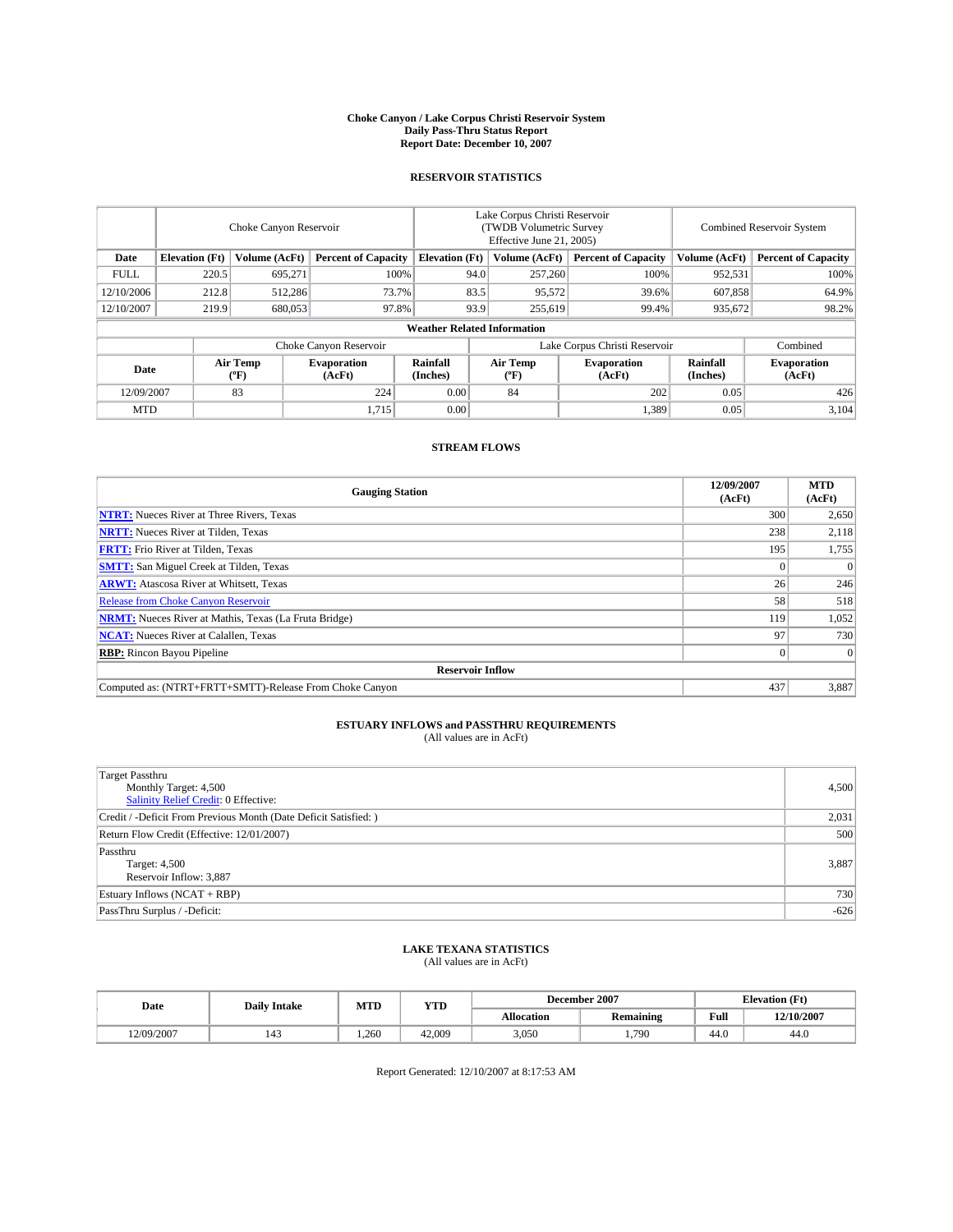#### **Choke Canyon / Lake Corpus Christi Reservoir System Daily Pass-Thru Status Report Report Date: December 11, 2007**

### **RESERVOIR STATISTICS**

|             | Choke Canyon Reservoir             |                  |                              |                       | Lake Corpus Christi Reservoir<br>(TWDB Volumetric Survey<br>Effective June 21, 2005) |                  |                               | Combined Reservoir System |                              |  |
|-------------|------------------------------------|------------------|------------------------------|-----------------------|--------------------------------------------------------------------------------------|------------------|-------------------------------|---------------------------|------------------------------|--|
| Date        | <b>Elevation</b> (Ft)              | Volume (AcFt)    | <b>Percent of Capacity</b>   | <b>Elevation</b> (Ft) |                                                                                      | Volume (AcFt)    | <b>Percent of Capacity</b>    | Volume (AcFt)             | <b>Percent of Capacity</b>   |  |
| <b>FULL</b> | 220.5                              | 695,271          |                              | 100%                  | 94.0                                                                                 | 257,260          | 100%                          | 952,531                   | 100%                         |  |
| 12/11/2006  | 212.8                              | 511,639          | 73.6%                        |                       | 83.5                                                                                 | 95,459           | 39.6%                         | 607,098                   | 64.8%                        |  |
| 12/11/2007  | 219.9                              | 679.798          | 97.8%                        |                       | 93.8                                                                                 | 253,798          | 98.7%                         | 933,596                   | 98.0%                        |  |
|             | <b>Weather Related Information</b> |                  |                              |                       |                                                                                      |                  |                               |                           |                              |  |
|             |                                    |                  | Choke Canyon Reservoir       |                       |                                                                                      |                  | Lake Corpus Christi Reservoir |                           | Combined                     |  |
| Date        |                                    | Air Temp<br>(°F) | <b>Evaporation</b><br>(AcFt) | Rainfall<br>(Inches)  |                                                                                      | Air Temp<br>("F) | <b>Evaporation</b><br>(AcFt)  | Rainfall<br>(Inches)      | <b>Evaporation</b><br>(AcFt) |  |
| 12/10/2007  |                                    | 74               | 119                          | 0.00                  |                                                                                      | 83               | 106                           | 0.00                      | 225                          |  |
| <b>MTD</b>  |                                    |                  | 1,834                        | 0.00                  |                                                                                      |                  | 1,495                         | 0.05                      | 3,329                        |  |

## **STREAM FLOWS**

| <b>Gauging Station</b>                                       | 12/10/2007<br>(AcFt) | <b>MTD</b><br>(AcFt) |
|--------------------------------------------------------------|----------------------|----------------------|
| <b>NTRT:</b> Nueces River at Three Rivers, Texas             | 298                  | 2,948                |
| <b>NRTT:</b> Nueces River at Tilden, Texas                   | 226                  | 2,344                |
| <b>FRTT:</b> Frio River at Tilden, Texas                     | 191                  | 1,945                |
| <b>SMTT:</b> San Miguel Creek at Tilden, Texas               |                      | $\Omega$             |
| <b>ARWT:</b> Atascosa River at Whitsett, Texas               | 24 <sub>1</sub>      | 270                  |
| <b>Release from Choke Canyon Reservoir</b>                   | 58                   | 576                  |
| <b>NRMT:</b> Nueces River at Mathis, Texas (La Fruta Bridge) | 119                  | 1,171                |
| <b>NCAT:</b> Nueces River at Calallen, Texas                 | 48                   | 778                  |
| <b>RBP:</b> Rincon Bayou Pipeline                            |                      | $\overline{0}$       |
| <b>Reservoir Inflow</b>                                      |                      |                      |
| Computed as: (NTRT+FRTT+SMTT)-Release From Choke Canyon      | 431                  | 4,318                |

# **ESTUARY INFLOWS and PASSTHRU REQUIREMENTS**<br>(All values are in AcFt)

| <b>Target Passthru</b><br>Monthly Target: 4,500<br>Salinity Relief Credit: 2,250 Effective: 12/10/2007 | 2,250          |
|--------------------------------------------------------------------------------------------------------|----------------|
| Credit / -Deficit From Previous Month (Date Deficit Satisfied: )                                       | $\overline{0}$ |
| Return Flow Credit (Effective: 12/01/2007)                                                             | 500            |
| Passthru<br>Target: 2,250<br>Reservoir Inflow: 4,318                                                   | 2.250          |
| Estuary Inflows (NCAT + RBP)                                                                           | 778            |
| PassThru Surplus / -Deficit:                                                                           | $-972$         |

# **LAKE TEXANA STATISTICS** (All values are in AcFt)

| Date       | <b>Daily Intake</b>   | MTD   | <b>YTD</b>                       |                   | December 2007    | <b>Elevation (Ft)</b> |            |
|------------|-----------------------|-------|----------------------------------|-------------------|------------------|-----------------------|------------|
|            |                       |       |                                  | <b>Allocation</b> | <b>Remaining</b> | Full                  | 12/11/2007 |
| 12/10/2007 | $\overline{A}$<br>143 | 1.403 | 12 <sub>1</sub><br>150<br>42.192 | 3,050             | 647              | 44.0                  | 44.1       |

Report Generated: 12/11/2007 at 8:51:32 AM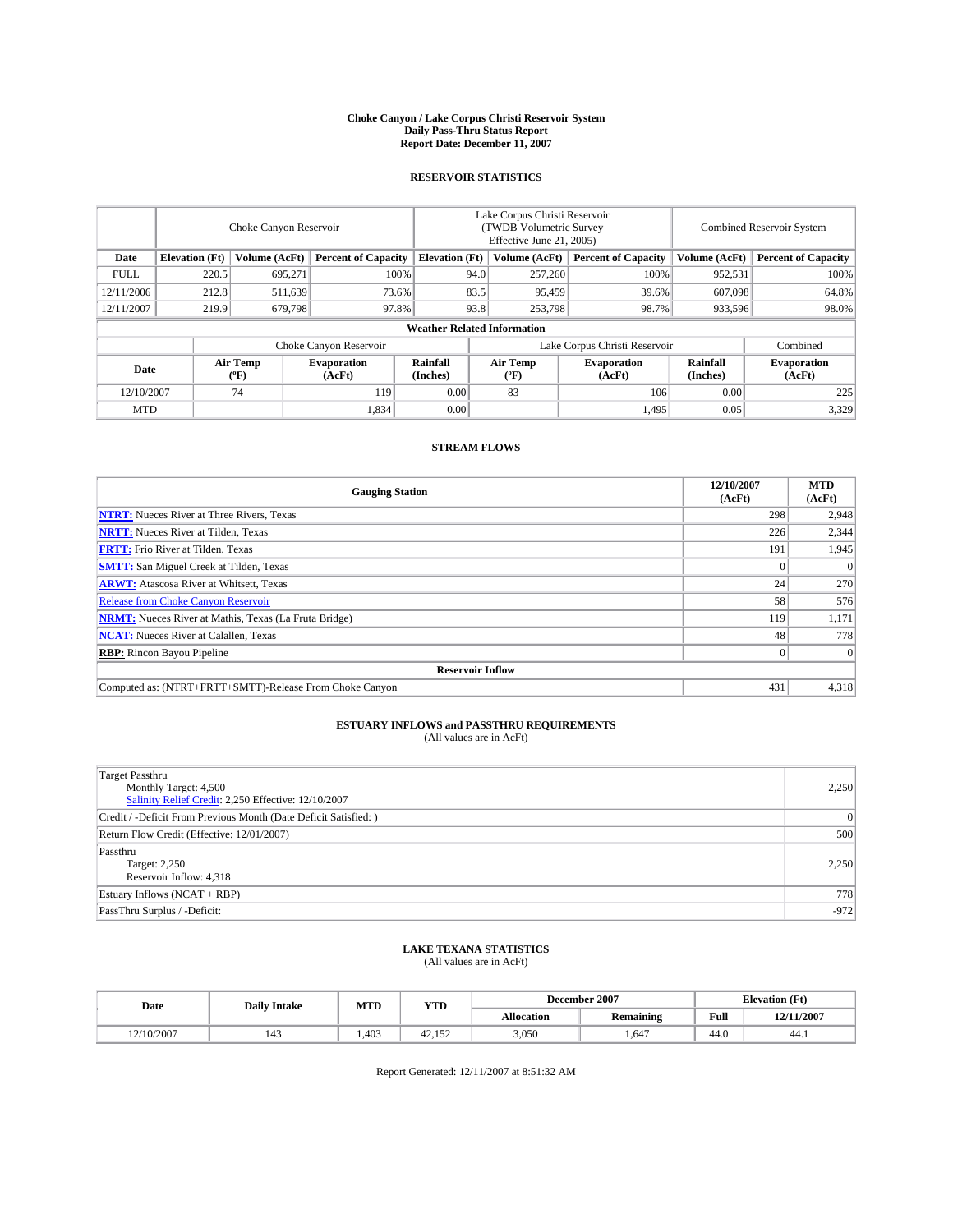#### **Choke Canyon / Lake Corpus Christi Reservoir System Daily Pass-Thru Status Report Report Date: December 12, 2007**

### **RESERVOIR STATISTICS**

|             | Choke Canyon Reservoir             |                         |                              |                       | Lake Corpus Christi Reservoir<br>(TWDB Volumetric Survey<br>Effective June 21, 2005) |                  |                               | Combined Reservoir System |                              |  |
|-------------|------------------------------------|-------------------------|------------------------------|-----------------------|--------------------------------------------------------------------------------------|------------------|-------------------------------|---------------------------|------------------------------|--|
| Date        | <b>Elevation</b> (Ft)              | Volume (AcFt)           | <b>Percent of Capacity</b>   | <b>Elevation</b> (Ft) |                                                                                      | Volume (AcFt)    | <b>Percent of Capacity</b>    | Volume (AcFt)             | <b>Percent of Capacity</b>   |  |
| <b>FULL</b> | 220.5                              | 695.271                 |                              | 100%                  | 94.0                                                                                 | 257,260          | 100%                          | 952,531                   | 100%                         |  |
| 12/12/2006  | 212.8                              | 512,502                 | 73.7%                        |                       | 83.5                                                                                 | 95,459           | 39.6%                         | 607.961                   | 64.9%                        |  |
| 12/12/2007  | 219.9                              | 679,541                 | 97.7%                        |                       | 93.9                                                                                 | 255,619          | 99.4%                         | 935,160                   | 98.2%                        |  |
|             | <b>Weather Related Information</b> |                         |                              |                       |                                                                                      |                  |                               |                           |                              |  |
|             |                                    |                         | Choke Canyon Reservoir       |                       |                                                                                      |                  | Lake Corpus Christi Reservoir |                           | Combined                     |  |
| Date        |                                    | <b>Air Temp</b><br>(°F) | <b>Evaporation</b><br>(AcFt) | Rainfall<br>(Inches)  |                                                                                      | Air Temp<br>("F) | <b>Evaporation</b><br>(AcFt)  | Rainfall<br>(Inches)      | <b>Evaporation</b><br>(AcFt) |  |
| 12/11/2007  |                                    | 87                      | 134                          | 0.01                  |                                                                                      | 83               | 191                           | 0.00                      | 325                          |  |
| <b>MTD</b>  |                                    |                         | 1,968                        | 0.01                  |                                                                                      |                  | 1,686                         | 0.05                      | 3,654                        |  |

## **STREAM FLOWS**

| <b>Gauging Station</b>                                       | 12/11/2007<br>(AcFt) | <b>MTD</b><br>(AcFt) |
|--------------------------------------------------------------|----------------------|----------------------|
| <b>NTRT:</b> Nueces River at Three Rivers, Texas             | 288                  | 3,236                |
| <b>NRTT:</b> Nueces River at Tilden, Texas                   | 214                  | 2,559                |
| <b>FRTT:</b> Frio River at Tilden, Texas                     | 191                  | 2,136                |
| <b>SMTT:</b> San Miguel Creek at Tilden, Texas               |                      | $\Omega$             |
| <b>ARWT:</b> Atascosa River at Whitsett, Texas               | 24 <sub>1</sub>      | 294                  |
| <b>Release from Choke Canyon Reservoir</b>                   | 58                   | 633                  |
| <b>NRMT:</b> Nueces River at Mathis, Texas (La Fruta Bridge) | 119                  | 1,290                |
| <b>NCAT:</b> Nueces River at Calallen, Texas                 | 13                   | 790                  |
| <b>RBP:</b> Rincon Bayou Pipeline                            |                      | $\Omega$             |
| <b>Reservoir Inflow</b>                                      |                      |                      |
| Computed as: (NTRT+FRTT+SMTT)-Release From Choke Canyon      | 421                  | 4.738                |

## **ESTUARY INFLOWS and PASSTHRU REQUIREMENTS**<br>(All values are in AcFt)

| Target Passthru<br>Monthly Target: 4,500<br>Salinity Relief Credit: 2,250 Effective: 12/10/2007 | 2,250        |
|-------------------------------------------------------------------------------------------------|--------------|
| Credit / -Deficit From Previous Month (Date Deficit Satisfied: )                                | $\mathbf{0}$ |
| Return Flow Credit (Effective: 12/01/2007)                                                      | 500          |
| Passthru<br>Target: 2,250<br>Reservoir Inflow: 4,738                                            | 2,250        |
| Estuary Inflows (NCAT + RBP)                                                                    | 790          |
| PassThru Surplus / -Deficit:                                                                    | $-960$       |

## **LAKE TEXANA STATISTICS** (All values are in AcFt)

| Date       | <b>Daily Intake</b> | MTD     | <b>YTD</b> |                   | December 2007    | <b>Elevation</b> (Ft) |            |
|------------|---------------------|---------|------------|-------------------|------------------|-----------------------|------------|
|            |                     |         |            | <b>Allocation</b> | <b>Remaining</b> | Full                  | 12/12/2007 |
| 12/11/2007 | 144                 | $1.54-$ | 42.296     | 3,050             | .503             | 44.0                  | 44.0       |

Report Generated: 12/12/2007 at 8:36:26 AM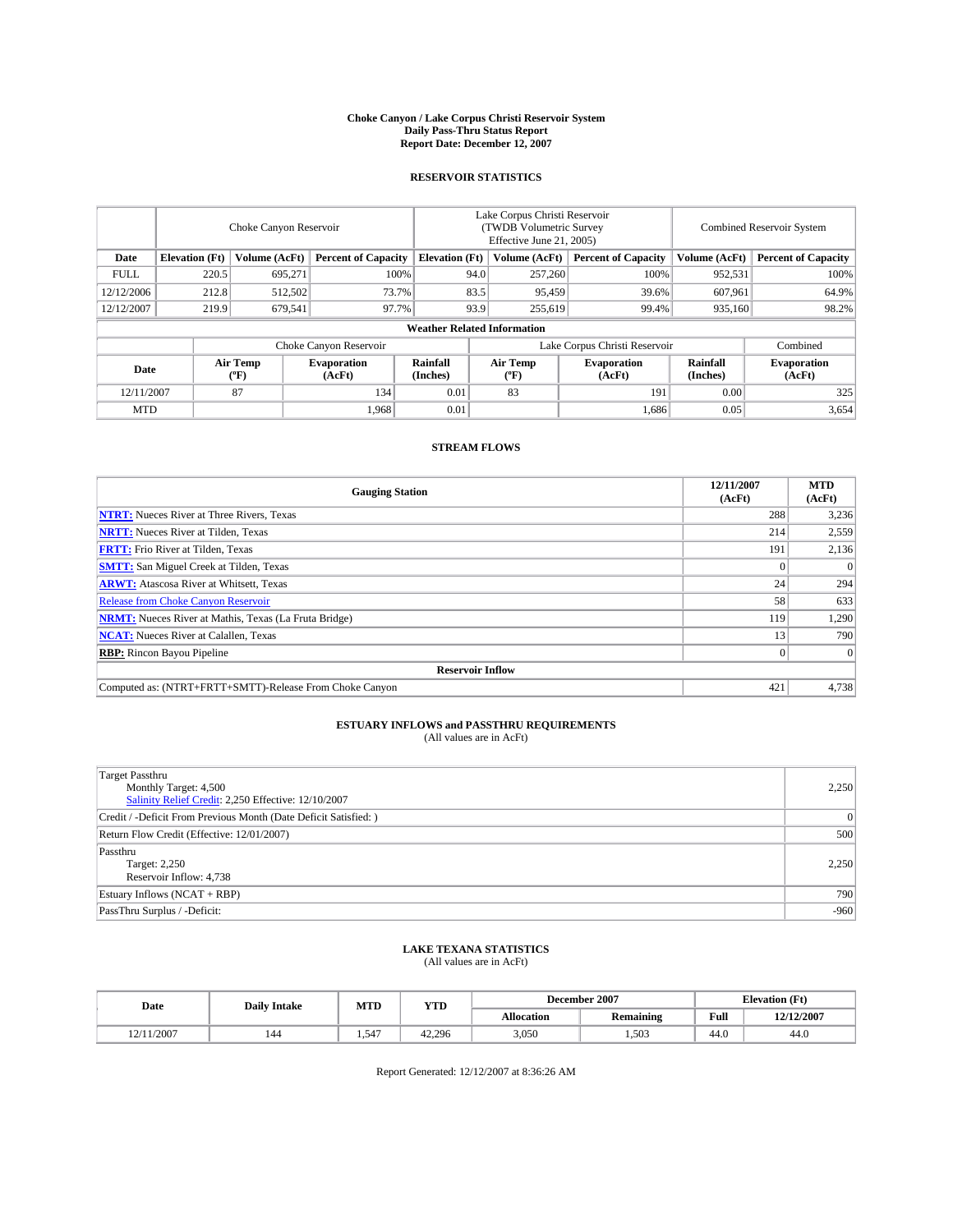#### **Choke Canyon / Lake Corpus Christi Reservoir System Daily Pass-Thru Status Report Report Date: December 13, 2007**

### **RESERVOIR STATISTICS**

|             | Choke Canyon Reservoir             |                         |                              |                       | Lake Corpus Christi Reservoir<br>(TWDB Volumetric Survey<br>Effective June 21, 2005) |                  |                               | Combined Reservoir System |                              |  |
|-------------|------------------------------------|-------------------------|------------------------------|-----------------------|--------------------------------------------------------------------------------------|------------------|-------------------------------|---------------------------|------------------------------|--|
| Date        | <b>Elevation</b> (Ft)              | Volume (AcFt)           | <b>Percent of Capacity</b>   | <b>Elevation</b> (Ft) |                                                                                      | Volume (AcFt)    | <b>Percent of Capacity</b>    | Volume (AcFt)             | <b>Percent of Capacity</b>   |  |
| <b>FULL</b> | 220.5                              | 695.271                 |                              | 100%                  | 94.0                                                                                 | 257,260          | 100%                          | 952,531                   | 100%                         |  |
| 12/13/2006  | 212.8                              | 512,286                 | 73.7%                        |                       | 83.5                                                                                 | 95,459           | 39.6%                         | 607.745                   | 64.9%                        |  |
| 12/13/2007  | 219.9                              | 680,308                 | 97.8%                        |                       | 94.0                                                                                 | 256,530          | 99.7%                         | 936.838                   | 98.4%                        |  |
|             | <b>Weather Related Information</b> |                         |                              |                       |                                                                                      |                  |                               |                           |                              |  |
|             |                                    |                         | Choke Canyon Reservoir       |                       |                                                                                      |                  | Lake Corpus Christi Reservoir |                           | Combined                     |  |
| Date        |                                    | <b>Air Temp</b><br>(°F) | <b>Evaporation</b><br>(AcFt) | Rainfall<br>(Inches)  |                                                                                      | Air Temp<br>("F) | <b>Evaporation</b><br>(AcFt)  | Rainfall<br>(Inches)      | <b>Evaporation</b><br>(AcFt) |  |
| 12/12/2007  |                                    | 56                      | 90                           | 0.17                  |                                                                                      | 77               | 74                            | 0.55                      | 164                          |  |
| <b>MTD</b>  |                                    |                         | 2,058                        | 0.18                  |                                                                                      |                  | 1.760                         | 0.60                      | 3,818                        |  |

## **STREAM FLOWS**

| <b>Gauging Station</b>                                       | 12/12/2007<br>(AcFt) | <b>MTD</b><br>(AcFt) |  |  |  |  |
|--------------------------------------------------------------|----------------------|----------------------|--|--|--|--|
| <b>NTRT:</b> Nueces River at Three Rivers, Texas             | 280                  | 3,515                |  |  |  |  |
| <b>NRTT:</b> Nueces River at Tilden, Texas                   | 212                  | 2,771                |  |  |  |  |
| <b>FRTT:</b> Frio River at Tilden, Texas                     | 195                  | 2,330                |  |  |  |  |
| <b>SMTT:</b> San Miguel Creek at Tilden, Texas               |                      | $\Omega$             |  |  |  |  |
| <b>ARWT:</b> Atascosa River at Whitsett, Texas               | 24                   | 318                  |  |  |  |  |
| <b>Release from Choke Canyon Reservoir</b>                   | 58                   | 691                  |  |  |  |  |
| <b>NRMT:</b> Nueces River at Mathis, Texas (La Fruta Bridge) | 208                  | 1,499                |  |  |  |  |
| <b>NCAT:</b> Nueces River at Calallen, Texas                 |                      | 800                  |  |  |  |  |
| <b>RBP:</b> Rincon Bayou Pipeline                            |                      | $\Omega$             |  |  |  |  |
| <b>Reservoir Inflow</b>                                      |                      |                      |  |  |  |  |
| Computed as: (NTRT+FRTT+SMTT)-Release From Choke Canyon      | 417                  | 5,155                |  |  |  |  |

## **ESTUARY INFLOWS and PASSTHRU REQUIREMENTS**<br>(All values are in AcFt)

| <b>Target Passthru</b><br>Monthly Target: 4,500<br>Salinity Relief Credit: 2,250 Effective: 12/10/2007 | 2,250          |
|--------------------------------------------------------------------------------------------------------|----------------|
| Credit / -Deficit From Previous Month (Date Deficit Satisfied: )                                       | $\overline{0}$ |
| Return Flow Credit (Effective: 12/01/2007)                                                             | 500            |
| Passthru<br>Target: 2,250<br>Reservoir Inflow: 5,155                                                   | 2.250          |
| Estuary Inflows (NCAT + RBP)                                                                           | 800            |
| PassThru Surplus / -Deficit:                                                                           | $-950$         |

# **LAKE TEXANA STATISTICS** (All values are in AcFt)

| Date       | <b>Daily Intake</b>   | MTD  | <b>YTD</b> |                   | December 2007    | <b>Elevation (Ft)</b> |            |
|------------|-----------------------|------|------------|-------------------|------------------|-----------------------|------------|
|            |                       |      |            | <b>Allocation</b> | <b>Remaining</b> | Full                  | 12/13/2007 |
| 12/12/2007 | $\overline{A}$<br>143 | .690 | 42.439     | 3,050             | .360             | 44.0                  | 44.0       |

Report Generated: 12/13/2007 at 8:24:15 AM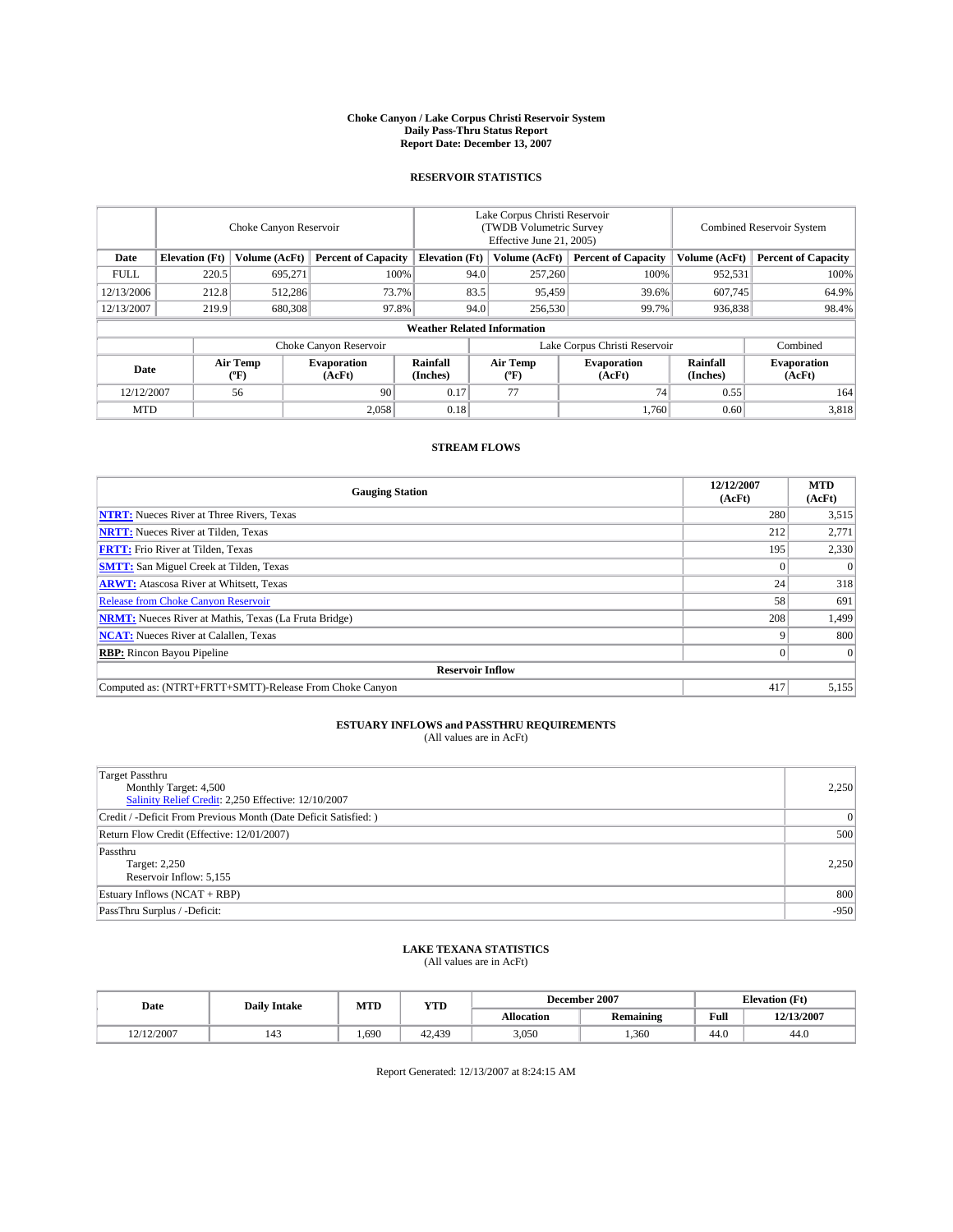#### **Choke Canyon / Lake Corpus Christi Reservoir System Daily Pass-Thru Status Report Report Date: December 14, 2007**

### **RESERVOIR STATISTICS**

|             | Choke Canyon Reservoir             |                  |                              |                       | Lake Corpus Christi Reservoir<br>(TWDB Volumetric Survey<br>Effective June 21, 2005) |                  |                               | Combined Reservoir System |                              |  |
|-------------|------------------------------------|------------------|------------------------------|-----------------------|--------------------------------------------------------------------------------------|------------------|-------------------------------|---------------------------|------------------------------|--|
| Date        | <b>Elevation</b> (Ft)              | Volume (AcFt)    | <b>Percent of Capacity</b>   | <b>Elevation</b> (Ft) |                                                                                      | Volume (AcFt)    | <b>Percent of Capacity</b>    | Volume (AcFt)             | <b>Percent of Capacity</b>   |  |
| <b>FULL</b> | 220.5                              | 695,271          | 100%                         |                       | 94.0                                                                                 | 257,260          | 100%                          | 952,531                   | 100%                         |  |
| 12/14/2006  | 212.8                              | 512.071          | 73.7%                        |                       | 83.5                                                                                 | 95,233           | 39.5%                         | 607,304                   | 64.8%                        |  |
| 12/14/2007  | 219.9                              | 680,308          | 97.8%                        |                       | 93.9                                                                                 | 255,801          | 99.4%                         | 936,109                   | 98.3%                        |  |
|             | <b>Weather Related Information</b> |                  |                              |                       |                                                                                      |                  |                               |                           |                              |  |
|             |                                    |                  | Choke Canyon Reservoir       |                       |                                                                                      |                  | Lake Corpus Christi Reservoir |                           | Combined                     |  |
| Date        |                                    | Air Temp<br>(°F) | <b>Evaporation</b><br>(AcFt) | Rainfall<br>(Inches)  |                                                                                      | Air Temp<br>("F) | <b>Evaporation</b><br>(AcFt)  | Rainfall<br>(Inches)      | <b>Evaporation</b><br>(AcFt) |  |
| 12/13/2007  |                                    | 58               | 45                           | 0.00                  |                                                                                      | 58               | 74 <sub>1</sub>               | 0.00                      | 119                          |  |
| <b>MTD</b>  |                                    |                  | 2,103                        | 0.18                  |                                                                                      |                  | 1,834                         | 0.60                      | 3,937                        |  |

### **STREAM FLOWS**

| <b>Gauging Station</b>                                       | 12/13/2007<br>(AcFt) | <b>MTD</b><br>(AcFt) |
|--------------------------------------------------------------|----------------------|----------------------|
| <b>NTRT:</b> Nueces River at Three Rivers, Texas             | 274                  | 3,789                |
| <b>NRTT:</b> Nueces River at Tilden, Texas                   | 210                  | 2,981                |
| <b>FRTT:</b> Frio River at Tilden, Texas                     | 191                  | 2,521                |
| <b>SMTT:</b> San Miguel Creek at Tilden, Texas               |                      | $\Omega$             |
| <b>ARWT:</b> Atascosa River at Whitsett, Texas               | 24                   | 341                  |
| <b>Release from Choke Canyon Reservoir</b>                   | 58                   | 748                  |
| <b>NRMT:</b> Nueces River at Mathis, Texas (La Fruta Bridge) | 185                  | 1,683                |
| <b>NCAT:</b> Nueces River at Calallen, Texas                 | 105                  | 905                  |
| <b>RBP:</b> Rincon Bayou Pipeline                            |                      | $\Omega$             |
| <b>Reservoir Inflow</b>                                      |                      |                      |
| Computed as: (NTRT+FRTT+SMTT)-Release From Choke Canyon      | 407                  | 5,562                |

## **ESTUARY INFLOWS and PASSTHRU REQUIREMENTS**<br>(All values are in AcFt)

| <b>Target Passthru</b><br>Monthly Target: 4,500<br>Salinity Relief Credit: 2,250 Effective: 12/10/2007 | 2,250          |
|--------------------------------------------------------------------------------------------------------|----------------|
| Credit / -Deficit From Previous Month (Date Deficit Satisfied: )                                       | $\overline{0}$ |
| Return Flow Credit (Effective: 12/01/2007)                                                             | 500            |
| Passthru<br>Target: 2,250<br>Reservoir Inflow: 5,562                                                   | 2.250          |
| Estuary Inflows (NCAT + RBP)                                                                           | 905            |
| PassThru Surplus / -Deficit:                                                                           | $-845$         |

## **LAKE TEXANA STATISTICS** (All values are in AcFt)

| Date       | <b>Daily Intake</b>   | MTD   | <b>YTD</b> |                   | December 2007           | <b>Elevation (Ft)</b> |            |
|------------|-----------------------|-------|------------|-------------------|-------------------------|-----------------------|------------|
|            |                       |       |            | <b>Allocation</b> | <b>Remaining</b>        | Full                  | 12/14/2007 |
| 12/13/2007 | $\overline{A}$<br>143 | 1.833 | 42.582     | 3,050             | $\sim$ 1 $\sim$<br>1.41 | 44.0                  | 44.0       |

Report Generated: 12/14/2007 at 8:16:15 AM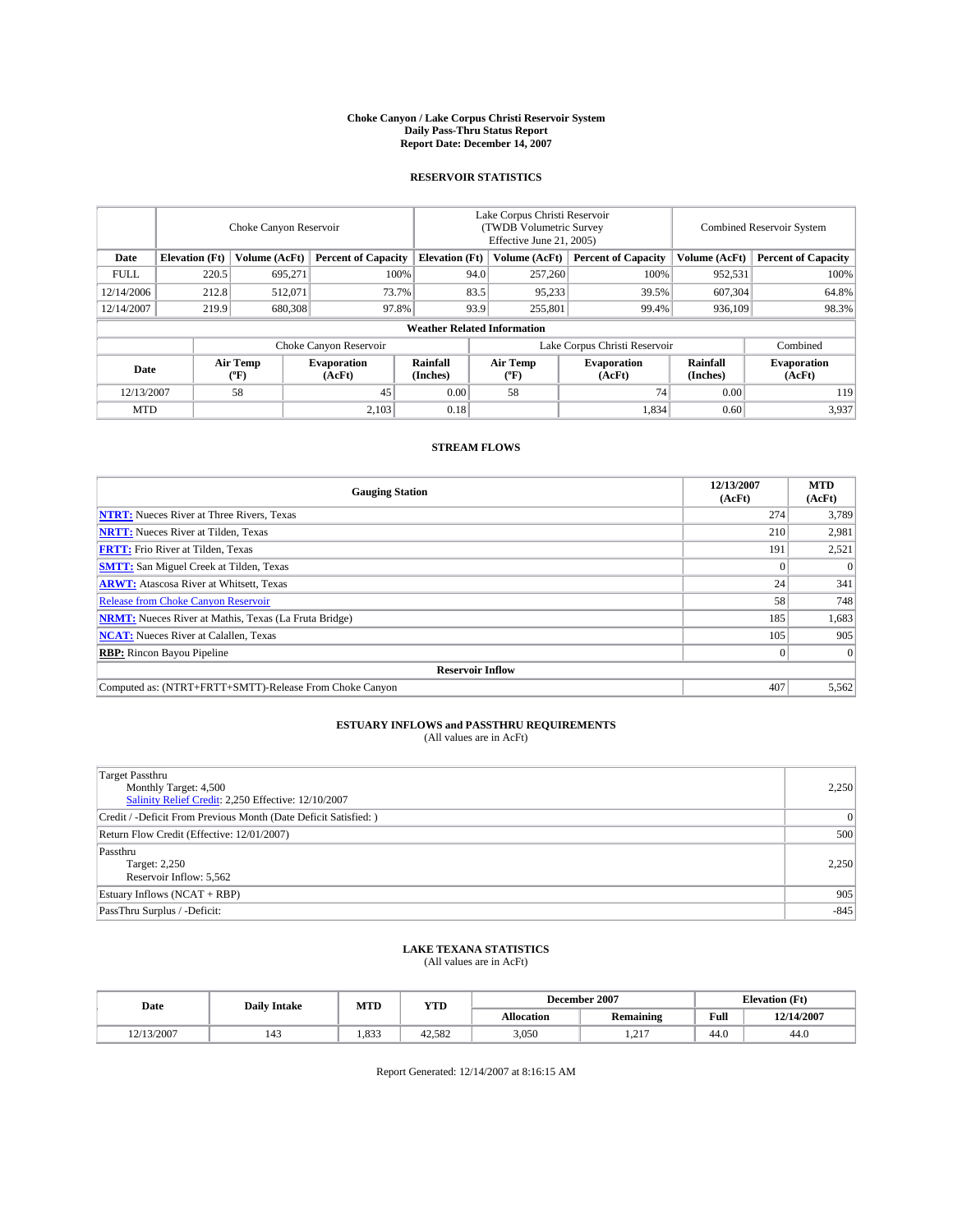#### **Choke Canyon / Lake Corpus Christi Reservoir System Daily Pass-Thru Status Report Report Date: December 15, 2007**

### **RESERVOIR STATISTICS**

|             | Choke Canyon Reservoir             |                         |                              |                       | Lake Corpus Christi Reservoir<br>(TWDB Volumetric Survey<br>Effective June 21, 2005) |                  |                               | Combined Reservoir System |                              |  |
|-------------|------------------------------------|-------------------------|------------------------------|-----------------------|--------------------------------------------------------------------------------------|------------------|-------------------------------|---------------------------|------------------------------|--|
| Date        | <b>Elevation</b> (Ft)              | Volume (AcFt)           | <b>Percent of Capacity</b>   | <b>Elevation</b> (Ft) |                                                                                      | Volume (AcFt)    | <b>Percent of Capacity</b>    | Volume (AcFt)             | <b>Percent of Capacity</b>   |  |
| <b>FULL</b> | 220.5                              | 695.271                 |                              | 100%                  | 94.0                                                                                 | 257,260          | 100%                          | 952,531                   | 100%                         |  |
| 12/15/2006  | 212.8                              | 512,502                 | 73.7%                        |                       | 83.5                                                                                 | 95,120           | 39.4%                         | 607,622                   | 64.9%                        |  |
| 12/15/2007  | 219.9                              | 680,562                 | 97.9%                        |                       | 93.9                                                                                 | 255,072          | 99.1%                         | 935,634                   | 98.2%                        |  |
|             | <b>Weather Related Information</b> |                         |                              |                       |                                                                                      |                  |                               |                           |                              |  |
|             |                                    |                         | Choke Canyon Reservoir       |                       |                                                                                      |                  | Lake Corpus Christi Reservoir |                           | Combined                     |  |
| Date        |                                    | <b>Air Temp</b><br>(°F) | <b>Evaporation</b><br>(AcFt) | Rainfall<br>(Inches)  |                                                                                      | Air Temp<br>("F) | <b>Evaporation</b><br>(AcFt)  | Rainfall<br>(Inches)      | <b>Evaporation</b><br>(AcFt) |  |
| 12/14/2007  |                                    | 68                      | 60                           | 0.02                  |                                                                                      | 70               |                               | 0.07                      | 71                           |  |
| <b>MTD</b>  |                                    |                         | 2,163                        | 0.20                  |                                                                                      |                  | 1,845                         | 0.67                      | 4,008                        |  |

## **STREAM FLOWS**

| <b>Gauging Station</b>                                       | 12/14/2007<br>(AcFt) | <b>MTD</b><br>(AcFt) |
|--------------------------------------------------------------|----------------------|----------------------|
| <b>NTRT:</b> Nueces River at Three Rivers, Texas             | 6                    | 3,796                |
| <b>NRTT:</b> Nueces River at Tilden, Texas                   | 210                  | 3,192                |
| <b>FRTT:</b> Frio River at Tilden, Texas                     | 216                  | 2,737                |
| <b>SMTT:</b> San Miguel Creek at Tilden, Texas               | $\theta$             | $\Omega$             |
| <b>ARWT:</b> Atascosa River at Whitsett, Texas               | 24                   | 365                  |
| <b>Release from Choke Canyon Reservoir</b>                   | 58                   | 806                  |
| <b>NRMT:</b> Nueces River at Mathis, Texas (La Fruta Bridge) | 117                  | 1,800                |
| <b>NCAT:</b> Nueces River at Calallen, Texas                 | 173                  | 1,078                |
| <b>RBP:</b> Rincon Bayou Pipeline                            | $\overline{0}$       | $\Omega$             |
| <b>Reservoir Inflow</b>                                      |                      |                      |
| Computed as: NRTT+FRTT+SMTT+ARWT                             | 451                  | 6,013                |

# **ESTUARY INFLOWS and PASSTHRU REQUIREMENTS**<br>(All values are in AcFt)

| Target Passthru<br>Monthly Target: 4,500<br>Salinity Relief Credit: 2,250 Effective: 12/10/2007 | 2,250        |
|-------------------------------------------------------------------------------------------------|--------------|
| Credit / -Deficit From Previous Month (Date Deficit Satisfied: )                                | $\mathbf{0}$ |
| Return Flow Credit (Effective: 12/01/2007)                                                      | 500          |
| Passthru<br>Target: 2,250<br>Reservoir Inflow: 6,013                                            | 2,250        |
| Estuary Inflows (NCAT + RBP)                                                                    | 1,078        |
| PassThru Surplus / -Deficit:                                                                    | $-672$       |

## **LAKE TEXANA STATISTICS** (All values are in AcFt)

| Date       | <b>Daily Intake</b> | MTD   | <b>YTD</b>       |            | December 2007    | <b>Elevation</b> (Ft) |            |
|------------|---------------------|-------|------------------|------------|------------------|-----------------------|------------|
|            |                     |       |                  | Allocation | <b>Remaining</b> | Full                  | 12/15/2007 |
| 12/14/2007 | 143                 | 1.976 | 12.725<br>42.129 | 3.050      | .074             | 44.0                  | 43.9       |

Report Generated: 12/15/2007 at 8:09:35 AM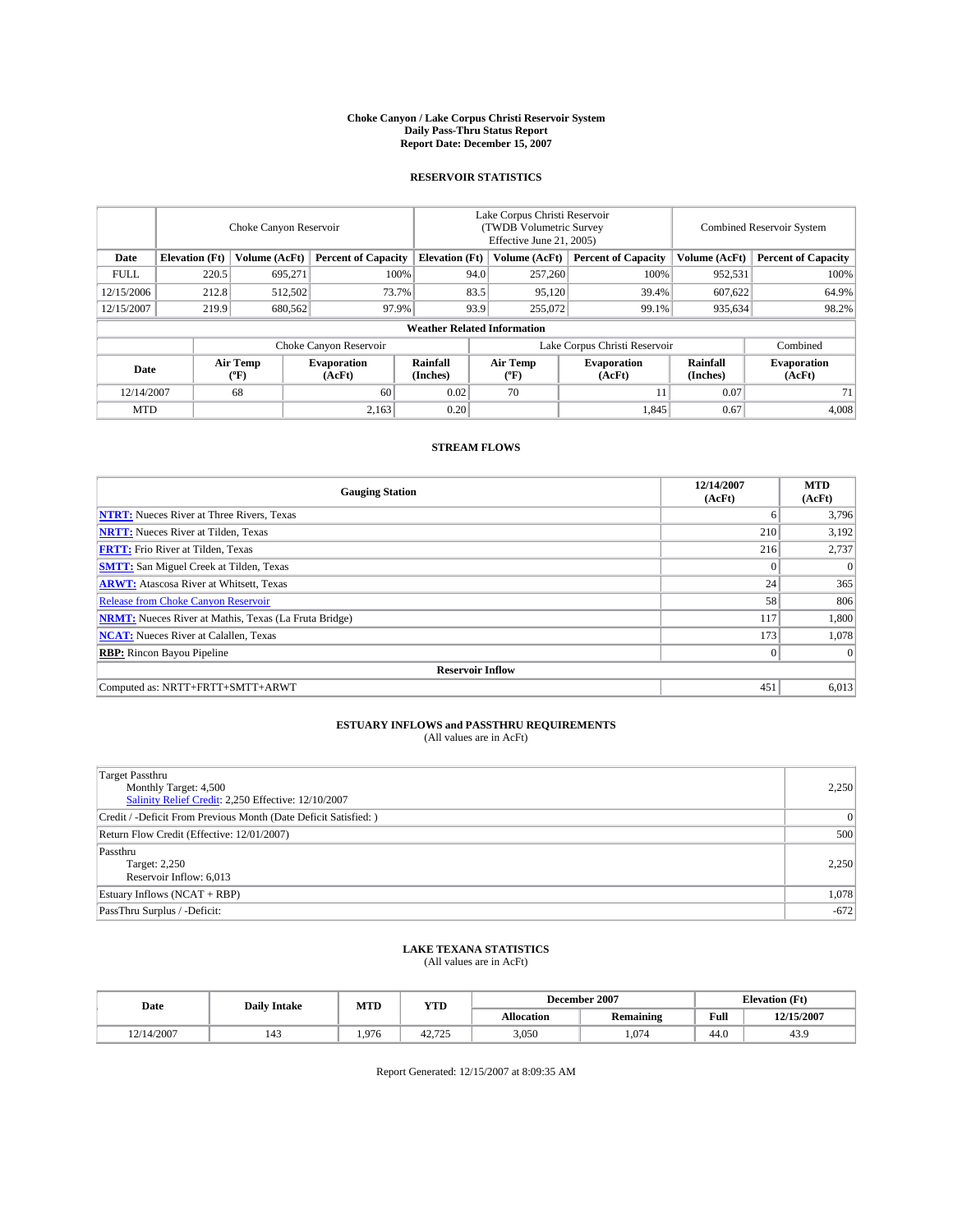#### **Choke Canyon / Lake Corpus Christi Reservoir System Daily Pass-Thru Status Report Report Date: December 16, 2007**

### **RESERVOIR STATISTICS**

|             | Choke Canyon Reservoir             |                  |                              |                       | Lake Corpus Christi Reservoir<br>(TWDB Volumetric Survey<br>Effective June 21, 2005) |                  |                               | <b>Combined Reservoir System</b> |                              |  |
|-------------|------------------------------------|------------------|------------------------------|-----------------------|--------------------------------------------------------------------------------------|------------------|-------------------------------|----------------------------------|------------------------------|--|
| Date        | <b>Elevation</b> (Ft)              | Volume (AcFt)    | <b>Percent of Capacity</b>   | <b>Elevation</b> (Ft) |                                                                                      | Volume (AcFt)    | <b>Percent of Capacity</b>    | Volume (AcFt)                    | <b>Percent of Capacity</b>   |  |
| <b>FULL</b> | 220.5                              | 695.271          |                              | 100%                  | 94.0                                                                                 | 257,260          | 100%                          | 952,531                          | 100%                         |  |
| 12/16/2006  | 212.8                              | 512,286          |                              | 73.7%                 | 83.5                                                                                 | 95,007           | 39.4%                         | 607.293                          | 64.8%                        |  |
| 12/16/2007  | 219.9                              | 680,053          |                              | 97.8%                 | 93.8                                                                                 | 253,980          | 98.7%                         | 934.033                          | 98.1%                        |  |
|             | <b>Weather Related Information</b> |                  |                              |                       |                                                                                      |                  |                               |                                  |                              |  |
|             |                                    |                  | Choke Canyon Reservoir       |                       |                                                                                      |                  | Lake Corpus Christi Reservoir |                                  | Combined                     |  |
| Date        |                                    | Air Temp<br>(°F) | <b>Evaporation</b><br>(AcFt) | Rainfall<br>(Inches)  |                                                                                      | Air Temp<br>("F) | <b>Evaporation</b><br>(AcFt)  | Rainfall<br>(Inches)             | <b>Evaporation</b><br>(AcFt) |  |
| 12/15/2007  |                                    | 64               | 358                          | 0.00                  |                                                                                      | 66               | 307                           | 0.00                             | 665                          |  |
| <b>MTD</b>  |                                    |                  | 2,521                        | 0.20                  |                                                                                      |                  | 2,152                         | 0.67                             | 4,673                        |  |

## **STREAM FLOWS**

| <b>Gauging Station</b>                                       | 12/15/2007<br>(AcFt) | <b>MTD</b><br>(AcFt) |
|--------------------------------------------------------------|----------------------|----------------------|
| <b>NTRT:</b> Nueces River at Three Rivers, Texas             | 268                  | 4,064                |
| <b>NRTT:</b> Nueces River at Tilden, Texas                   | 214                  | 3,406                |
| <b>FRTT:</b> Frio River at Tilden, Texas                     | 212                  | 2,950                |
| <b>SMTT:</b> San Miguel Creek at Tilden, Texas               |                      | $\Omega$             |
| <b>ARWT:</b> Atascosa River at Whitsett, Texas               | 24                   | 389                  |
| <b>Release from Choke Canyon Reservoir</b>                   | 58                   | 863                  |
| <b>NRMT:</b> Nueces River at Mathis, Texas (La Fruta Bridge) | 1,141                | 2,942                |
| <b>NCAT:</b> Nueces River at Calallen, Texas                 |                      | 1,155                |
| <b>RBP:</b> Rincon Bayou Pipeline                            |                      | $\Omega$             |
| <b>Reservoir Inflow</b>                                      |                      |                      |
| Computed as: (NTRT+FRTT+SMTT)-Release From Choke Canyon      | 423                  | 6,436                |

# **ESTUARY INFLOWS and PASSTHRU REQUIREMENTS**<br>(All values are in AcFt)

| <b>Target Passthru</b><br>Monthly Target: 4,500<br>Salinity Relief Credit: 2,250 Effective: 12/10/2007 | 2,250          |
|--------------------------------------------------------------------------------------------------------|----------------|
| Credit / -Deficit From Previous Month (Date Deficit Satisfied: )                                       | $\overline{0}$ |
| Return Flow Credit (Effective: 12/01/2007)                                                             | 500            |
| Passthru<br>Target: 2,250<br>Reservoir Inflow: 6,436                                                   | 2.250          |
| Estuary Inflows (NCAT + RBP)                                                                           | 1,155          |
| PassThru Surplus / -Deficit:                                                                           | $-595$         |

## **LAKE TEXANA STATISTICS** (All values are in AcFt)

| Date       | <b>Daily Intake</b> | MTD | YTD    |            | December 2007    |      | <b>Elevation (Ft)</b>  |
|------------|---------------------|-----|--------|------------|------------------|------|------------------------|
|            |                     |     |        | Allocation | <b>Remaining</b> | Full | 12/16/2007             |
| 12/15/2007 | 143                 | 119 | 42.868 | 3,050      | 931              | 44.0 | 2 <sub>0</sub><br>49.3 |

Report Generated: 12/16/2007 at 8:14:07 AM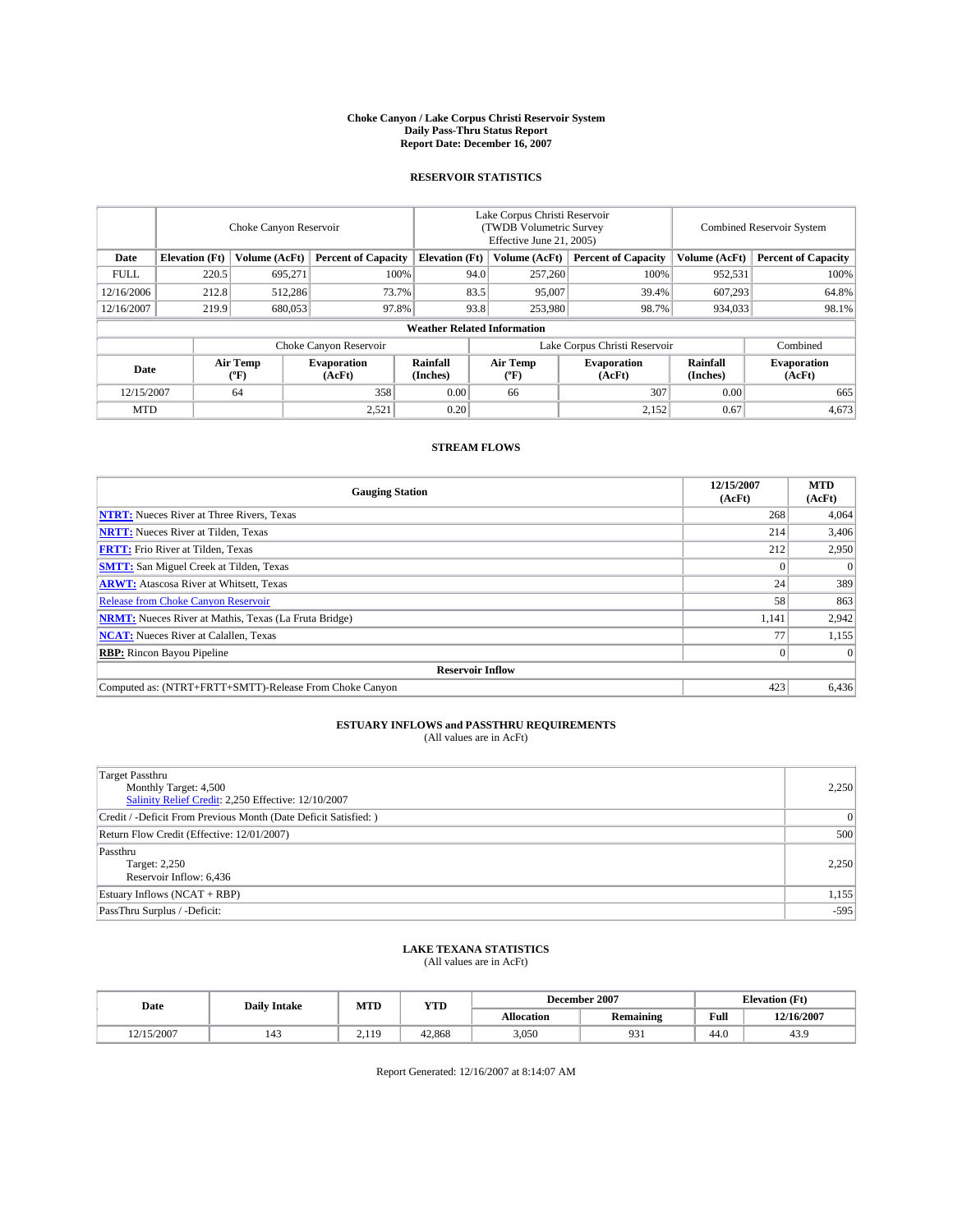#### **Choke Canyon / Lake Corpus Christi Reservoir System Daily Pass-Thru Status Report Report Date: December 17, 2007**

### **RESERVOIR STATISTICS**

|             | Choke Canyon Reservoir |                         |                              |                                    | Lake Corpus Christi Reservoir<br>(TWDB Volumetric Survey<br>Effective June 21, 2005) |                  |                               | Combined Reservoir System |                              |  |
|-------------|------------------------|-------------------------|------------------------------|------------------------------------|--------------------------------------------------------------------------------------|------------------|-------------------------------|---------------------------|------------------------------|--|
| Date        | <b>Elevation</b> (Ft)  | Volume (AcFt)           | <b>Percent of Capacity</b>   | <b>Elevation</b> (Ft)              |                                                                                      | Volume (AcFt)    | <b>Percent of Capacity</b>    | Volume (AcFt)             | <b>Percent of Capacity</b>   |  |
| <b>FULL</b> | 220.5                  | 695.271                 |                              | 100%                               | 94.0                                                                                 | 257,260          | 100%                          | 952,531                   | 100%                         |  |
| 12/17/2006  | 212.8                  | 512,071                 | 73.7%                        |                                    | 83.5                                                                                 | 94,895           | 39.3%                         | 606,966                   | 64.8%                        |  |
| 12/17/2007  | 219.9                  | 678,770                 | 97.6%                        |                                    | 93.8                                                                                 | 254,162          | 98.8%                         | 932,932                   | 97.9%                        |  |
|             |                        |                         |                              | <b>Weather Related Information</b> |                                                                                      |                  |                               |                           |                              |  |
|             |                        |                         | Choke Canyon Reservoir       |                                    |                                                                                      |                  | Lake Corpus Christi Reservoir |                           | Combined                     |  |
| Date        |                        | <b>Air Temp</b><br>(°F) | <b>Evaporation</b><br>(AcFt) | Rainfall<br>(Inches)               |                                                                                      | Air Temp<br>("F) | <b>Evaporation</b><br>(AcFt)  | Rainfall<br>(Inches)      | <b>Evaporation</b><br>(AcFt) |  |
| 12/16/2007  |                        | 55                      | 194                          | 0.00                               |                                                                                      | 55               | 148                           | 0.00                      | 342                          |  |
| <b>MTD</b>  |                        |                         | 2,715                        | 0.20                               |                                                                                      |                  | 2,300                         | 0.67                      | 5,015                        |  |

## **STREAM FLOWS**

| <b>Gauging Station</b>                                       | 12/16/2007<br>(AcFt) | <b>MTD</b><br>(AcFt) |
|--------------------------------------------------------------|----------------------|----------------------|
| <b>NTRT:</b> Nueces River at Three Rivers, Texas             | 266                  | 4,330                |
| <b>NRTT:</b> Nueces River at Tilden, Texas                   | 218                  | 3,625                |
| <b>FRTT:</b> Frio River at Tilden, Texas                     | 210                  | 3,160                |
| <b>SMTT:</b> San Miguel Creek at Tilden, Texas               |                      | $\Omega$             |
| <b>ARWT:</b> Atascosa River at Whitsett, Texas               | 24                   | 413                  |
| <b>Release from Choke Canyon Reservoir</b>                   | 58                   | 921                  |
| <b>NRMT:</b> Nueces River at Mathis, Texas (La Fruta Bridge) | 335                  | 3,277                |
| <b>NCAT:</b> Nueces River at Calallen, Texas                 | 822                  | 1,977                |
| <b>RBP:</b> Rincon Bayou Pipeline                            |                      | $\Omega$             |
| <b>Reservoir Inflow</b>                                      |                      |                      |
| Computed as: (NTRT+FRTT+SMTT)-Release From Choke Canyon      | 419                  | 6,855                |

# **ESTUARY INFLOWS and PASSTHRU REQUIREMENTS**<br>(All values are in AcFt)

| Target Passthru<br>Monthly Target: 4,500<br>Salinity Relief Credit: 2,250 Effective: 12/10/2007 | 2,250 |
|-------------------------------------------------------------------------------------------------|-------|
| Credit / -Deficit From Previous Month (Date Deficit Satisfied: )                                | 0     |
| Return Flow Credit (Effective: 12/01/2007)                                                      | 500   |
| Passthru<br>Target: 2,250<br>Reservoir Inflow: 6,855                                            | 2,250 |
| Estuary Inflows (NCAT + RBP)                                                                    | 1,977 |
| PassThru Surplus / -Deficit:                                                                    | 227   |

## **LAKE TEXANA STATISTICS** (All values are in AcFt)

| Date       | <b>Daily Intake</b>   | MTD   | <b>YTD</b> |                   | December 2007    | <b>Elevation (Ft)</b> |            |
|------------|-----------------------|-------|------------|-------------------|------------------|-----------------------|------------|
|            |                       |       |            | <b>Allocation</b> | <b>Remaining</b> | Full                  | 12/17/2007 |
| 12/16/2007 | $\overline{A}$<br>143 | 2.261 | 43.010     | 3.050             | 789              | 44.0                  | +3.9       |

Report Generated: 12/17/2007 at 8:35:24 AM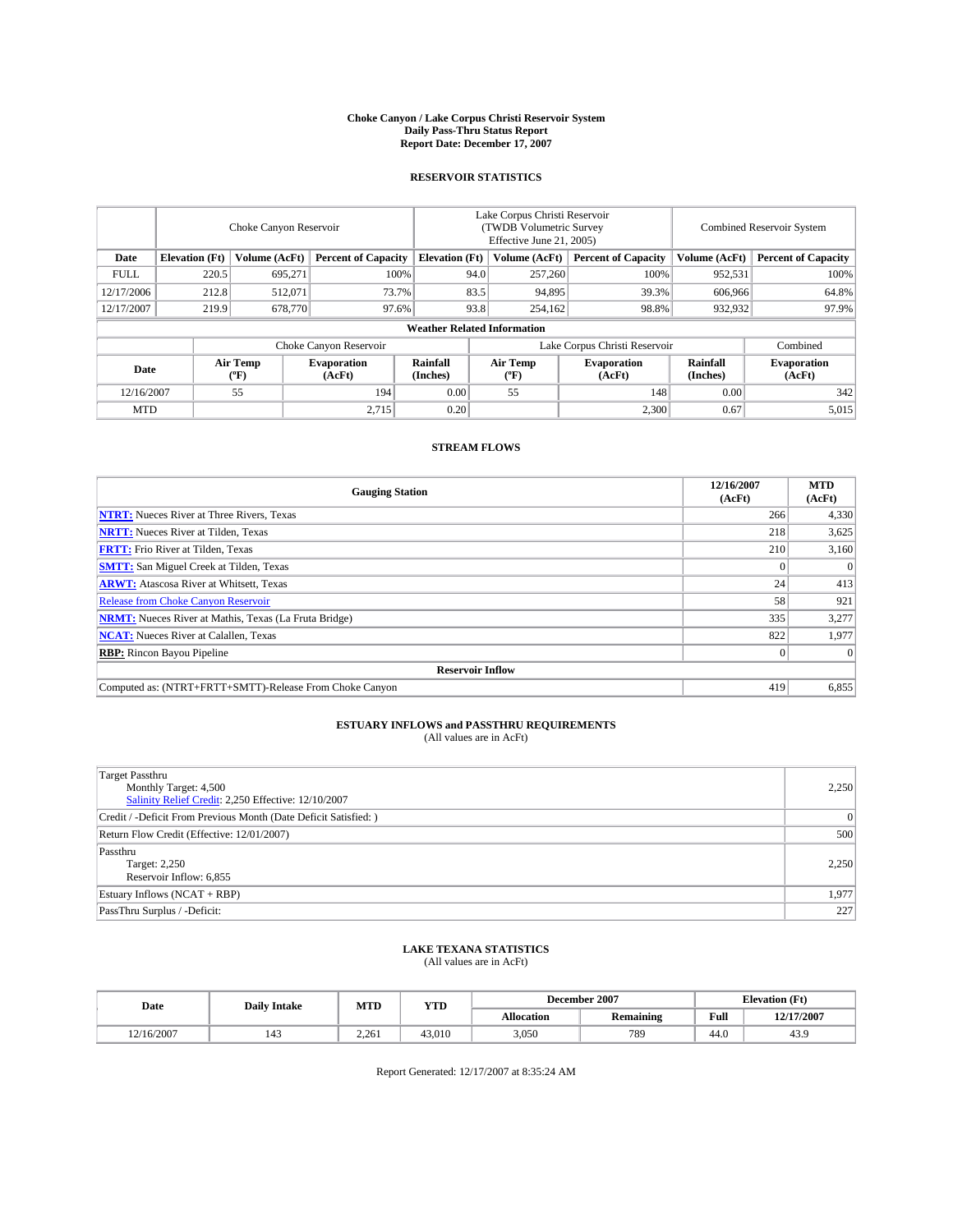#### **Choke Canyon / Lake Corpus Christi Reservoir System Daily Pass-Thru Status Report Report Date: December 18, 2007**

### **RESERVOIR STATISTICS**

|             | Choke Canyon Reservoir |                  |                              |                                    | Lake Corpus Christi Reservoir<br>(TWDB Volumetric Survey<br>Effective June 21, 2005) |                  |                               | Combined Reservoir System |                              |  |
|-------------|------------------------|------------------|------------------------------|------------------------------------|--------------------------------------------------------------------------------------|------------------|-------------------------------|---------------------------|------------------------------|--|
| Date        | <b>Elevation</b> (Ft)  | Volume (AcFt)    | <b>Percent of Capacity</b>   | <b>Elevation</b> (Ft)              |                                                                                      | Volume (AcFt)    | <b>Percent of Capacity</b>    | Volume (AcFt)             | <b>Percent of Capacity</b>   |  |
| <b>FULL</b> | 220.5                  | 695,271          |                              | 100%                               | 94.0                                                                                 | 257,260          | 100%                          | 952,531                   | 100%                         |  |
| 12/18/2006  | 212.8                  | 512,071          | 73.7%                        |                                    | 83.5                                                                                 | 94,895           | 39.3%                         | 606,966                   | 64.8%                        |  |
| 12/18/2007  | 219.9                  | 678,770          | 97.6%                        |                                    | 93.8                                                                                 | 254,344          | 98.9%                         | 933,114                   | 98.0%                        |  |
|             |                        |                  |                              | <b>Weather Related Information</b> |                                                                                      |                  |                               |                           |                              |  |
|             |                        |                  | Choke Canyon Reservoir       |                                    |                                                                                      |                  | Lake Corpus Christi Reservoir |                           | Combined                     |  |
| Date        |                        | Air Temp<br>(°F) | <b>Evaporation</b><br>(AcFt) | Rainfall<br>(Inches)               |                                                                                      | Air Temp<br>("F) | <b>Evaporation</b><br>(AcFt)  | Rainfall<br>(Inches)      | <b>Evaporation</b><br>(AcFt) |  |
| 12/17/2007  |                        | 63               | 134                          | 0.00                               |                                                                                      | 62               | 117                           | 0.00                      | 251                          |  |
| <b>MTD</b>  |                        |                  | 2,849                        | 0.20                               |                                                                                      |                  | 2,417                         | 0.67                      | 5,266                        |  |

## **STREAM FLOWS**

| <b>Gauging Station</b>                                       | 12/17/2007<br>(AcFt) | <b>MTD</b><br>(AcFt) |
|--------------------------------------------------------------|----------------------|----------------------|
| <b>NTRT:</b> Nueces River at Three Rivers, Texas             | 270                  | 4,600                |
| <b>NRTT:</b> Nueces River at Tilden, Texas                   | 228                  | 3,853                |
| <b>FRTT:</b> Frio River at Tilden, Texas                     | 214                  | 3,375                |
| <b>SMTT:</b> San Miguel Creek at Tilden, Texas               | 13                   | 13                   |
| <b>ARWT:</b> Atascosa River at Whitsett, Texas               | 22                   | 435                  |
| <b>Release from Choke Canyon Reservoir</b>                   | 58                   | 979                  |
| <b>NRMT:</b> Nueces River at Mathis, Texas (La Fruta Bridge) | 119                  | 3,396                |
| <b>NCAT:</b> Nueces River at Calallen, Texas                 | 492                  | 2,469                |
| <b>RBP:</b> Rincon Bayou Pipeline                            |                      | $\Omega$             |
| <b>Reservoir Inflow</b>                                      |                      |                      |
| Computed as: (NTRT+FRTT+SMTT)-Release From Choke Canyon      | 440                  | 7,294                |

# **ESTUARY INFLOWS and PASSTHRU REQUIREMENTS**<br>(All values are in AcFt)

| <b>Target Passthru</b><br>Monthly Target: 4,500<br>Salinity Relief Credit: 2,250 Effective: 12/10/2007 | 2,250          |
|--------------------------------------------------------------------------------------------------------|----------------|
| Credit / -Deficit From Previous Month (Date Deficit Satisfied: )                                       | $\overline{0}$ |
| Return Flow Credit (Effective: 12/01/2007)                                                             | 500            |
| Passthru<br>Target: 2,250<br>Reservoir Inflow: 7,294                                                   | 2.250          |
| Estuary Inflows (NCAT + RBP)                                                                           | 2,469          |
| PassThru Surplus / -Deficit:                                                                           | 719            |

## **LAKE TEXANA STATISTICS** (All values are in AcFt)

| Date       | <b>Daily Intake</b>   | MTD   | <b>YTD</b> |                   | December 2007    | <b>Elevation (Ft)</b> |            |
|------------|-----------------------|-------|------------|-------------------|------------------|-----------------------|------------|
|            |                       |       |            | <b>Allocation</b> | <b>Remaining</b> | Full                  | 12/18/2007 |
| 12/17/2007 | $\overline{A}$<br>143 | 2.404 | 43.15      | 3,050             | 646              | 44.0                  | 43.9       |

Report Generated: 12/18/2007 at 9:05:02 AM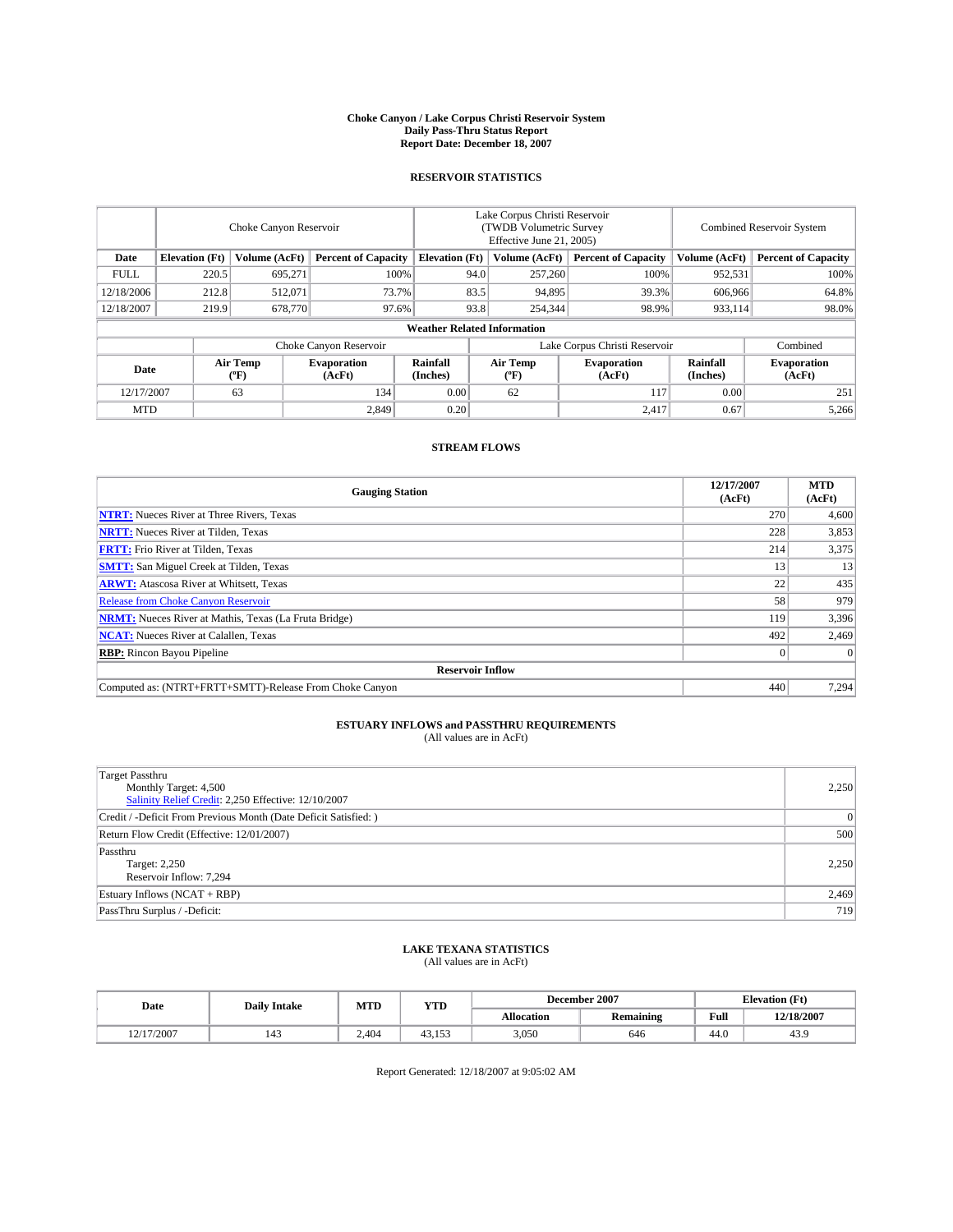#### **Choke Canyon / Lake Corpus Christi Reservoir System Daily Pass-Thru Status Report Report Date: December 19, 2007**

### **RESERVOIR STATISTICS**

|             | Choke Canyon Reservoir |                         |                              |                                    | Lake Corpus Christi Reservoir<br>(TWDB Volumetric Survey<br>Effective June 21, 2005) |                  |                               |                      | Combined Reservoir System    |  |  |
|-------------|------------------------|-------------------------|------------------------------|------------------------------------|--------------------------------------------------------------------------------------|------------------|-------------------------------|----------------------|------------------------------|--|--|
| Date        | <b>Elevation</b> (Ft)  | Volume (AcFt)           | <b>Percent of Capacity</b>   | <b>Elevation</b> (Ft)              |                                                                                      | Volume (AcFt)    | <b>Percent of Capacity</b>    | Volume (AcFt)        | <b>Percent of Capacity</b>   |  |  |
| <b>FULL</b> | 220.5                  | 695,271                 |                              | 100%                               | 94.0                                                                                 | 257,260          | 100%                          | 952,531              | 100%                         |  |  |
| 12/19/2006  | 212.8                  | 511,855                 | 73.6%                        |                                    | 83.5                                                                                 | 94,895           | 39.3%                         | 606,750              | 64.8%                        |  |  |
| 12/19/2007  | 219.9                  | 678,513                 | 97.6%                        |                                    | 93.8                                                                                 | 254,162          | 98.8%                         | 932,675              | 97.9%                        |  |  |
|             |                        |                         |                              | <b>Weather Related Information</b> |                                                                                      |                  |                               |                      |                              |  |  |
|             |                        |                         | Choke Canyon Reservoir       |                                    |                                                                                      |                  | Lake Corpus Christi Reservoir |                      | Combined                     |  |  |
| Date        |                        | <b>Air Temp</b><br>(°F) | <b>Evaporation</b><br>(AcFt) | Rainfall<br>(Inches)               |                                                                                      | Air Temp<br>("F) | <b>Evaporation</b><br>(AcFt)  | Rainfall<br>(Inches) | <b>Evaporation</b><br>(AcFt) |  |  |
| 12/18/2007  |                        | 78                      | 89                           | 0.00                               |                                                                                      | 78               | 106                           | 0.00                 | 195                          |  |  |
| <b>MTD</b>  |                        |                         | 2,938                        | 0.20                               |                                                                                      |                  | 2,523                         | 0.67                 | 5,461                        |  |  |

## **STREAM FLOWS**

| <b>Gauging Station</b>                                       | 12/18/2007<br>(AcFt) | <b>MTD</b><br>(AcFt) |
|--------------------------------------------------------------|----------------------|----------------------|
| <b>NTRT:</b> Nueces River at Three Rivers, Texas             | 280                  | 4,879                |
| <b>NRTT:</b> Nueces River at Tilden, Texas                   | 234                  | 4,087                |
| <b>FRTT:</b> Frio River at Tilden, Texas                     | 212                  | 3,587                |
| <b>SMTT:</b> San Miguel Creek at Tilden, Texas               | 13                   | 27                   |
| <b>ARWT:</b> Atascosa River at Whitsett, Texas               | 22                   | 457                  |
| <b>Release from Choke Canyon Reservoir</b>                   | 58                   | 1,036                |
| <b>NRMT:</b> Nueces River at Mathis, Texas (La Fruta Bridge) | 117                  | 3,513                |
| <b>NCAT:</b> Nueces River at Calallen, Texas                 | 121                  | 2,590                |
| <b>RBP:</b> Rincon Bayou Pipeline                            |                      | $\Omega$             |
| <b>Reservoir Inflow</b>                                      |                      |                      |
| Computed as: (NTRT+FRTT+SMTT)-Release From Choke Canyon      | 448                  | 7.742                |

## **ESTUARY INFLOWS and PASSTHRU REQUIREMENTS**<br>(All values are in AcFt)

| <b>Target Passthru</b><br>Monthly Target: 4,500<br>Salinity Relief Credit: 2,250 Effective: 12/10/2007 | 2,250 |
|--------------------------------------------------------------------------------------------------------|-------|
| Credit / -Deficit From Previous Month (Date Deficit Satisfied: )                                       | 0     |
| Return Flow Credit (Effective: 12/01/2007)                                                             | 500   |
| Passthru<br>Target: 2,250<br>Reservoir Inflow: 7,742                                                   | 2.250 |
| Estuary Inflows (NCAT + RBP)                                                                           | 2,590 |
| PassThru Surplus / -Deficit:                                                                           | 840   |

## **LAKE TEXANA STATISTICS** (All values are in AcFt)

| Date       | <b>Daily Intake</b>   | MTD   | <b>YTD</b> |                   | December 2007    | <b>Elevation (Ft)</b> |            |
|------------|-----------------------|-------|------------|-------------------|------------------|-----------------------|------------|
|            |                       |       |            | <b>Allocation</b> | <b>Remaining</b> | Full                  | 12/19/2007 |
| 12/18/2007 | $\overline{A}$<br>142 | 2.546 | 43.295     | 3,050             | 504              | 44.0                  | 43.9       |

Report Generated: 12/19/2007 at 8:21:35 AM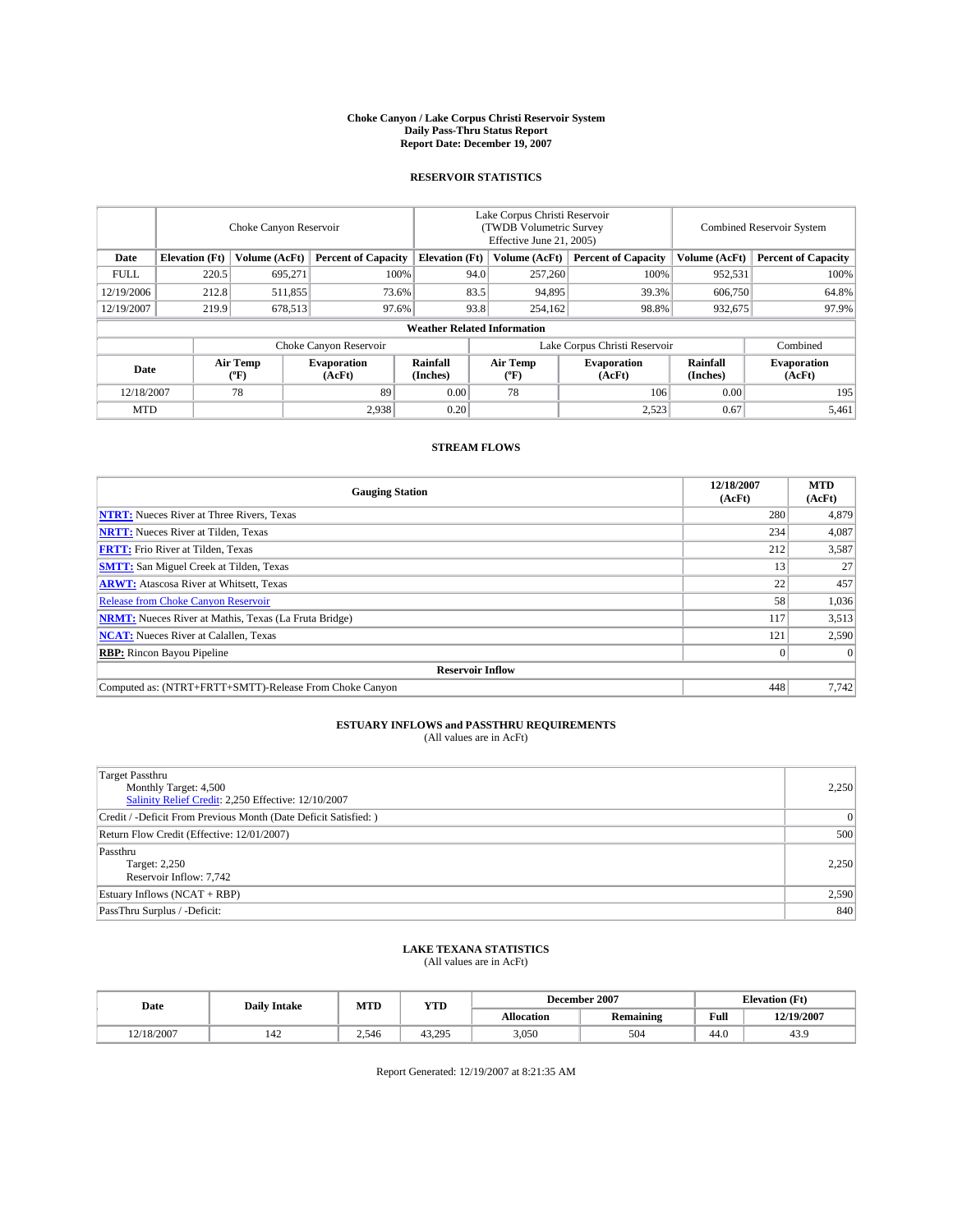#### **Choke Canyon / Lake Corpus Christi Reservoir System Daily Pass-Thru Status Report Report Date: December 20, 2007**

### **RESERVOIR STATISTICS**

|             | Choke Canyon Reservoir |                         |                              |                                    | Lake Corpus Christi Reservoir<br>(TWDB Volumetric Survey<br>Effective June 21, 2005) |                  |                               | Combined Reservoir System |                              |  |
|-------------|------------------------|-------------------------|------------------------------|------------------------------------|--------------------------------------------------------------------------------------|------------------|-------------------------------|---------------------------|------------------------------|--|
| Date        | <b>Elevation</b> (Ft)  | Volume (AcFt)           | <b>Percent of Capacity</b>   | <b>Elevation</b> (Ft)              |                                                                                      | Volume (AcFt)    | <b>Percent of Capacity</b>    | Volume (AcFt)             | <b>Percent of Capacity</b>   |  |
| <b>FULL</b> | 220.5                  | 695,271                 |                              | 100%                               | 94.0                                                                                 | 257,260          | 100%                          | 952,531                   | 100%                         |  |
| 12/20/2006  | 212.8                  | 512,071                 | 73.7%                        |                                    | 83.4                                                                                 | 94.670           | 39.2%                         | 606.741                   | 64.8%                        |  |
| 12/20/2007  | 219.9                  | 679,541                 | 97.7%                        |                                    | 93.9                                                                                 | 254,526          | 98.9%                         | 934,067                   | 98.1%                        |  |
|             |                        |                         |                              | <b>Weather Related Information</b> |                                                                                      |                  |                               |                           |                              |  |
|             |                        |                         | Choke Canyon Reservoir       |                                    |                                                                                      |                  | Lake Corpus Christi Reservoir |                           | Combined                     |  |
| Date        |                        | <b>Air Temp</b><br>("F) | <b>Evaporation</b><br>(AcFt) | Rainfall<br>(Inches)               |                                                                                      | Air Temp<br>("F) | <b>Evaporation</b><br>(AcFt)  | Rainfall<br>(Inches)      | <b>Evaporation</b><br>(AcFt) |  |
| 12/19/2007  |                        | 78                      | 119                          | 0.00                               |                                                                                      | 78               | 95                            | 0.00                      | 214                          |  |
| <b>MTD</b>  |                        |                         | 3,057                        | 0.20                               |                                                                                      |                  | 2,618                         | 0.67                      | 5,675                        |  |

## **STREAM FLOWS**

| <b>Gauging Station</b>                                       | 12/19/2007<br>(AcFt) | <b>MTD</b><br>(AcFt) |
|--------------------------------------------------------------|----------------------|----------------------|
| <b>NTRT:</b> Nueces River at Three Rivers, Texas             | 286                  | 5,165                |
| <b>NRTT:</b> Nueces River at Tilden, Texas                   | 238                  | 4,325                |
| <b>FRTT:</b> Frio River at Tilden, Texas                     | 208                  | 3,795                |
| <b>SMTT:</b> San Miguel Creek at Tilden, Texas               | 15                   | 42                   |
| <b>ARWT:</b> Atascosa River at Whitsett, Texas               | 22                   | 478                  |
| <b>Release from Choke Canyon Reservoir</b>                   | 58                   | 1,094                |
| <b>NRMT:</b> Nueces River at Mathis, Texas (La Fruta Bridge) | 115                  | 3,629                |
| <b>NCAT:</b> Nueces River at Calallen, Texas                 | 75                   | 2,666                |
| <b>RBP:</b> Rincon Bayou Pipeline                            |                      | $\Omega$             |
| <b>Reservoir Inflow</b>                                      |                      |                      |
| Computed as: (NTRT+FRTT+SMTT)-Release From Choke Canyon      | 452                  | 8,194                |

## **ESTUARY INFLOWS and PASSTHRU REQUIREMENTS**<br>(All values are in AcFt)

| Target Passthru<br>Monthly Target: 4,500<br>Salinity Relief Credit: 2,250 Effective: 12/10/2007 | 2,250        |
|-------------------------------------------------------------------------------------------------|--------------|
| Credit / -Deficit From Previous Month (Date Deficit Satisfied: )                                | $\mathbf{0}$ |
| Return Flow Credit (Effective: 12/01/2007)                                                      | 500          |
| Passthru<br>Target: 2,250<br>Reservoir Inflow: 8,194                                            | 2,250        |
| Estuary Inflows (NCAT + RBP)                                                                    | 2,666        |
| PassThru Surplus / -Deficit:                                                                    | 916          |

## **LAKE TEXANA STATISTICS** (All values are in AcFt)

| Date       | <b>Daily Intake</b>   | MTD   | <b>YTD</b>    |                   | December 2007    |      | <b>Elevation</b> (Ft) |
|------------|-----------------------|-------|---------------|-------------------|------------------|------|-----------------------|
|            |                       |       |               | <b>Allocation</b> | <b>Remaining</b> | Full | 12/20/2007            |
| 12/19/2007 | $\overline{A}$<br>142 | 2.688 | 407<br>43.45. | 3.050             | 362              | 44.0 | 43.9                  |

Report Generated: 12/20/2007 at 8:24:07 AM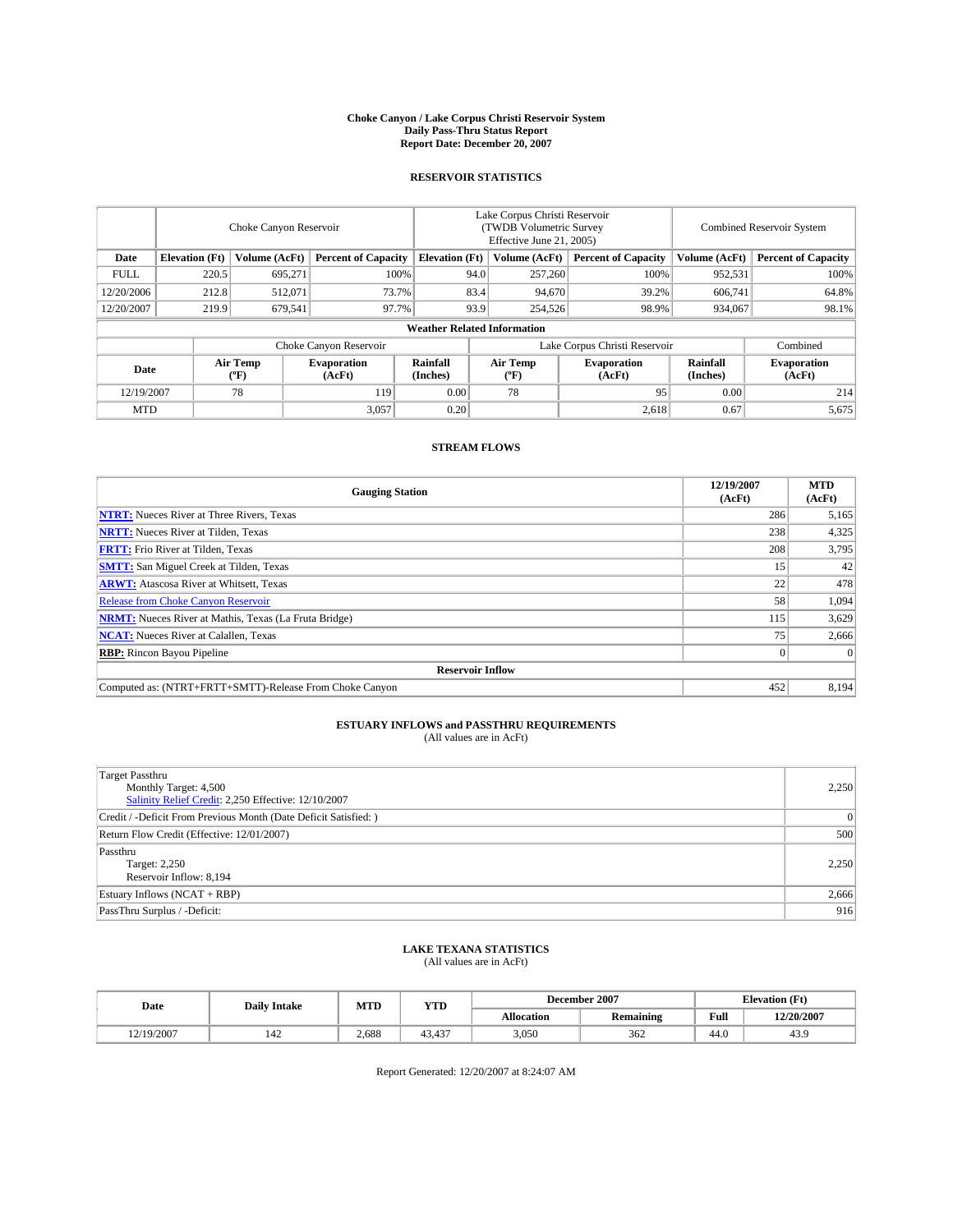#### **Choke Canyon / Lake Corpus Christi Reservoir System Daily Pass-Thru Status Report Report Date: December 21, 2007**

### **RESERVOIR STATISTICS**

|             | Choke Canyon Reservoir |                         |                              |                                    | Lake Corpus Christi Reservoir<br>(TWDB Volumetric Survey<br>Effective June 21, 2005) |                  |                               | Combined Reservoir System |                              |  |
|-------------|------------------------|-------------------------|------------------------------|------------------------------------|--------------------------------------------------------------------------------------|------------------|-------------------------------|---------------------------|------------------------------|--|
| Date        | <b>Elevation</b> (Ft)  | Volume (AcFt)           | <b>Percent of Capacity</b>   | <b>Elevation</b> (Ft)              |                                                                                      | Volume (AcFt)    | <b>Percent of Capacity</b>    | Volume (AcFt)             | <b>Percent of Capacity</b>   |  |
| <b>FULL</b> | 220.5                  | 695,271                 |                              | 100%                               | 94.0                                                                                 | 257,260          | 100%                          | 952,531                   | 100%                         |  |
| 12/21/2006  | 212.8                  | 512,071                 | 73.7%                        |                                    | 83.4                                                                                 | 94,557           | 39.2%                         | 606.628                   | 64.8%                        |  |
| 12/21/2007  | 219.9                  | 679,284                 | 97.7%                        |                                    | 93.8                                                                                 | 254,344          | 98.9%                         | 933,628                   | 98.0%                        |  |
|             |                        |                         |                              | <b>Weather Related Information</b> |                                                                                      |                  |                               |                           |                              |  |
|             |                        |                         | Choke Canyon Reservoir       |                                    |                                                                                      |                  | Lake Corpus Christi Reservoir |                           | Combined                     |  |
| Date        |                        | <b>Air Temp</b><br>(°F) | <b>Evaporation</b><br>(AcFt) | Rainfall<br>(Inches)               |                                                                                      | Air Temp<br>("F) | <b>Evaporation</b><br>(AcFt)  | Rainfall<br>(Inches)      | <b>Evaporation</b><br>(AcFt) |  |
| 12/20/2007  |                        | 75                      | 268                          | 0.00                               |                                                                                      | 80               | 265                           | 0.00                      | 533                          |  |
| <b>MTD</b>  |                        |                         | 3,325                        | 0.20                               |                                                                                      |                  | 2,883                         | 0.67                      | 6,208                        |  |

## **STREAM FLOWS**

| <b>Gauging Station</b>                                       | 12/20/2007<br>(AcFt) | <b>MTD</b><br>(AcFt) |
|--------------------------------------------------------------|----------------------|----------------------|
| <b>NTRT:</b> Nueces River at Three Rivers, Texas             | 290                  | 5,455                |
| <b>NRTT:</b> Nueces River at Tilden, Texas                   | 236                  | 4,562                |
| <b>FRTT:</b> Frio River at Tilden, Texas                     | 238                  | 4,034                |
| <b>SMTT:</b> San Miguel Creek at Tilden, Texas               | 17                   | 59                   |
| <b>ARWT:</b> Atascosa River at Whitsett, Texas               | 22                   | 500                  |
| <b>Release from Choke Canyon Reservoir</b>                   | 58                   | 1,151                |
| <b>NRMT:</b> Nueces River at Mathis, Texas (La Fruta Bridge) | 151                  | 3,779                |
| <b>NCAT:</b> Nueces River at Calallen, Texas                 | 64                   | 2,729                |
| <b>RBP:</b> Rincon Bayou Pipeline                            |                      | $\Omega$             |
| <b>Reservoir Inflow</b>                                      |                      |                      |
| Computed as: (NTRT+FRTT+SMTT)-Release From Choke Canyon      | 488                  | 8,682                |

## **ESTUARY INFLOWS and PASSTHRU REQUIREMENTS**<br>(All values are in AcFt)

| <b>Target Passthru</b><br>Monthly Target: 4,500<br>Salinity Relief Credit: 2,250 Effective: 12/10/2007 | 2,250          |
|--------------------------------------------------------------------------------------------------------|----------------|
| Credit / -Deficit From Previous Month (Date Deficit Satisfied: )                                       | $\overline{0}$ |
| Return Flow Credit (Effective: 12/01/2007)                                                             | 500            |
| Passthru<br>Target: 2,250<br>Reservoir Inflow: 8,682                                                   | 2.250          |
| Estuary Inflows (NCAT + RBP)                                                                           | 2,729          |
| PassThru Surplus / -Deficit:                                                                           | 979            |

## **LAKE TEXANA STATISTICS** (All values are in AcFt)

| Date       | <b>Daily Intake</b>   | MTD   | <b>YTD</b> |                   | December 2007    | <b>Elevation</b> (Ft) |            |
|------------|-----------------------|-------|------------|-------------------|------------------|-----------------------|------------|
|            |                       |       |            | <b>Allocation</b> | <b>Remaining</b> | Full                  | 12/21/2007 |
| 12/20/2007 | $\overline{A}$<br>142 | 2.830 | 43.580     | 3.050             | 220              | 44.0                  | 43.8       |

Report Generated: 12/21/2007 at 8:19:34 AM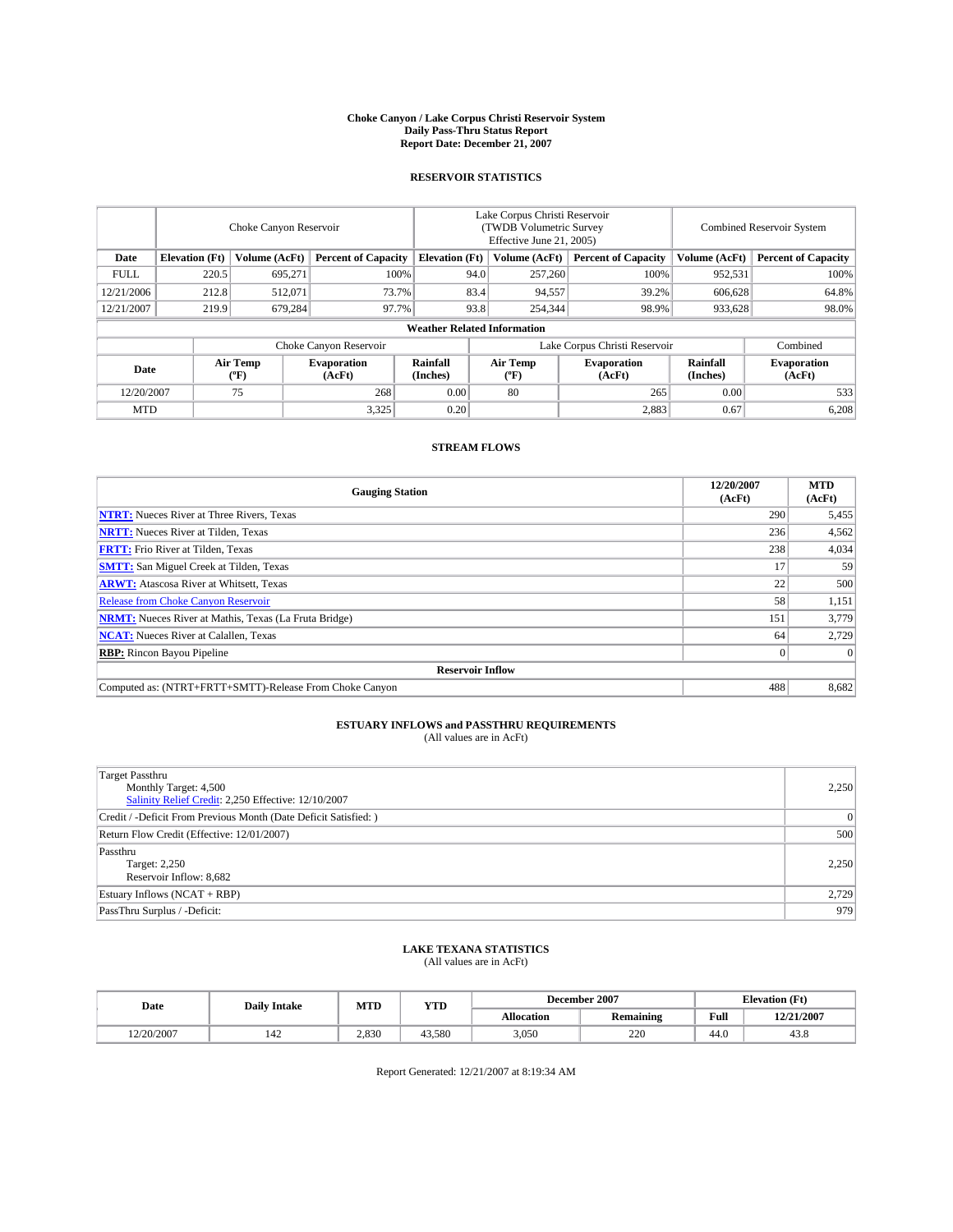#### **Choke Canyon / Lake Corpus Christi Reservoir System Daily Pass-Thru Status Report Report Date: December 22, 2007**

### **RESERVOIR STATISTICS**

|             |                                             | Choke Canyon Reservoir |                              |                                    |                                                     | Lake Corpus Christi Reservoir<br>(TWDB Volumetric Survey<br>Effective June 21, 2005) |  |                              |                      | <b>Combined Reservoir System</b> |
|-------------|---------------------------------------------|------------------------|------------------------------|------------------------------------|-----------------------------------------------------|--------------------------------------------------------------------------------------|--|------------------------------|----------------------|----------------------------------|
| Date        | <b>Elevation</b><br>(Ft)                    | Volume<br>(AcFt)       | Percent of<br>Capacity       |                                    | <b>Volume</b><br><b>Elevation</b><br>(Ft)<br>(AcFt) |                                                                                      |  | Percent of<br>Capacity       | Volume<br>(AcFt)     | Percent of<br>Capacity           |
| <b>FULL</b> | 220.5                                       | 695,271                |                              | 100%                               |                                                     | 94.0<br>257,260                                                                      |  | 100%                         | 952,531              | 100%                             |
| 12/22/2006  | 212.8                                       | 512.286                |                              | 73.7%                              | 83.4<br>94.782                                      |                                                                                      |  | 39.3%                        | 607,068              | 64.8%                            |
| 12/22/2007  | 219.9                                       | 679.541                |                              | 97.7%                              | 93.8                                                | 253,980                                                                              |  | 98.7%                        | 933,521              | 98.0%                            |
|             |                                             |                        |                              | <b>Weather Related Information</b> |                                                     |                                                                                      |  |                              |                      |                                  |
|             |                                             |                        | Choke Canyon Reservoir       |                                    | Lake Corpus Christi Reservoir                       |                                                                                      |  |                              |                      | Combined                         |
| Date        | <b>Air Temp</b><br>$({}^{\circ}\mathrm{F})$ |                        | <b>Evaporation</b><br>(AcFt) | Rainfall<br>(Inches)               |                                                     | <b>Air Temp</b><br>$({}^{\circ}\mathrm{F})$                                          |  | <b>Evaporation</b><br>(AcFt) | Rainfall<br>(Inches) | <b>Evaporation</b><br>(AcFt)     |
| 12/21/2007  | 83                                          |                        | 224                          | 0.00                               |                                                     | 83                                                                                   |  | 159                          | 0.00                 | 383                              |
| <b>MTD</b>  |                                             |                        | 3,549                        | 0.20                               |                                                     |                                                                                      |  | 3.042                        | 0.67                 | 6,591                            |

### **STREAM FLOWS**

| <b>Gauging Station</b>                                       | 12/21/2007<br>(AcFt) | <b>MTD</b><br>(AcFt) |
|--------------------------------------------------------------|----------------------|----------------------|
| <b>NTRT:</b> Nueces River at Three Rivers, Texas             | 288                  | 5.743                |
| <b>NRTT:</b> Nueces River at Tilden, Texas                   | 232                  | 4,794                |
| <b>FRTT:</b> Frio River at Tilden, Texas                     | 240                  | 4,274                |
| <b>SMTT:</b> San Miguel Creek at Tilden, Texas               | 17                   | 76                   |
| <b>ARWT:</b> Atascosa River at Whitsett, Texas               | 22                   | 522                  |
| <b>Release from Choke Canyon Reservoir</b>                   | 58                   | 1,209                |
| <b>NRMT:</b> Nueces River at Mathis, Texas (La Fruta Bridge) | 93                   | 3,873                |
| <b>NCAT:</b> Nueces River at Calallen, Texas                 | 48                   | 2,777                |
| <b>RBP:</b> Rincon Bayou Pipeline                            | $\Omega$             | $\theta$             |
| <b>Reservoir Inflow</b>                                      |                      |                      |
| Computed as: (NTRT+FRTT+SMTT)-Release From Choke Canyon      | 488                  | 9,170                |

# **ESTUARY INFLOWS and PASSTHRU REQUIREMENTS**<br>(All values are in AcFt)

| Target Passthru<br>Monthly Target: 4,500<br>Salinity Relief Credit: 2,250 Effective: 12/10/2007 | 2,250 |
|-------------------------------------------------------------------------------------------------|-------|
| Credit / -Deficit From Previous Month (Date Deficit Satisfied:)                                 | 0     |
| Return Flow Credit (Effective: 12/01/2007)                                                      | 500   |
| Passthru<br>Target: 2,250<br>Reservoir Inflow: 9,170                                            | 2,250 |
| Estuary Inflows (NCAT + RBP)                                                                    | 2,777 |
| PassThru Surplus / -Deficit:                                                                    | 1.027 |

## **LAKE TEXANA STATISTICS** (All values are in AcFt)

| Date       | <b>Daily Intake</b> | MTD   | <b>YTD</b>    |                   | December 2007            | <b>Elevation</b> (Ft) |            |
|------------|---------------------|-------|---------------|-------------------|--------------------------|-----------------------|------------|
|            |                     |       |               | <b>Allocation</b> | Remaining                | Full                  | 12/22/2007 |
| 12/21/2007 | 142                 | 2.973 | 43.722<br>ے ر | 3,050             | $\overline{\phantom{a}}$ | 44.0                  | 43.8       |

Report Generated: 12/22/2007 at 8:17:33 AM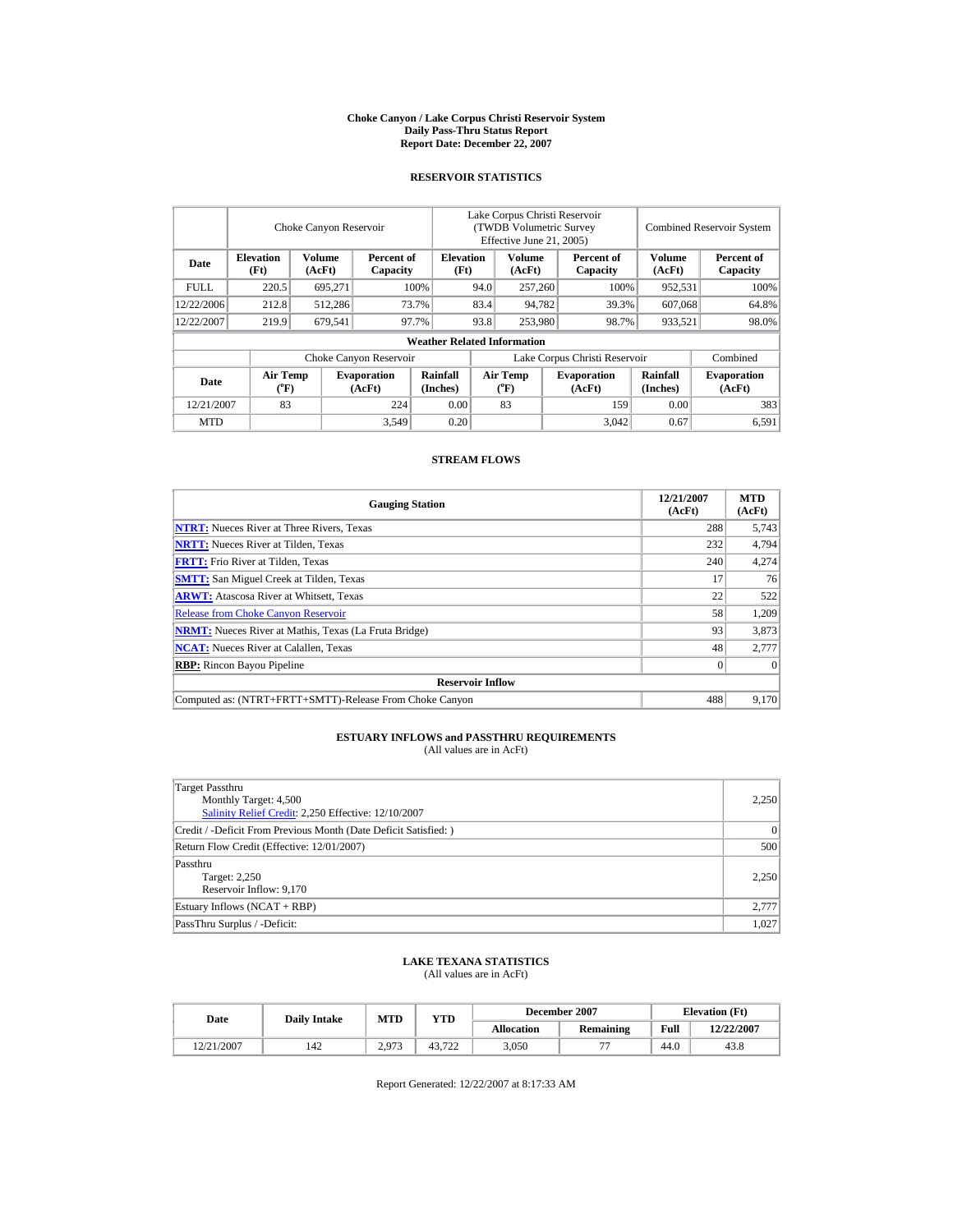#### **Choke Canyon / Lake Corpus Christi Reservoir System Daily Pass-Thru Status Report Report Date: December 23, 2007**

### **RESERVOIR STATISTICS**

|             |                                             | Choke Canyon Reservoir |                              |                                    | Lake Corpus Christi Reservoir<br>(TWDB Volumetric Survey<br>Effective June 21, 2005) |                                             |  |                              |                      | <b>Combined Reservoir System</b> |
|-------------|---------------------------------------------|------------------------|------------------------------|------------------------------------|--------------------------------------------------------------------------------------|---------------------------------------------|--|------------------------------|----------------------|----------------------------------|
| Date        | <b>Elevation</b><br>(Ft)                    | Volume<br>(AcFt)       | Percent of<br>Capacity       |                                    | <b>Volume</b><br><b>Elevation</b><br>(Ft)<br>(AcFt)                                  |                                             |  | Percent of<br>Capacity       | Volume<br>(AcFt)     | Percent of<br>Capacity           |
| <b>FULL</b> | 220.5                                       | 695,271                |                              | 100%                               | 94.0                                                                                 | 257,260                                     |  | 100%                         | 952,531              | 100%                             |
| 12/23/2006  | 212.8                                       | 511,423                |                              | 73.6%                              | 83.5                                                                                 | 94.895                                      |  | 39.3%                        | 606.318              | 64.7%                            |
| 12/23/2007  | 219.8                                       | 678,255                |                              | 97.6%                              | 93.8                                                                                 | 253,798                                     |  | 98.7%                        | 932,053              | 97.9%                            |
|             |                                             |                        |                              | <b>Weather Related Information</b> |                                                                                      |                                             |  |                              |                      |                                  |
|             |                                             |                        | Choke Canyon Reservoir       |                                    | Lake Corpus Christi Reservoir                                                        |                                             |  |                              |                      | Combined                         |
| Date        | <b>Air Temp</b><br>$({}^{\circ}\mathbf{F})$ |                        | <b>Evaporation</b><br>(AcFt) | Rainfall<br>(Inches)               |                                                                                      | <b>Air Temp</b><br>$({}^{\circ}\mathrm{F})$ |  | <b>Evaporation</b><br>(AcFt) | Rainfall<br>(Inches) | <b>Evaporation</b><br>(AcFt)     |
| 12/22/2007  | 73                                          |                        | 492                          | 0.00                               |                                                                                      | 73                                          |  | 381                          | 0.00                 | 873                              |
| <b>MTD</b>  |                                             |                        | 4.041                        | 0.20                               |                                                                                      |                                             |  | 3,423                        | 0.67                 | 7.464                            |

### **STREAM FLOWS**

| <b>Gauging Station</b>                                       | 12/22/2007<br>(AcFt) | <b>MTD</b><br>(AcFt) |
|--------------------------------------------------------------|----------------------|----------------------|
| <b>NTRT:</b> Nueces River at Three Rivers, Texas             | 284                  | 6,027                |
| <b>NRTT:</b> Nueces River at Tilden, Texas                   | 230                  | 5,024                |
| <b>FRTT:</b> Frio River at Tilden, Texas                     | 238                  | 4,512                |
| <b>SMTT:</b> San Miguel Creek at Tilden, Texas               | 16                   | 92                   |
| <b>ARWT:</b> Atascosa River at Whitsett, Texas               | 24                   | 546                  |
| <b>Release from Choke Canyon Reservoir</b>                   | 58                   | 1,266                |
| <b>NRMT:</b> Nueces River at Mathis, Texas (La Fruta Bridge) | 437                  | 4,309                |
| <b>NCAT:</b> Nueces River at Calallen, Texas                 | 56                   | 2,832                |
| <b>RBP:</b> Rincon Bayou Pipeline                            | $\mathbf{0}$         | $\Omega$             |
| <b>Reservoir Inflow</b>                                      |                      |                      |
| Computed as: (NTRT+FRTT+SMTT)-Release From Choke Canyon      | 480                  | 9,650                |

# **ESTUARY INFLOWS and PASSTHRU REQUIREMENTS**<br>(All values are in AcFt)

| Target Passthru<br>Monthly Target: 4,500<br>Salinity Relief Credit: 2,250 Effective: 12/10/2007 | 2,250 |
|-------------------------------------------------------------------------------------------------|-------|
| Credit / -Deficit From Previous Month (Date Deficit Satisfied:)                                 | 0     |
| Return Flow Credit (Effective: 12/01/2007)                                                      | 500   |
| Passthru<br>Target: 2,250<br>Reservoir Inflow: 9,650                                            | 2,250 |
| Estuary Inflows (NCAT + RBP)                                                                    | 2,832 |
| PassThru Surplus / -Deficit:                                                                    | 1.082 |

## **LAKE TEXANA STATISTICS** (All values are in AcFt)

| Date       | <b>Daily Intake</b> | MTD      | <b>YTD</b> |                   | December 2007 | <b>Elevation</b> (Ft) |            |
|------------|---------------------|----------|------------|-------------------|---------------|-----------------------|------------|
|            |                     |          |            | <b>Allocation</b> | Remaining     | Full                  | 12/23/2007 |
| 12/22/2007 | 142                 | ر، د د د | 43,864     | 3,050             | -65           | 44.0                  | 43.8       |

Report Generated: 12/23/2007 at 8:17:57 AM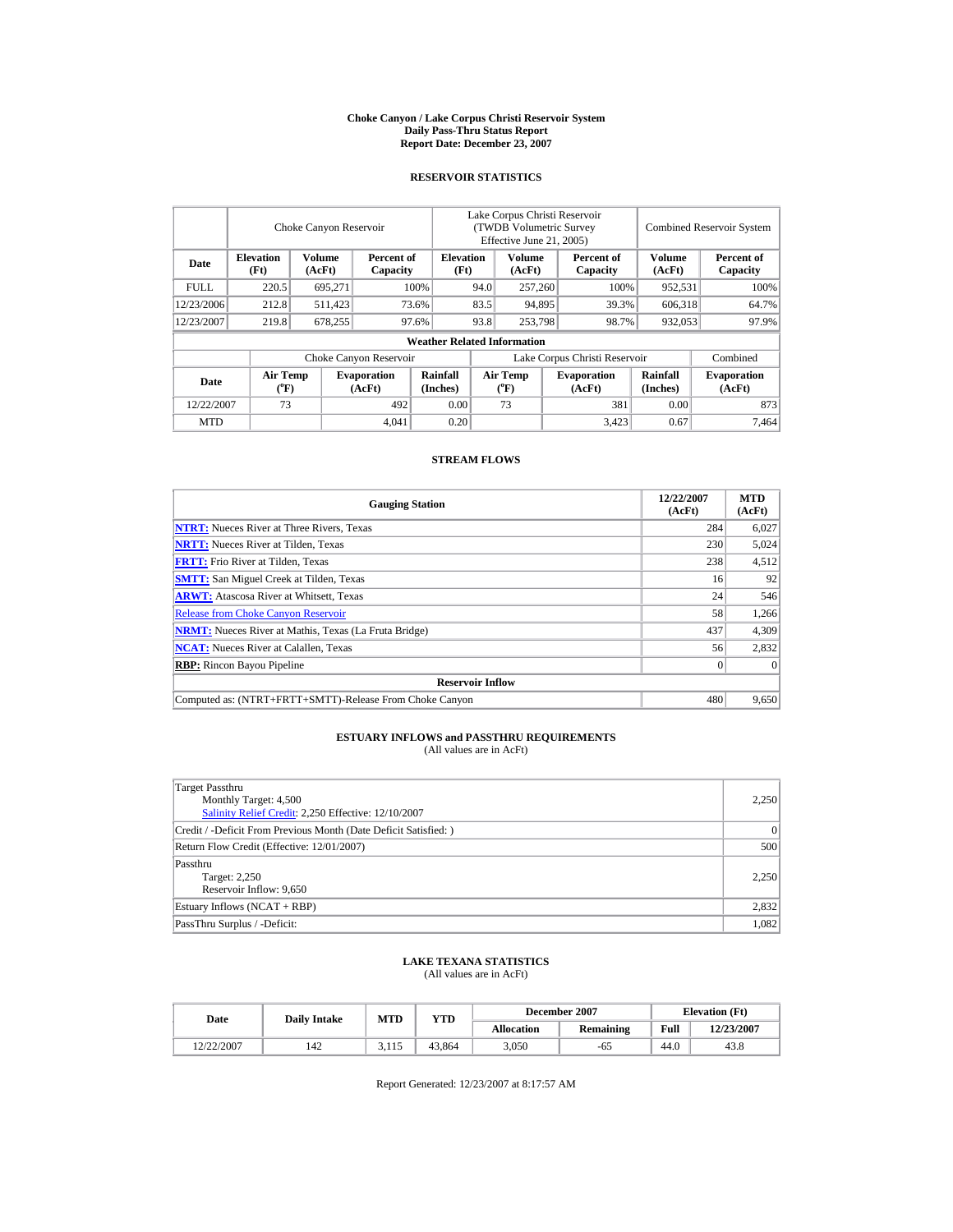#### **Choke Canyon / Lake Corpus Christi Reservoir System Daily Pass-Thru Status Report Report Date: December 24, 2007**

### **RESERVOIR STATISTICS**

|             |                                             | Choke Canyon Reservoir |                              |                                    | Lake Corpus Christi Reservoir<br>(TWDB Volumetric Survey<br>Effective June 21, 2005) |                                             |        |                              |                      | <b>Combined Reservoir System</b> |
|-------------|---------------------------------------------|------------------------|------------------------------|------------------------------------|--------------------------------------------------------------------------------------|---------------------------------------------|--------|------------------------------|----------------------|----------------------------------|
| Date        | <b>Elevation</b><br>(Ft)                    | Volume<br>(AcFt)       | Percent of<br>Capacity       |                                    | <b>Volume</b><br><b>Elevation</b><br>(Ft)<br>(AcFt)                                  |                                             |        | Percent of<br>Capacity       | Volume<br>(AcFt)     | Percent of<br>Capacity           |
| <b>FULL</b> | 220.5                                       | 695,271                |                              | 100%                               |                                                                                      | 257,260                                     |        | 100%                         | 952,531              | 100%                             |
| 12/24/2006  | 213.0                                       | 514,876                |                              | 74.1%                              | 83.5                                                                                 |                                             | 95,459 | 39.6%                        | 610.335              | 65.2%                            |
| 12/24/2007  | 219.8                                       | 677.741                |                              | 93.8<br>97.5%                      |                                                                                      | 253,435                                     |        | 98.5%                        | 931,176              | 97.8%                            |
|             |                                             |                        |                              | <b>Weather Related Information</b> |                                                                                      |                                             |        |                              |                      |                                  |
|             |                                             |                        | Choke Canyon Reservoir       |                                    | Lake Corpus Christi Reservoir                                                        |                                             |        |                              |                      | Combined                         |
| Date        | <b>Air Temp</b><br>$({}^{\circ}\mathbf{F})$ |                        | <b>Evaporation</b><br>(AcFt) | Rainfall<br>(Inches)               |                                                                                      | <b>Air Temp</b><br>$({}^{\circ}\mathrm{F})$ |        | <b>Evaporation</b><br>(AcFt) | Rainfall<br>(Inches) | <b>Evaporation</b><br>(AcFt)     |
| 12/23/2007  | 56                                          |                        | 119                          | 0.00                               |                                                                                      | 55                                          |        | 116                          | 0.00                 | 235                              |
| <b>MTD</b>  |                                             |                        | 4.160                        | 0.20                               |                                                                                      |                                             |        | 3,539                        | 0.67                 | 7.699                            |

### **STREAM FLOWS**

| <b>Gauging Station</b>                                       | 12/23/2007<br>(AcFt) | <b>MTD</b><br>(AcFt) |
|--------------------------------------------------------------|----------------------|----------------------|
| <b>NTRT:</b> Nueces River at Three Rivers, Texas             | 278                  | 6,305                |
| <b>NRTT:</b> Nueces River at Tilden, Texas                   | 228                  | 5,252                |
| <b>FRTT:</b> Frio River at Tilden, Texas                     | 236                  | 4,748                |
| <b>SMTT:</b> San Miguel Creek at Tilden, Texas               | 15                   | 108                  |
| <b>ARWT:</b> Atascosa River at Whitsett, Texas               | 24                   | 570                  |
| <b>Release from Choke Canyon Reservoir</b>                   | 58                   | 1,324                |
| <b>NRMT:</b> Nueces River at Mathis, Texas (La Fruta Bridge) | 218                  | 4,528                |
| <b>NCAT:</b> Nueces River at Calallen, Texas                 | 274                  | 3,106                |
| <b>RBP:</b> Rincon Bayou Pipeline                            | $\mathbf{0}$         | $\Omega$             |
| <b>Reservoir Inflow</b>                                      |                      |                      |
| Computed as: (NTRT+FRTT+SMTT)-Release From Choke Canyon      | 472                  | 10,122               |

# **ESTUARY INFLOWS and PASSTHRU REQUIREMENTS**<br>(All values are in AcFt)

| Target Passthru                                                 |                 |
|-----------------------------------------------------------------|-----------------|
| Monthly Target: 4,500                                           | 2,250           |
| Salinity Relief Credit: 2,250 Effective: 12/10/2007             |                 |
| Credit / -Deficit From Previous Month (Date Deficit Satisfied:) | $\vert 0 \vert$ |
| Return Flow Credit (Effective: 12/01/2007)                      | 500             |
| Passthru                                                        |                 |
| Target: 2,250                                                   | 2,250           |
| Reservoir Inflow: 10,122                                        |                 |
| Estuary Inflows (NCAT + RBP)                                    | 3,106           |
| PassThru Surplus / -Deficit:                                    | 1.356           |

## **LAKE TEXANA STATISTICS** (All values are in AcFt)

| Date       | <b>Daily Intake</b> | <b>MTD</b> | YTD    |                   | December 2007 | <b>Elevation</b> (Ft) |            |
|------------|---------------------|------------|--------|-------------------|---------------|-----------------------|------------|
|            |                     |            |        | <b>Allocation</b> | Remaining     | Full                  | 12/24/2007 |
| 12/23/2007 | 141                 | 3.256      | 44,005 | 3,050             | $-206$        | 44.0                  | 43.8       |

Report Generated: 12/24/2007 at 8:18:31 AM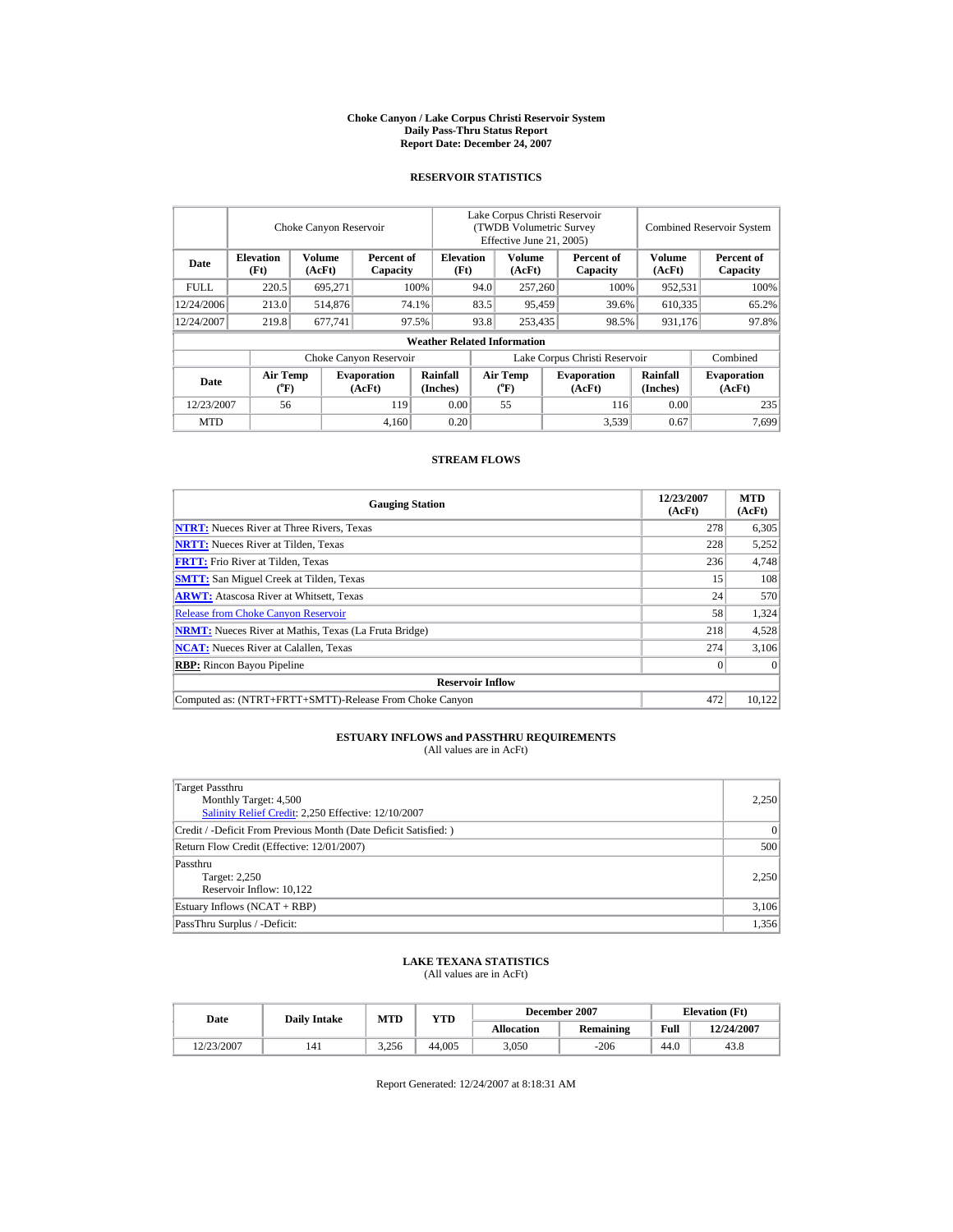#### **Choke Canyon / Lake Corpus Christi Reservoir System Daily Pass-Thru Status Report Report Date: December 25, 2007**

### **RESERVOIR STATISTICS**

|             | Choke Canyon Reservoir                |                  |                              |                                    | Lake Corpus Christi Reservoir<br>(TWDB Volumetric Survey<br>Effective June 21, 2005) |                              |  |                              | <b>Combined Reservoir System</b> |                              |  |
|-------------|---------------------------------------|------------------|------------------------------|------------------------------------|--------------------------------------------------------------------------------------|------------------------------|--|------------------------------|----------------------------------|------------------------------|--|
| Date        | <b>Elevation</b><br>(Ft)              | Volume<br>(AcFt) | Percent of<br>Capacity       | <b>Elevation</b><br>(Ft)           |                                                                                      | Volume<br>(AcFt)             |  | Percent of<br>Capacity       | <b>Volume</b><br>(AcFt)          | Percent of<br>Capacity       |  |
| <b>FULL</b> | 220.5                                 | 695.271          |                              | 100%                               |                                                                                      | 257,260                      |  | 100%                         | 952,531                          | 100%                         |  |
| 12/25/2006  | 213.0                                 | 514,876          |                              | 74.1%                              |                                                                                      | 95,912                       |  | 39.8%                        | 610,788                          | 65.2%                        |  |
| 12/25/2007  | 219.8                                 | 677,484          |                              | 97.4%                              | 93.8                                                                                 | 253,617                      |  | 98.6%                        | 931,101                          | 97.8%                        |  |
|             |                                       |                  |                              | <b>Weather Related Information</b> |                                                                                      |                              |  |                              |                                  |                              |  |
|             |                                       |                  | Choke Canyon Reservoir       |                                    | Lake Corpus Christi Reservoir                                                        |                              |  |                              |                                  | Combined                     |  |
| Date        | <b>Air Temp</b><br>$({}^o\mathrm{F})$ |                  | <b>Evaporation</b><br>(AcFt) | Rainfall<br>(Inches)               |                                                                                      | <b>Air Temp</b><br>$(^{o}F)$ |  | <b>Evaporation</b><br>(AcFt) | Rainfall<br>(Inches)             | <b>Evaporation</b><br>(AcFt) |  |
| 12/24/2007  | 63                                    |                  | 104                          | 0.00                               |                                                                                      | 66                           |  | 95                           | 0.00                             | 199                          |  |
| <b>MTD</b>  |                                       |                  | 4.264                        | 0.20                               |                                                                                      |                              |  | 3,634                        | 0.67                             | 7.898                        |  |

### **STREAM FLOWS**

| <b>Gauging Station</b>                                       | 12/24/2007<br>(AcFt) | <b>MTD</b><br>(AcFt) |
|--------------------------------------------------------------|----------------------|----------------------|
| <b>NTRT:</b> Nueces River at Three Rivers, Texas             | 278                  | 6,583                |
| <b>NRTT:</b> Nueces River at Tilden, Texas                   | 228                  | 5,481                |
| <b>FRTT:</b> Frio River at Tilden, Texas                     | 238                  | 4,986                |
| <b>SMTT:</b> San Miguel Creek at Tilden, Texas               | 15                   | 123                  |
| <b>ARWT:</b> Atascosa River at Whitsett, Texas               | 24                   | 594                  |
| <b>Release from Choke Canyon Reservoir</b>                   | 58                   | 1,382                |
| <b>NRMT:</b> Nueces River at Mathis, Texas (La Fruta Bridge) | 89                   | 4,617                |
| <b>NCAT:</b> Nueces River at Calallen, Texas                 | 262                  | 3,368                |
| <b>RBP:</b> Rincon Bayou Pipeline                            | $\mathbf{0}$         | $\Omega$             |
| <b>Reservoir Inflow</b>                                      |                      |                      |
| Computed as: (NTRT+FRTT+SMTT)-Release From Choke Canyon      | 474                  | 10,596               |

# **ESTUARY INFLOWS and PASSTHRU REQUIREMENTS**<br>(All values are in AcFt)

| Target Passthru                                                 |                 |
|-----------------------------------------------------------------|-----------------|
| Monthly Target: 4,500                                           | 2,250           |
| Salinity Relief Credit: 2,250 Effective: 12/10/2007             |                 |
| Credit / -Deficit From Previous Month (Date Deficit Satisfied:) | $\vert 0 \vert$ |
| Return Flow Credit (Effective: 12/01/2007)                      | 500             |
| Passthru                                                        |                 |
| Target: 2,250                                                   | 2,250           |
| Reservoir Inflow: 10,596                                        |                 |
| Estuary Inflows (NCAT + RBP)                                    | 3,368           |
| PassThru Surplus / -Deficit:                                    | 1.618           |

## **LAKE TEXANA STATISTICS** (All values are in AcFt)

| Date       | <b>Daily Intake</b> | <b>MTD</b> | YTD    |                   | December 2007 | <b>Elevation</b> (Ft) |            |
|------------|---------------------|------------|--------|-------------------|---------------|-----------------------|------------|
|            |                     |            |        | <b>Allocation</b> | Remaining     | Full                  | 12/25/2007 |
| 12/24/2007 | 141                 | 3,396      | 44,146 | 3,050             | $-346$        | 44.0                  | 43.8       |

Report Generated: 12/25/2007 at 8:17:10 AM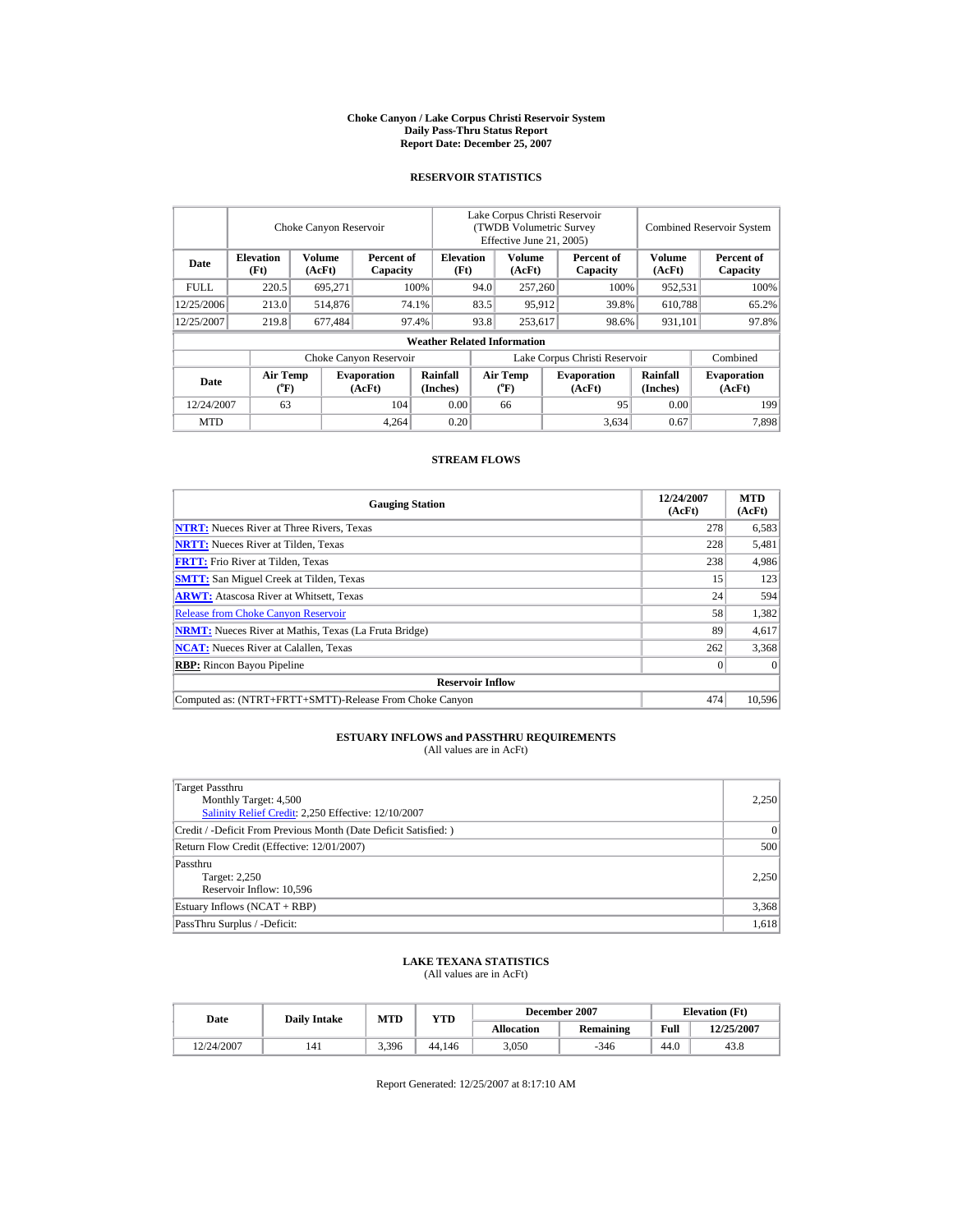#### **Choke Canyon / Lake Corpus Christi Reservoir System Daily Pass-Thru Status Report Report Date: December 26, 2007**

### **RESERVOIR STATISTICS**

|             |                                             | Choke Canyon Reservoir |                              |                                    |      | Lake Corpus Christi Reservoir<br>(TWDB Volumetric Survey<br>Effective June 21, 2005) |  |                               |                      | <b>Combined Reservoir System</b> |  |  |
|-------------|---------------------------------------------|------------------------|------------------------------|------------------------------------|------|--------------------------------------------------------------------------------------|--|-------------------------------|----------------------|----------------------------------|--|--|
| Date        | <b>Elevation</b><br>(Ft)                    | Volume<br>(AcFt)       | Percent of<br>Capacity       | <b>Elevation</b><br>(Ft)           |      | <b>Volume</b><br>(AcFt)                                                              |  | Percent of<br>Capacity        | Volume<br>(AcFt)     | Percent of<br>Capacity           |  |  |
| <b>FULL</b> | 220.5                                       | 695,271                |                              | 100%<br>94.0                       |      | 257,260                                                                              |  | 100%                          | 952,531              | 100%                             |  |  |
| 12/26/2006  | 212.9                                       | 514,013                |                              | 73.9%                              | 83.5 | 95,912                                                                               |  | 39.8%                         | 609,925              | 65.1%                            |  |  |
| 12/26/2007  | 219.8                                       | 677.227                |                              | 97.4%                              | 93.9 | 254,708                                                                              |  | 99.0%                         | 931,935              | 97.8%                            |  |  |
|             |                                             |                        |                              | <b>Weather Related Information</b> |      |                                                                                      |  |                               |                      |                                  |  |  |
|             |                                             |                        | Choke Canyon Reservoir       |                                    |      |                                                                                      |  | Lake Corpus Christi Reservoir |                      | Combined                         |  |  |
| Date        | <b>Air Temp</b><br>$({}^{\circ}\mathbf{F})$ |                        | <b>Evaporation</b><br>(AcFt) | Rainfall<br>(Inches)               |      | <b>Air Temp</b><br>$({}^{\circ}\mathrm{F})$                                          |  | <b>Evaporation</b><br>(AcFt)  | Rainfall<br>(Inches) | <b>Evaporation</b><br>(AcFt)     |  |  |
| 12/25/2007  | 71                                          |                        | 119                          | 0.00                               |      | 70                                                                                   |  | 95                            | 0.00                 | 214                              |  |  |
| <b>MTD</b>  |                                             |                        | 4,383                        | 0.20                               |      |                                                                                      |  | 3.729                         | 0.67                 | 8,112                            |  |  |

### **STREAM FLOWS**

| <b>Gauging Station</b>                                       | 12/25/2007<br>(AcFt) | <b>MTD</b><br>(AcFt) |
|--------------------------------------------------------------|----------------------|----------------------|
| <b>NTRT:</b> Nueces River at Three Rivers, Texas             | 276                  | 6,859                |
| <b>NRTT:</b> Nueces River at Tilden, Texas                   | 226                  | 5,707                |
| <b>FRTT:</b> Frio River at Tilden, Texas                     | 240                  | 5,227                |
| <b>SMTT:</b> San Miguel Creek at Tilden, Texas               | 16                   | 139                  |
| <b>ARWT:</b> Atascosa River at Whitsett, Texas               | 24                   | 617                  |
| <b>Release from Choke Canyon Reservoir</b>                   | 58                   | 1,439                |
| <b>NRMT:</b> Nueces River at Mathis, Texas (La Fruta Bridge) | 89                   | 4,706                |
| <b>NCAT:</b> Nueces River at Calallen, Texas                 | 75                   | 3,444                |
| <b>RBP:</b> Rincon Bayou Pipeline                            | $\overline{0}$       | $\Omega$             |
| <b>Reservoir Inflow</b>                                      |                      |                      |
| Computed as: (NTRT+FRTT+SMTT)-Release From Choke Canyon      | 475                  | 11,071               |

# **ESTUARY INFLOWS and PASSTHRU REQUIREMENTS**<br>(All values are in AcFt)

| Target Passthru<br>Monthly Target: 4,500<br>Salinity Relief Credit: 2,250 Effective: 12/10/2007 | 2,250 |
|-------------------------------------------------------------------------------------------------|-------|
| Credit / -Deficit From Previous Month (Date Deficit Satisfied:)                                 | 0     |
| Return Flow Credit (Effective: 12/01/2007)                                                      | 500   |
| Passthru<br>Target: 2,250<br>Reservoir Inflow: 11,071                                           | 2,250 |
| Estuary Inflows (NCAT + RBP)                                                                    | 3,444 |
| PassThru Surplus / -Deficit:                                                                    | 1.694 |

## **LAKE TEXANA STATISTICS** (All values are in AcFt)

| Date       | <b>Daily Intake</b> | MTD         | <b>YTD</b> |                   | December 2007 | <b>Elevation</b> (Ft) |            |
|------------|---------------------|-------------|------------|-------------------|---------------|-----------------------|------------|
|            |                     |             |            | <b>Allocation</b> | Remaining     | Full                  | 12/26/2007 |
| 12/25/2007 | 141                 | 527<br>J.JJ | 44.286     | 3.050             | $-487$        | 44.0                  | 43.8       |

Report Generated: 12/26/2007 at 8:27:35 AM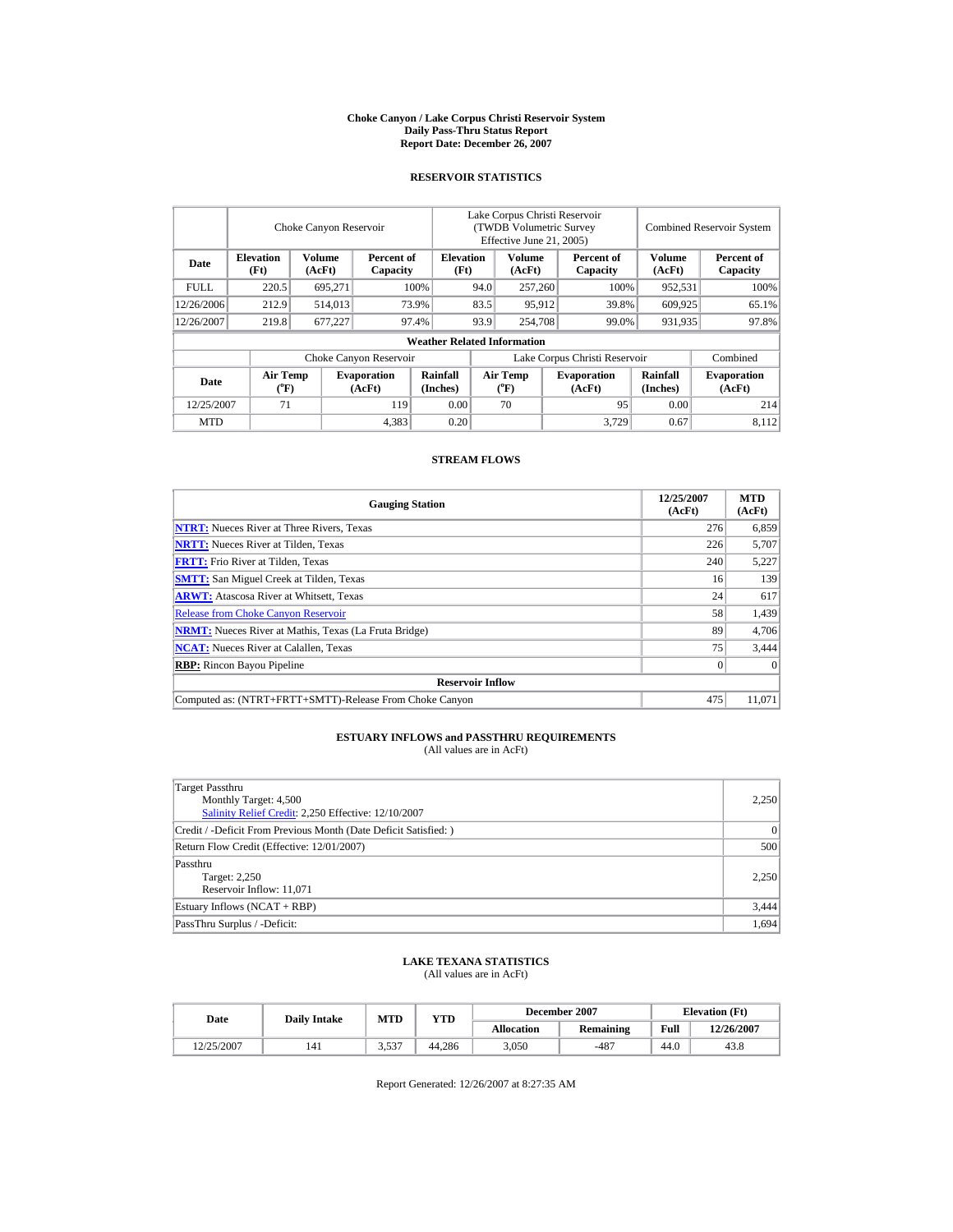#### **Choke Canyon / Lake Corpus Christi Reservoir System Daily Pass-Thru Status Report Report Date: December 27, 2007**

### **RESERVOIR STATISTICS**

|             | Choke Canyon Reservoir             |                         |                              |                       | Lake Corpus Christi Reservoir<br>(TWDB Volumetric Survey<br>Effective June 21, 2005) |                  |                              |                      | Combined Reservoir System    |  |  |
|-------------|------------------------------------|-------------------------|------------------------------|-----------------------|--------------------------------------------------------------------------------------|------------------|------------------------------|----------------------|------------------------------|--|--|
| Date        | <b>Elevation</b> (Ft)              | Volume (AcFt)           | <b>Percent of Capacity</b>   | <b>Elevation</b> (Ft) |                                                                                      | Volume (AcFt)    | <b>Percent of Capacity</b>   | Volume (AcFt)        | <b>Percent of Capacity</b>   |  |  |
| <b>FULL</b> | 220.5                              | 695.271                 |                              | 100%                  | 94.0                                                                                 | 257,260          | 100%                         | 952,531              | 100%                         |  |  |
| 12/27/2006  | 212.9                              | 513,581                 | 73.9%                        |                       | 83.5                                                                                 | 95,572           | 39.6%                        | 609,153              | 65.0%                        |  |  |
| 12/27/2007  | 219.8                              | 676,972                 | 97.4%                        |                       | 93.8                                                                                 | 253,435          | 98.5%                        | 930.407              | 97.7%                        |  |  |
|             | <b>Weather Related Information</b> |                         |                              |                       |                                                                                      |                  |                              |                      |                              |  |  |
|             |                                    |                         | Choke Canyon Reservoir       |                       | Lake Corpus Christi Reservoir                                                        |                  |                              |                      | Combined                     |  |  |
| Date        |                                    | <b>Air Temp</b><br>(°F) | <b>Evaporation</b><br>(AcFt) | Rainfall<br>(Inches)  |                                                                                      | Air Temp<br>("F) | <b>Evaporation</b><br>(AcFt) | Rainfall<br>(Inches) | <b>Evaporation</b><br>(AcFt) |  |  |
| 12/26/2007  |                                    | 64                      | 298                          | 0.00                  |                                                                                      | 65               | 222                          | 0.00                 | 520                          |  |  |
| <b>MTD</b>  |                                    |                         | 4,681                        | 0.20                  |                                                                                      |                  | 3,951                        | 0.67                 | 8,632                        |  |  |

## **STREAM FLOWS**

| <b>Gauging Station</b>                                       | 12/26/2007<br>(AcFt) | <b>MTD</b><br>(AcFt) |
|--------------------------------------------------------------|----------------------|----------------------|
| <b>NTRT:</b> Nueces River at Three Rivers, Texas             | 276                  | 7,134                |
| <b>NRTT:</b> Nueces River at Tilden, Texas                   | 218                  | 5,925                |
| <b>FRTT:</b> Frio River at Tilden, Texas                     | 234                  | 5,461                |
| <b>SMTT:</b> San Miguel Creek at Tilden, Texas               | 17                   | 156                  |
| <b>ARWT:</b> Atascosa River at Whitsett, Texas               | 24 <sub>1</sub>      | 641                  |
| <b>Release from Choke Canyon Reservoir</b>                   | 58                   | 1,497                |
| <b>NRMT:</b> Nueces River at Mathis, Texas (La Fruta Bridge) | 369                  | 5,076                |
| <b>NCAT:</b> Nueces River at Calallen, Texas                 | 46                   | 3,489                |
| <b>RBP:</b> Rincon Bayou Pipeline                            |                      | $\Omega$             |
| <b>Reservoir Inflow</b>                                      |                      |                      |
| Computed as: (NTRT+FRTT+SMTT)-Release From Choke Canyon      | 470                  | 11.540               |

## **ESTUARY INFLOWS and PASSTHRU REQUIREMENTS**<br>(All values are in AcFt)

| <b>Target Passthru</b><br>Monthly Target: 4,500<br>Salinity Relief Credit: 2,250 Effective: 12/10/2007 | 2,250          |
|--------------------------------------------------------------------------------------------------------|----------------|
| Credit / -Deficit From Previous Month (Date Deficit Satisfied: )                                       | $\overline{0}$ |
| Return Flow Credit (Effective: 12/01/2007)                                                             | 500            |
| Passthru<br>Target: 2,250<br>Reservoir Inflow: 11,540                                                  | 2.250          |
| Estuary Inflows (NCAT + RBP)                                                                           | 3,489          |
| PassThru Surplus / -Deficit:                                                                           | 1,739          |

# **LAKE TEXANA STATISTICS** (All values are in AcFt)

| Date       | <b>Daily Intake</b> | MTD   | <b>YTD</b> |                   | December 2007    | <b>Elevation (Ft)</b> |            |
|------------|---------------------|-------|------------|-------------------|------------------|-----------------------|------------|
|            |                     |       |            | <b>Allocation</b> | <b>Remaining</b> | Full                  | 12/27/2007 |
| 12/26/2007 | 140                 | 3,677 | 44.426     | 3.050             | $-627$           | 44.0                  | ┱┛.        |

Report Generated: 12/27/2007 at 9:10:34 AM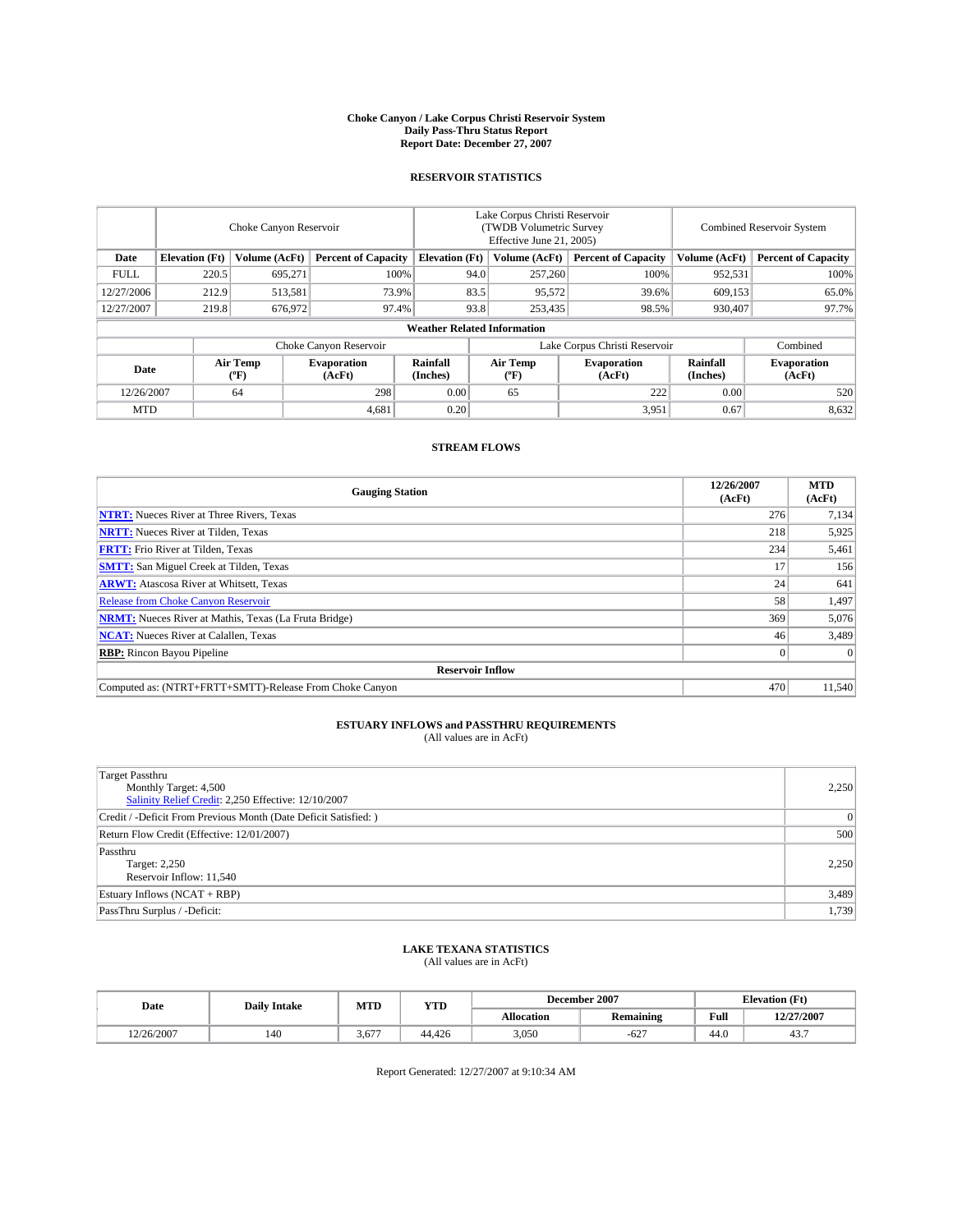#### **Choke Canyon / Lake Corpus Christi Reservoir System Daily Pass-Thru Status Report Report Date: December 28, 2007**

### **RESERVOIR STATISTICS**

|             | Choke Canyon Reservoir |                         |                              |                                    | Lake Corpus Christi Reservoir<br>(TWDB Volumetric Survey<br>Effective June 21, 2005) |                  |                               | Combined Reservoir System |                              |  |
|-------------|------------------------|-------------------------|------------------------------|------------------------------------|--------------------------------------------------------------------------------------|------------------|-------------------------------|---------------------------|------------------------------|--|
| Date        | <b>Elevation</b> (Ft)  | Volume (AcFt)           | <b>Percent of Capacity</b>   | <b>Elevation</b> (Ft)              |                                                                                      | Volume (AcFt)    | <b>Percent of Capacity</b>    | Volume (AcFt)             | <b>Percent of Capacity</b>   |  |
| <b>FULL</b> | 220.5                  | 695.271                 |                              | 100%                               | 94.0                                                                                 | 257,260          | 100%                          | 952,531                   | 100%                         |  |
| 12/28/2006  | 212.9                  | 513,150                 | 73.8%                        |                                    | 83.5                                                                                 | 94,895           | 39.3%                         | 608,045                   | 64.9%                        |  |
| 12/28/2007  | 219.8                  | 676,972                 | 97.4%                        |                                    | 93.8                                                                                 | 253,980          | 98.7%                         | 930,952                   | 97.7%                        |  |
|             |                        |                         |                              | <b>Weather Related Information</b> |                                                                                      |                  |                               |                           |                              |  |
|             |                        |                         | Choke Canyon Reservoir       |                                    |                                                                                      |                  | Lake Corpus Christi Reservoir |                           | Combined                     |  |
| Date        |                        | <b>Air Temp</b><br>(°F) | <b>Evaporation</b><br>(AcFt) | Rainfall<br>(Inches)               |                                                                                      | Air Temp<br>("F) | <b>Evaporation</b><br>(AcFt)  | Rainfall<br>(Inches)      | <b>Evaporation</b><br>(AcFt) |  |
| 12/27/2007  |                        | 68                      | 134                          | 0.00                               |                                                                                      | 69               | 222                           | 0.00                      | 356                          |  |
| <b>MTD</b>  |                        |                         | 4,815                        | 0.20                               |                                                                                      |                  | 4,173                         | 0.67                      | 8,988                        |  |

## **STREAM FLOWS**

| <b>Gauging Station</b>                                       | 12/27/2007<br>(AcFt) | <b>MTD</b><br>(AcFt) |
|--------------------------------------------------------------|----------------------|----------------------|
| <b>NTRT:</b> Nueces River at Three Rivers, Texas             | 270                  | 7,404                |
| <b>NRTT:</b> Nueces River at Tilden, Texas                   | 202                  | 6,128                |
| <b>FRTT:</b> Frio River at Tilden, Texas                     | 234                  | 5,695                |
| <b>SMTT:</b> San Miguel Creek at Tilden, Texas               | 18                   | 174                  |
| <b>ARWT:</b> Atascosa River at Whitsett, Texas               | 24 <sub>1</sub>      | 665                  |
| <b>Release from Choke Canyon Reservoir</b>                   | 58                   | 1,554                |
| <b>NRMT:</b> Nueces River at Mathis, Texas (La Fruta Bridge) | 83                   | 5,159                |
| <b>NCAT:</b> Nueces River at Calallen, Texas                 | 202                  | 3,692                |
| <b>RBP:</b> Rincon Bayou Pipeline                            |                      | $\Omega$             |
| <b>Reservoir Inflow</b>                                      |                      |                      |
| Computed as: (NTRT+FRTT+SMTT)-Release From Choke Canyon      | 464                  | 12,005               |

## **ESTUARY INFLOWS and PASSTHRU REQUIREMENTS**<br>(All values are in AcFt)

| Target Passthru<br>Monthly Target: 4,500<br>Salinity Relief Credit: 2,250 Effective: 12/10/2007 | 2,250           |
|-------------------------------------------------------------------------------------------------|-----------------|
| Credit / -Deficit From Previous Month (Date Deficit Satisfied: )                                | $\vert 0 \vert$ |
| Return Flow Credit (Effective: 12/01/2007)                                                      | 500             |
| Passthru<br>Target: 2,250<br>Reservoir Inflow: 12,005                                           | 2,250           |
| Estuary Inflows (NCAT + RBP)                                                                    | 3,692           |
| PassThru Surplus / -Deficit:                                                                    | 1,942           |

## **LAKE TEXANA STATISTICS** (All values are in AcFt)

| Date       | <b>Daily Intake</b> | MTD   | <b>YTD</b> |                   | December 2007    | <b>Elevation</b> (Ft) |            |
|------------|---------------------|-------|------------|-------------------|------------------|-----------------------|------------|
|            |                     |       |            | <b>Allocation</b> | <b>Remaining</b> | Full                  | 12/28/2007 |
| 12/27/2007 | 140                 | 3.818 | 44.567     | 3.050             | $-768$           | 44.0                  | ┱┛.        |

Report Generated: 12/28/2007 at 9:01:06 AM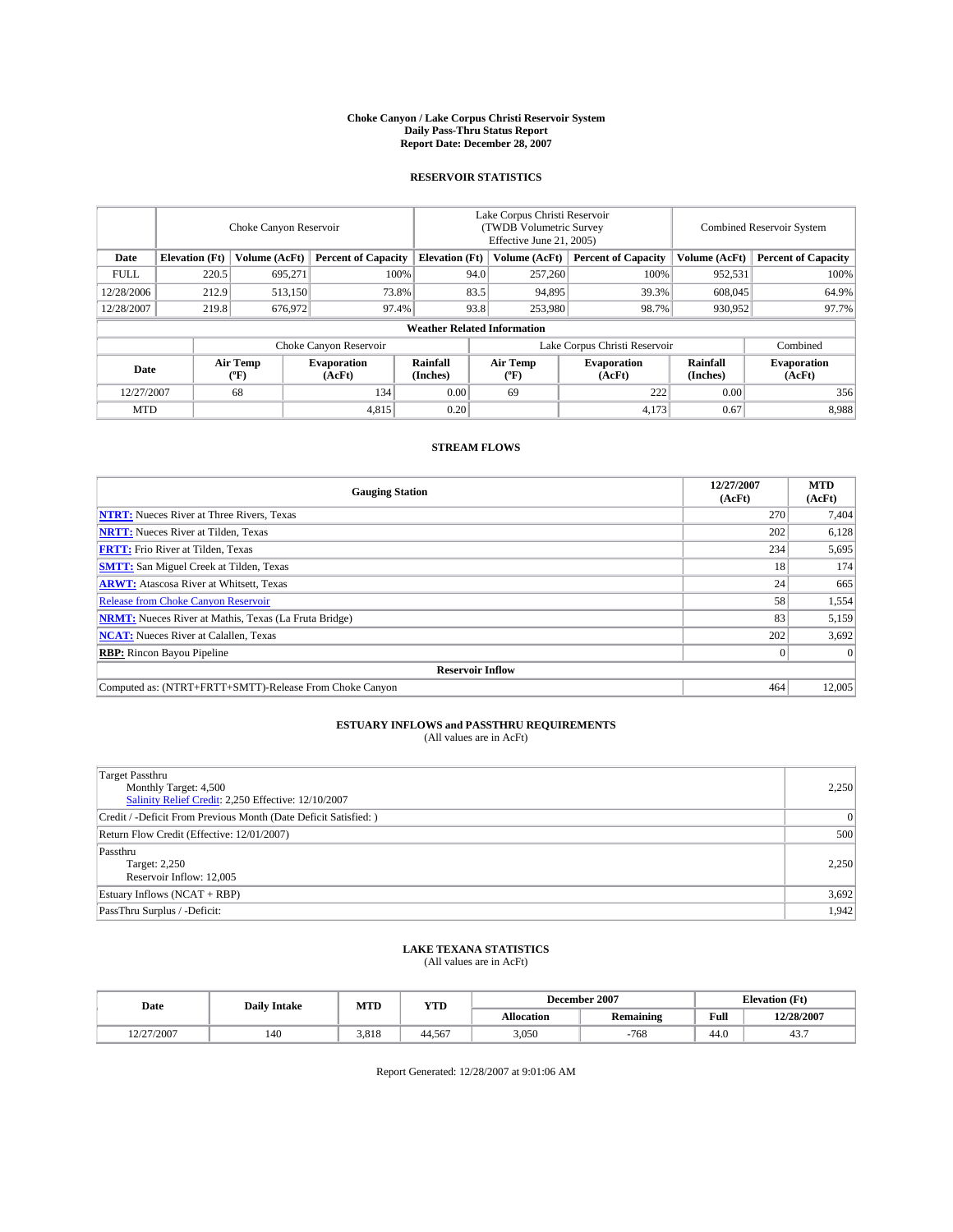#### **Choke Canyon / Lake Corpus Christi Reservoir System Daily Pass-Thru Status Report Report Date: December 29, 2007**

### **RESERVOIR STATISTICS**

|             | Choke Canyon Reservoir             |                  |                              |                       | Lake Corpus Christi Reservoir<br>(TWDB Volumetric Survey<br>Effective June 21, 2005) |                  |                               |                      | Combined Reservoir System    |  |  |
|-------------|------------------------------------|------------------|------------------------------|-----------------------|--------------------------------------------------------------------------------------|------------------|-------------------------------|----------------------|------------------------------|--|--|
| Date        | <b>Elevation</b> (Ft)              | Volume (AcFt)    | <b>Percent of Capacity</b>   | <b>Elevation</b> (Ft) |                                                                                      | Volume (AcFt)    | <b>Percent of Capacity</b>    | Volume (AcFt)        | <b>Percent of Capacity</b>   |  |  |
| <b>FULL</b> | 220.5                              | 695,271          |                              | 100%                  | 94.0                                                                                 | 257,260          | 100%                          | 952,531              | 100%                         |  |  |
| 12/29/2006  | 212.9                              | 513,581          | 73.9%                        |                       | 83.5                                                                                 | 95,459           | 39.6%                         | 609,040              | 65.0%                        |  |  |
| 12/29/2007  | 219.8                              | 677,741          | 97.5%                        |                       | 93.8                                                                                 | 253,435          | 98.5%                         | 931,176              | 97.8%                        |  |  |
|             | <b>Weather Related Information</b> |                  |                              |                       |                                                                                      |                  |                               |                      |                              |  |  |
|             |                                    |                  | Choke Canyon Reservoir       |                       |                                                                                      |                  | Lake Corpus Christi Reservoir |                      | Combined                     |  |  |
| Date        |                                    | Air Temp<br>(°F) | <b>Evaporation</b><br>(AcFt) | Rainfall<br>(Inches)  |                                                                                      | Air Temp<br>("F) | <b>Evaporation</b><br>(AcFt)  | Rainfall<br>(Inches) | <b>Evaporation</b><br>(AcFt) |  |  |
| 12/28/2007  |                                    | 64               | 208                          | 0.00                  |                                                                                      | 64               | 233                           | 0.00                 | 441                          |  |  |
| <b>MTD</b>  |                                    |                  | 5,023                        | 0.20                  |                                                                                      |                  | 4,406                         | 0.67                 | 9,429                        |  |  |

## **STREAM FLOWS**

| <b>Gauging Station</b>                                       | 12/28/2007<br>(AcFt) | <b>MTD</b><br>(AcFt) |
|--------------------------------------------------------------|----------------------|----------------------|
| <b>NTRT:</b> Nueces River at Three Rivers, Texas             | 260                  | 7,664                |
| <b>NRTT:</b> Nueces River at Tilden, Texas                   | 191                  | 6,318                |
| <b>FRTT:</b> Frio River at Tilden, Texas                     | 226                  | 5,921                |
| <b>SMTT:</b> San Miguel Creek at Tilden, Texas               | 12                   | 186                  |
| <b>ARWT:</b> Atascosa River at Whitsett, Texas               | 24                   | 689                  |
| <b>Release from Choke Canyon Reservoir</b>                   | 58                   | 1,612                |
| <b>NRMT:</b> Nueces River at Mathis, Texas (La Fruta Bridge) | 139                  | 5,298                |
| <b>NCAT:</b> Nueces River at Calallen, Texas                 | 81                   | 3,773                |
| <b>RBP:</b> Rincon Bayou Pipeline                            |                      | $\Omega$             |
| <b>Reservoir Inflow</b>                                      |                      |                      |
| Computed as: (NTRT+FRTT+SMTT)-Release From Choke Canyon      | 441                  | 12,446               |

## **ESTUARY INFLOWS and PASSTHRU REQUIREMENTS**<br>(All values are in AcFt)

| Target Passthru<br>Monthly Target: 4,500<br>Salinity Relief Credit: 2,250 Effective: 12/10/2007 | 2,250           |
|-------------------------------------------------------------------------------------------------|-----------------|
| Credit / -Deficit From Previous Month (Date Deficit Satisfied: )                                | $\vert 0 \vert$ |
| Return Flow Credit (Effective: 12/01/2007)                                                      | 500             |
| Passthru<br>Target: 2,250<br>Reservoir Inflow: 12,446                                           | 2,250           |
| Estuary Inflows (NCAT + RBP)                                                                    | 3,773           |
| PassThru Surplus / -Deficit:                                                                    | 2,023           |

# **LAKE TEXANA STATISTICS** (All values are in AcFt)

| Date       | <b>Daily Intake</b> | MTD   | <b>YTD</b> |                   | December 2007    |      | <b>Elevation</b> (Ft) |
|------------|---------------------|-------|------------|-------------------|------------------|------|-----------------------|
|            |                     |       |            | <b>Allocation</b> | <b>Remaining</b> | Full | 12/29/2007            |
| 12/28/2007 | 141                 | 3.959 | 44.708     | 3.050             | $-909$           | 44.0 | 43.0                  |

Report Generated: 12/29/2007 at 8:34:30 AM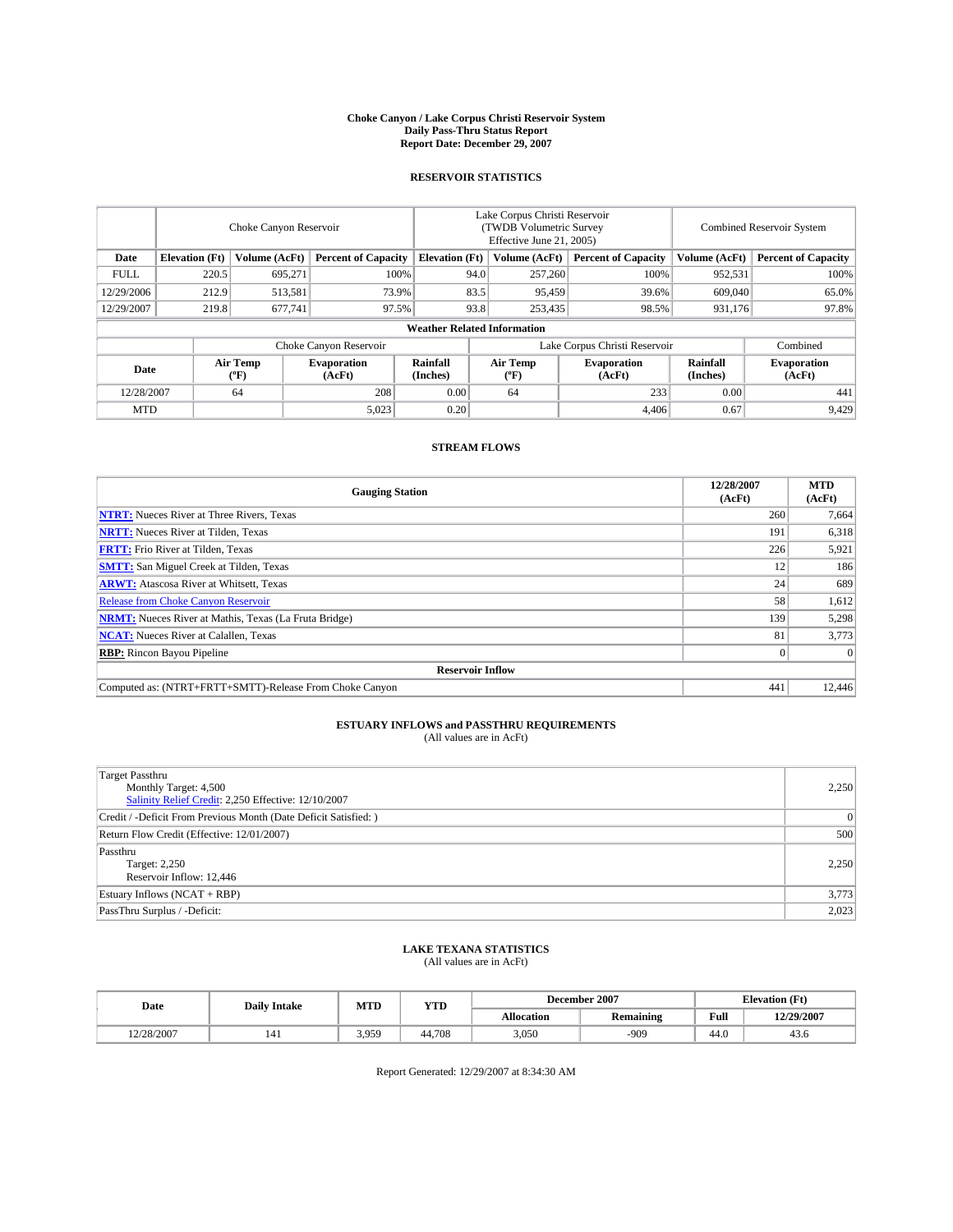#### **Choke Canyon / Lake Corpus Christi Reservoir System Daily Pass-Thru Status Report Report Date: December 30, 2007**

### **RESERVOIR STATISTICS**

|             | Choke Canyon Reservoir |                         |                              |                                    | Lake Corpus Christi Reservoir<br>(TWDB Volumetric Survey<br>Effective June 21, 2005) |                  |                               |                      | Combined Reservoir System    |  |  |
|-------------|------------------------|-------------------------|------------------------------|------------------------------------|--------------------------------------------------------------------------------------|------------------|-------------------------------|----------------------|------------------------------|--|--|
| Date        | <b>Elevation</b> (Ft)  | Volume (AcFt)           | <b>Percent of Capacity</b>   | <b>Elevation</b> (Ft)              |                                                                                      | Volume (AcFt)    | <b>Percent of Capacity</b>    | Volume (AcFt)        | <b>Percent of Capacity</b>   |  |  |
| <b>FULL</b> | 220.5                  | 695.271                 |                              | 100%                               | 94.0                                                                                 | 257,260          | 100%                          | 952,531              | 100%                         |  |  |
| 12/30/2006  | 213.0                  | 515,523                 | 74.1%                        |                                    | 83.6                                                                                 | 96,139           | 39.9%                         | 611,662              | 65.3%                        |  |  |
| 12/30/2007  | 219.8                  | 677,227                 | 97.4%                        |                                    | 93.8                                                                                 | 252,890          | 98.3%                         | 930.117              | 97.6%                        |  |  |
|             |                        |                         |                              | <b>Weather Related Information</b> |                                                                                      |                  |                               |                      |                              |  |  |
|             |                        |                         | Choke Canyon Reservoir       |                                    |                                                                                      |                  | Lake Corpus Christi Reservoir |                      | Combined                     |  |  |
| Date        |                        | <b>Air Temp</b><br>(°F) | <b>Evaporation</b><br>(AcFt) | Rainfall<br>(Inches)               |                                                                                      | Air Temp<br>("F) | <b>Evaporation</b><br>(AcFt)  | Rainfall<br>(Inches) | <b>Evaporation</b><br>(AcFt) |  |  |
| 12/29/2007  |                        | 64                      | 149                          | 0.00                               |                                                                                      | 63               | 85                            | 0.00                 | 234                          |  |  |
| <b>MTD</b>  |                        |                         | 5,172                        | 0.20                               |                                                                                      |                  | 4,491                         | 0.67                 | 9,663                        |  |  |

### **STREAM FLOWS**

| <b>Gauging Station</b>                                       | 12/29/2007<br>(AcFt) | <b>MTD</b><br>(AcFt) |
|--------------------------------------------------------------|----------------------|----------------------|
| <b>NTRT:</b> Nueces River at Three Rivers, Texas             | 246                  | 7,911                |
| <b>NRTT:</b> Nueces River at Tilden, Texas                   | 183                  | 6,501                |
| <b>FRTT:</b> Frio River at Tilden, Texas                     | 226                  | 6,148                |
| <b>SMTT:</b> San Miguel Creek at Tilden, Texas               |                      | 188                  |
| <b>ARWT:</b> Atascosa River at Whitsett, Texas               | 24                   | 713                  |
| <b>Release from Choke Canyon Reservoir</b>                   | 58                   | 1,669                |
| <b>NRMT:</b> Nueces River at Mathis, Texas (La Fruta Bridge) | 77                   | 5,375                |
| <b>NCAT:</b> Nueces River at Calallen, Texas                 | 93                   | 3,867                |
| <b>RBP:</b> Rincon Bayou Pipeline                            |                      | $\Omega$             |
| <b>Reservoir Inflow</b>                                      |                      |                      |
| Computed as: (NTRT+FRTT+SMTT)-Release From Choke Canyon      | 417                  | 12,862               |

# **ESTUARY INFLOWS and PASSTHRU REQUIREMENTS**<br>(All values are in AcFt)

| <b>Target Passthru</b><br>Monthly Target: 4,500<br>Salinity Relief Credit: 2,250 Effective: 12/10/2007 | 2,250          |
|--------------------------------------------------------------------------------------------------------|----------------|
| Credit / -Deficit From Previous Month (Date Deficit Satisfied: )                                       | $\overline{0}$ |
| Return Flow Credit (Effective: 12/01/2007)                                                             | 500            |
| Passthru<br>Target: 2,250<br>Reservoir Inflow: 12,862                                                  | 2.250          |
| Estuary Inflows (NCAT + RBP)                                                                           | 3,867          |
| PassThru Surplus / -Deficit:                                                                           | 2,117          |

## **LAKE TEXANA STATISTICS** (All values are in AcFt)

| Date       | <b>Daily Intake</b> | MTD        | <b>YTD</b> |                   | December 2007    | <b>Elevation (Ft)</b> |            |
|------------|---------------------|------------|------------|-------------------|------------------|-----------------------|------------|
|            |                     |            |            | <b>Allocation</b> | <b>Remaining</b> | Full                  | 12/30/2007 |
| 12/29/2007 | 141                 | <b>100</b> | 44.849     | 3.050             | $-1.050$         | 44.0                  | 43.0       |

Report Generated: 12/30/2007 at 8:24:35 AM